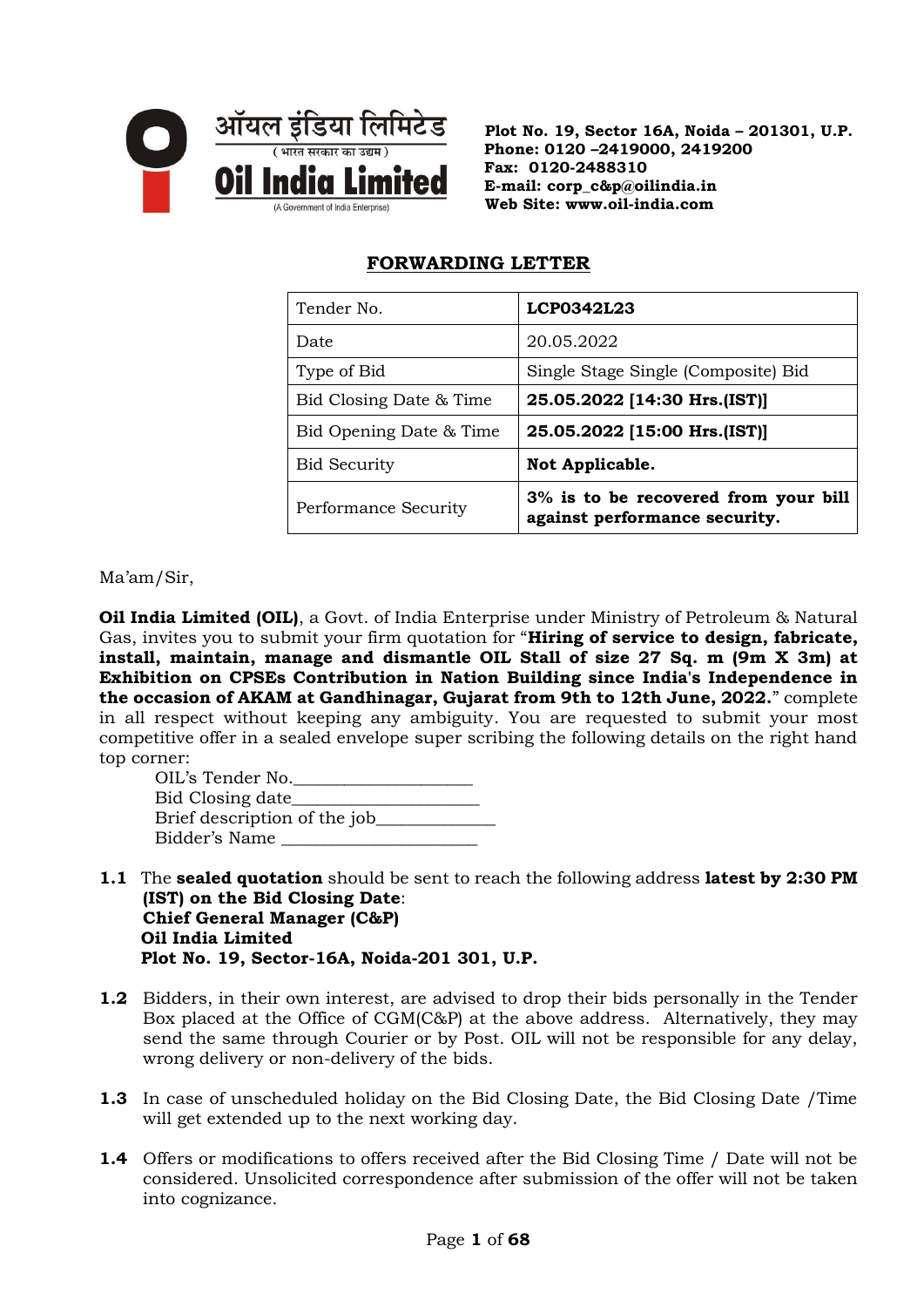- **1.5** Your offer must include:
	- i. Tender No. & Date
	- ii. Full description of the works/services offered.
	- iii. Documentary evidence established in accordance with BRC / BEC part, if any
	- iv. Rates as per the format enclosed as Section –V.
	- v. Bid Validity of minimum 30 days from the bid closing date.
	- vi. Any deviation in specification.
- **1.6** All entries in the offer must be made in English. The offered rates must be firm and shall be both in figures and words. Deviations/conditions, discounts if any, should be high-lighted. Offer should show the details of any Tax, Duty, etc., if applicable. If taxes are not shown separately, the offer will be considered to be inclusive of all taxes, duties etc.

## **2.0 Contact Personnel:**

Interested bidders may contact the following persons to have a realistic assessment of the job.

- (a) Shri Ranjan Goswami Chief General Manager (PR) Oil India Limited Plot No. 19, Sector-16 A, NOIDA-201 301 E-mail: [goswamir@oilindia.in](mailto:goswamir@oilindia.in)
- (b) Shri Gaurav Paliwal Manager (PR) Oil India Limited Plot No. 19, Sector-16 A, NOIDA-201 301 E-mail: gaurav.paliwal@oilindia.in

Thanking you,

 Yours faithfully, OIL INDIA LIMITED

 (S. K. Tripathi) Manager (C&P) For Chief General Manager (C&P) For Chairman & Managing Director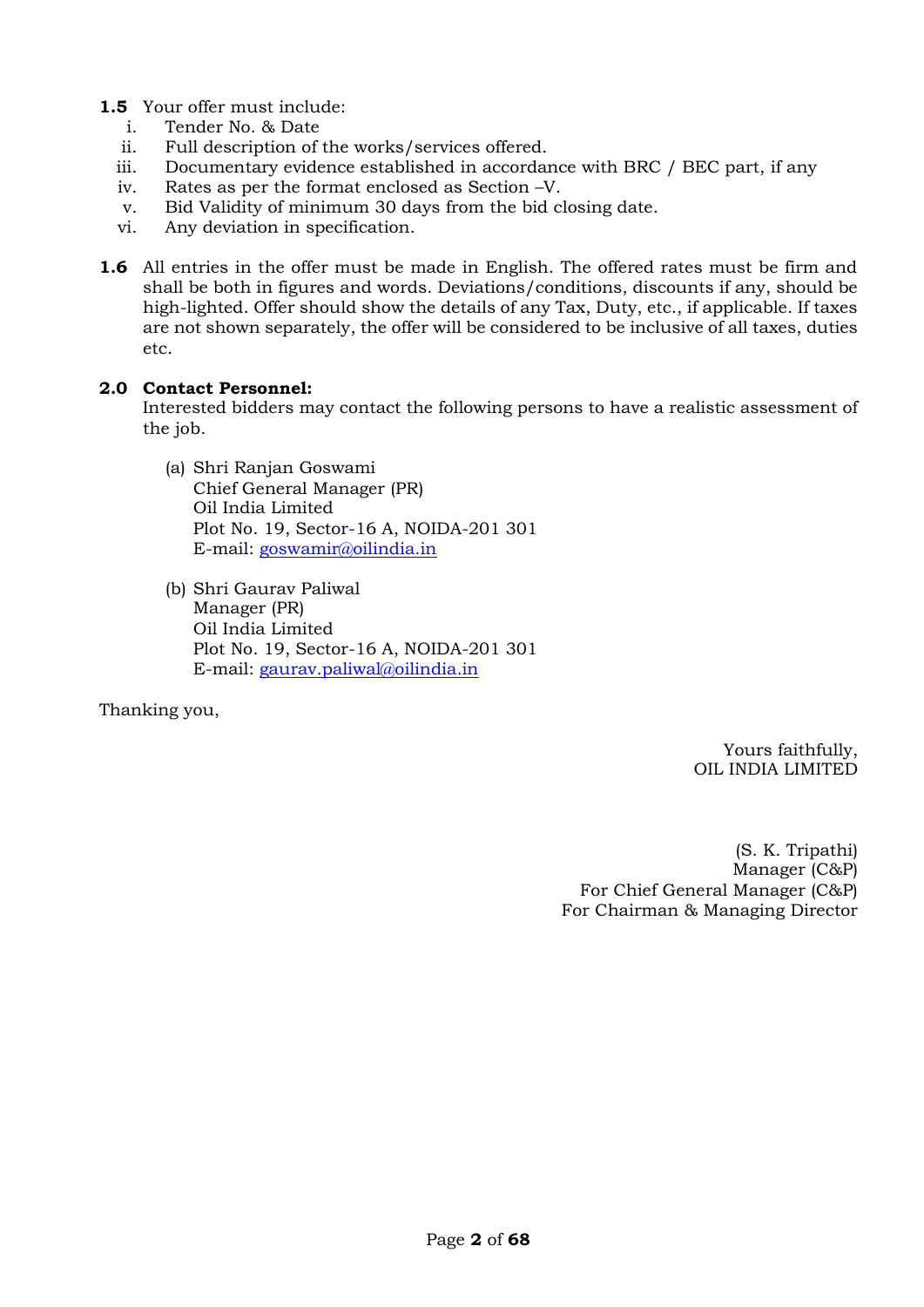# **INDEX**

| S1.<br>No. | <b>Subject</b>                                                | <b>Sections</b> | Page Nos.  |
|------------|---------------------------------------------------------------|-----------------|------------|
| (a)        | Forwarding letter                                             |                 | Page $1-2$ |
| (b)        | Instruction to Bidders                                        | Section $-I$    | Page 4-9   |
| (c)        | Bid Evaluation Criteria/Bid Rejection Criteria                | Section - II    | Page 10-12 |
| (d)        | General Conditions of Contract                                | Section - III   | Page 13-50 |
| (e)        | Scope of Work & Other Conditions of Contract                  | $Section - IV$  | Page 51-52 |
| (f)        | Bidding Format (Price Bid)                                    | $Section - V$   | Page 53-54 |
| (g)        | General Health, Safety & Environment (HSE)<br>Measures        | Section - VI    | Page 55-59 |
| (h)        | Confidentiality and Non-Disclosure Agreement                  | Annexure - I    | Page 60-61 |
| (i)        | Undertaking for Authenticity of Information                   | Annexure – II   | Page 62    |
| (i)        | <b>Bid Form</b>                                               | Proforma $-I$   | Page 63    |
| (k)        | Statement of Non-Compliance                                   | Proforma - II   | Page 64    |
| (1)        | Proforma Letter of Authorisation for attending<br>bid opening | Proforma - III  | Page 65    |
| (m)        | Proforma Letter of Authority                                  | Proforma - IV   | Page 66    |
| (n)        | Proforma for E-remittance details                             | Proforma - V    | Page 67    |
| (0)        | Sample form of Agreement                                      | Proforma - VI   | Page 68    |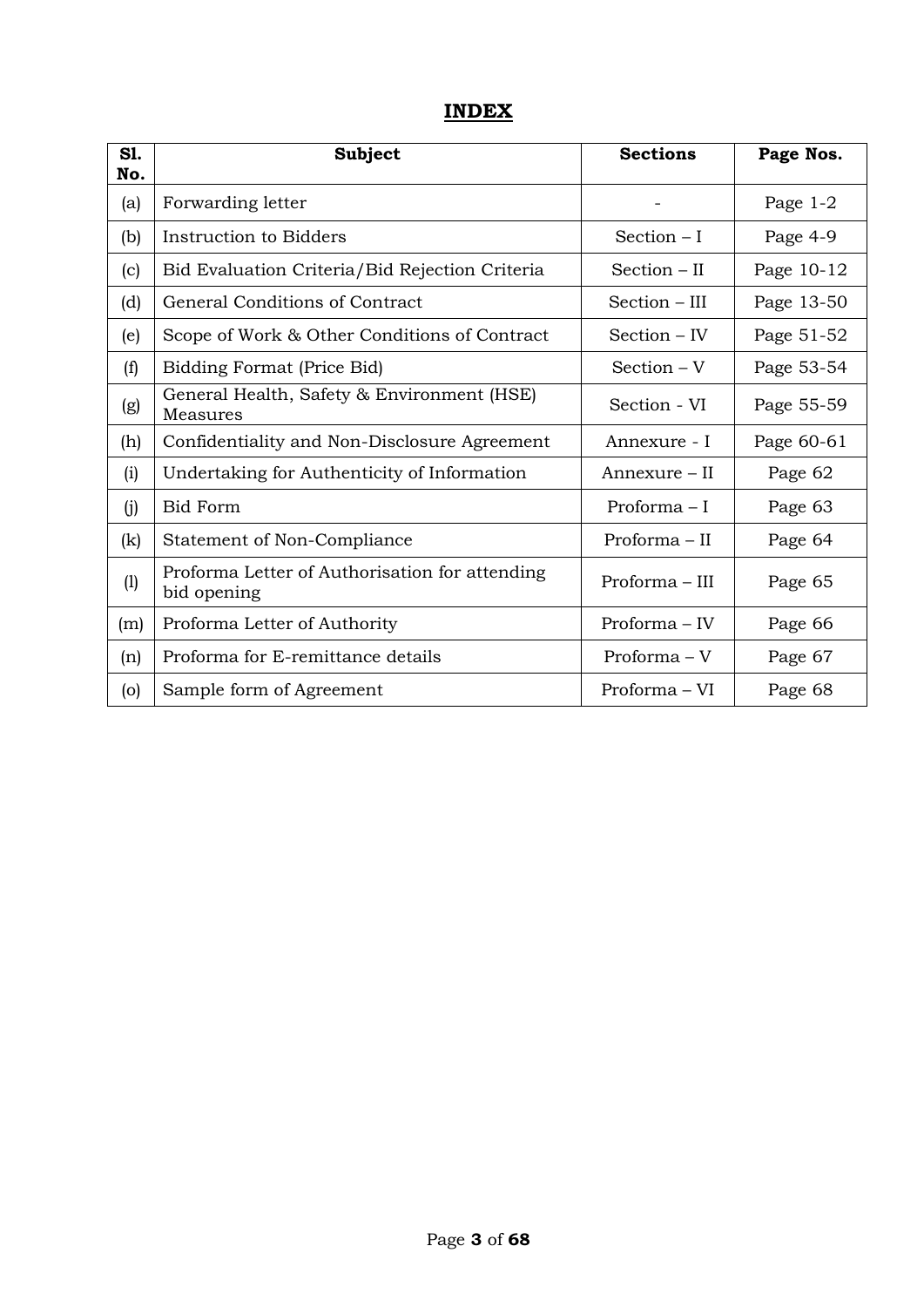**1.0** Bidder shall bear all costs associated with the preparation and submission of bid. Oil India Limited, hereinafter referred to as 'Company', will in no case be responsible or liable for those costs, regardless of the conduct or outcome of the bidding process.

# **2.0 BIDDING DOCUMENTS**

- **2.1** The services required, bidding procedures and contract terms are prescribed in the Bidding Documents. This Bidding Document includes the following:
	- a) A forwarding letter highlighting the following points
		- i. Company's Tender / Enquiry No.
		- ii. Description of Work / Service
		- iii. Bid Closing Date and time.
		- iv. Bid Opening Date, Time and Place.
		- v. Bid Submission Place.
		- vi. The amount of Bid Security.
		- vii. The amount of Performance Guarantee
	- b) Instructions to Bidders: Section-I
	- c) Bid Evaluation Criteria (BEC) / Bid Rejection Criteria (BRC): Section-II
	- d) General Conditions of Contract: Section-III
	- e) Scope of Work & Other Conditions of Contract: Section-IV
	- f) Bidding Format (Price Bid): Section-V
	- g) General Health, Safety & Environment (HSE) Measures: Section-VI
	- h) Annexures & Proformas
- **2.2** The bidder is expected to examine all instructions, forms, terms and specifications in the Bidding documents. Failure to furnish all information required in the Bidding Documents or submission of a bid not substantially responsive to the Bidding Documents in every respect will be at the Bidder's risk & responsibility and may result in the rejection of its bid.

# **3.0 TRANSFERABILITY OF BID DOCUMENTS:**

- **3.1** Bid Documents are non-transferable. Bid can be submitted only in the name of the bidder in whose name the Bid Document has been issued.
- **3.2** Unsolicited offers will not be considered and will be rejected straightway.

## **4.0 AMENDMENT OF BIDDING DOCUMENTS:**

- **4.1** At any time prior to the deadline for submission of bids, the company may, for any reason, whether at its own initiative or in response to a clarification requested by a prospective Bidder, modify the Bidding Documents by the issuance of an Addendum.
- **4.2** The Addendum will be sent in writing through post / courier / Fax / e-mail to all prospective Bidders to whom Company has sent the bid documents. The company may, at its discretion, extend the deadline for bid submission, if in the opinion of the Company, the Bidders need additional time to take into account the Addendum for preparation of their bid or for any other reason.

## **5.0 PREPARATION OF BIDS**

**5.1** LANGUAGE OF BIDS: The bid as well as all correspondence and documents relating to the bid exchanged between the Bidder and the Company shall be in English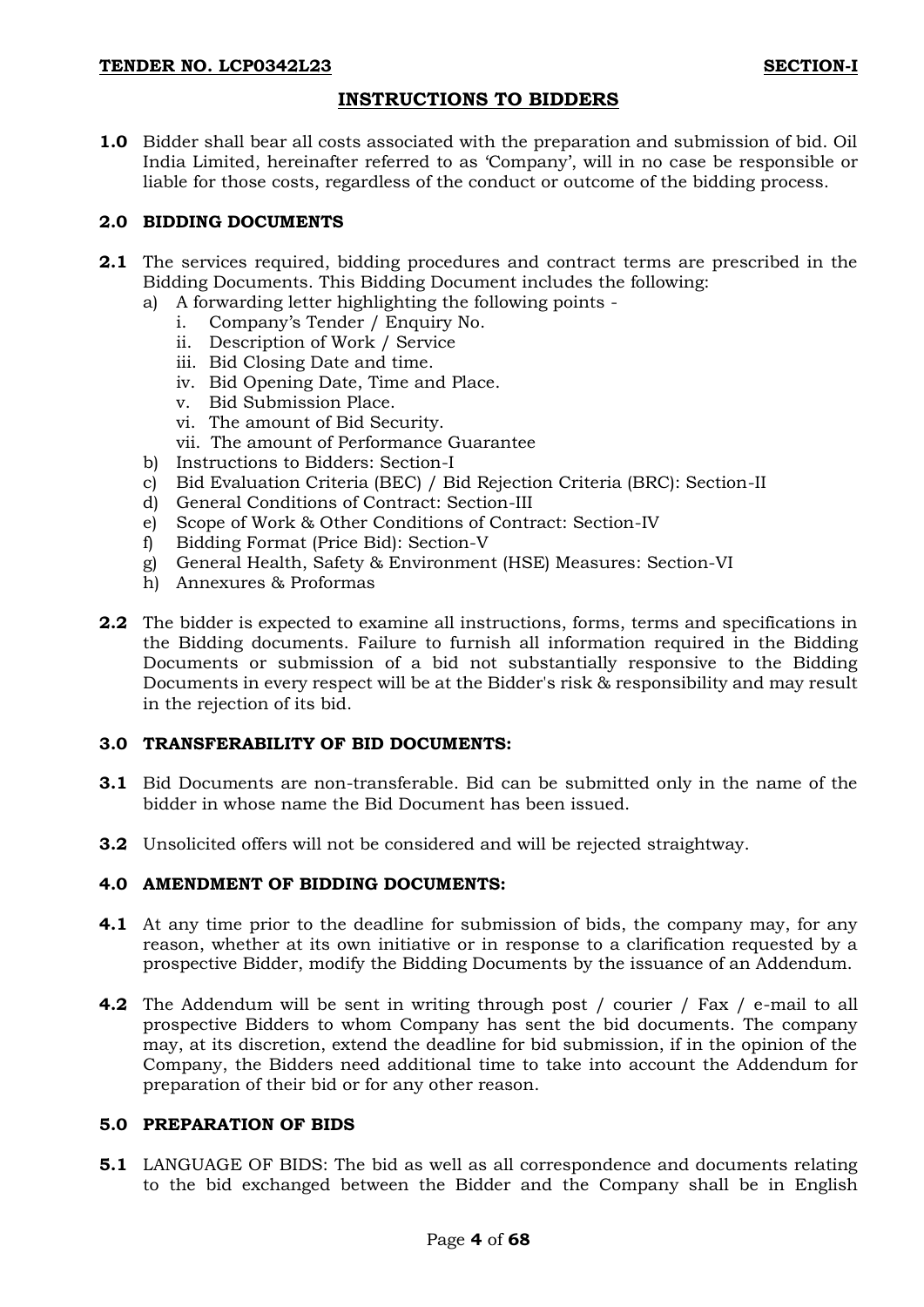language, except that any printed literature may be in another language provided it is accompanied by an English translated version, which shall govern for the purpose of bid interpretation.

- **5.2 DOCUMENTS COMPRISING THE BID**: The complete bid should be submitted as Single (Composite) Bid System - Both Techno-Commercial part and Price part should be put in one envelope. The bid submitted by the Bidder must be under Single Stage Composite Bid System and shall comprise of technical bid and Priced Bid sealed in a single envelope. Bid comprises of following components:
	- (i) Bid Documents (including Annexures & Proformas) duly filled up as indicated.
	- (ii) Documentary evidence in accordance with the Bid Evaluation Criteria (BEC) / Bid Rejection Criteria (BRC) (if any).
	- (iii) Statement of Non-Compliance (if any).
	- (iv) Price bid as per the price bidding format provided in Section–V.

# **6.0 BID PRICE:**

- **6.1** Prices should be quoted as per the price bidding format provided in Section–V.
- **6.2** Price quoted by the successful bidder must remain firm during its performance of the Contract and is not subject to variation on any account.

## **7.0 PERIOD OF VALIDITY OF BIDS:**

- **7.1** Bids shall remain valid for 30 days after the date of bid opening prescribed by the Company.
- **7.2** In exceptional circumstances, the Company may solicit the Bidder's consent to an extension of the period of validity. The request and the response thereto shall be made in writing. A Bidder may refuse the request. A Bidder granting the request will neither be required nor permitted to modify their bid.

## **8.0 FORMAT AND SIGNING OF BID:**

- **8.1** The bid (in original) shall be typed or written in indelible inks and shall be signed by the Bidder or a person or persons duly authorized to bind the Bidder to the contract. The letter of authorization (as per Proforma-IV) shall be indicated by written power of attorney accompanying the bid. All pages of the bid, except for un-amended printed literature, shall be initiated by the person or persons signing the bid.
- **8.2** The bid should contain no interlineations, white fluid erasures or overwriting except as necessary to correct errors made by the Bidder, in which case such correction shall be initiated by the person or persons signing the bid.

## **9.0 SUBMISSION OF BIDS:**

- **9.1** SEALING AND MARKING OF BIDS: The Bidder shall seal the bid (in original) in an envelope with the following super scribed on the right hand top corner:
	- i. OIL's Tender No.
	- ii. Bid Closing Date
	- iii. Brief description of the job\_\_\_\_\_\_\_\_\_\_\_
	- iv. Bidder's Name \_\_\_\_\_\_\_\_\_\_\_\_\_\_\_\_\_\_\_\_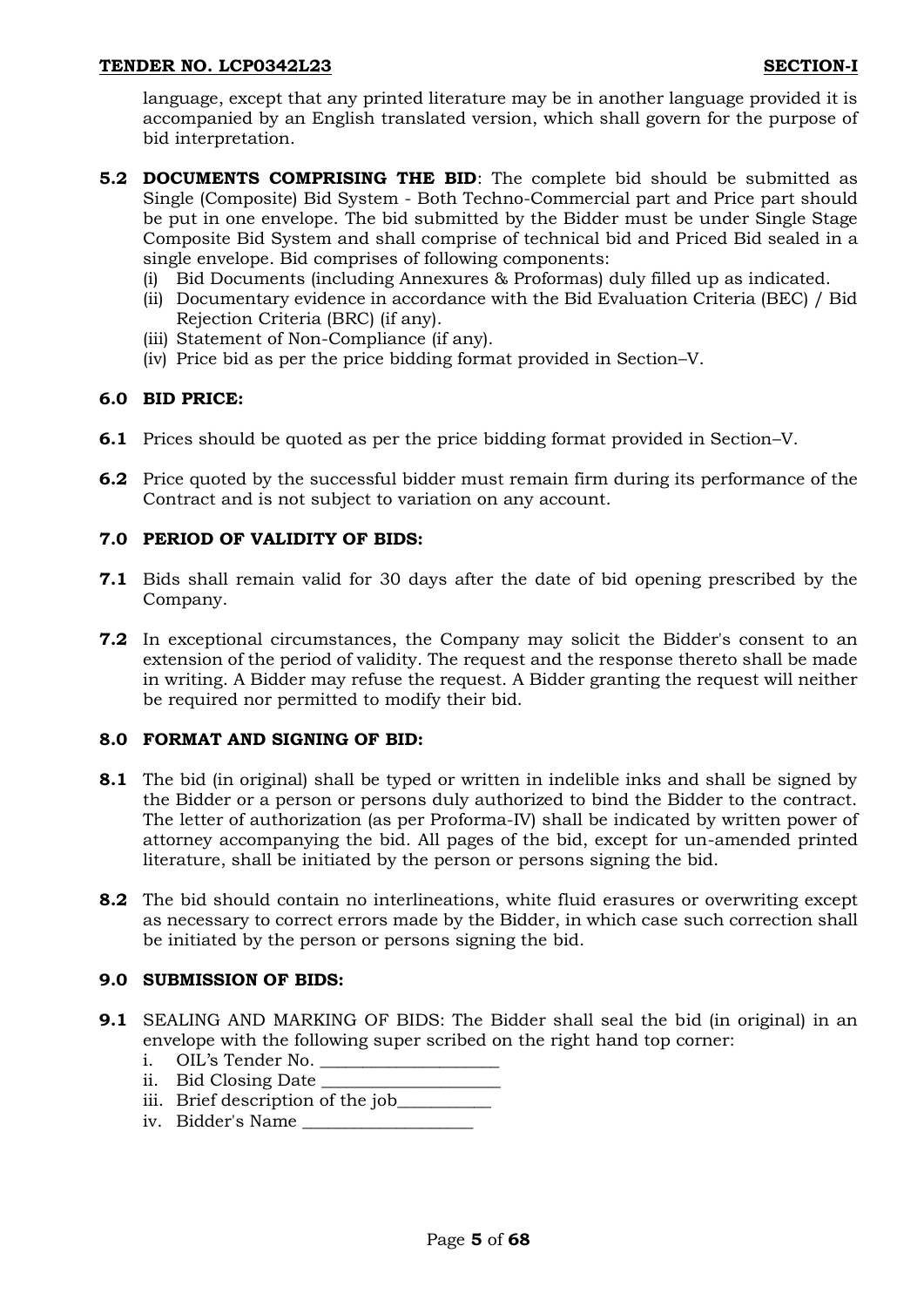## **TENDER NO. LCP0342L23 SECTION-I**

- **9.2** All the conditions of the contract to be made with the successful bidder are given in various sections of this document. Bidders are requested to state their compliance/ non-compliance to each clause as per Proforma-II.
- **9.3** Timely delivery of the bids is the responsibility of the Bidder. Bidders should send their bids as far as possible by Registered Post or by Courier Services. Company shall not be responsible for any postal delay/transit loss.
- **9.4** E-mail/ Fax/ Telex/ Telegraphic/ Telephonic offers will not be accepted.
- **9.5** Bidder shall submit the Bid, duly completed in terms of the Bid Document.
- **9.6** Before submission of Bids, Bidders are requested to make themselves fully conversant with all Conditions of the Bid Document and other relevant information related to the services to be provided under this contract.

## **10.0 DEADLINE FOR SUBMISSION OF BIDS**:

**10.1** Bids must be received by the company at the address specified in the "Forwarding Letter" not later than 14.30 Hrs. (Indian standard Time) on the bid closing date mentioned in the "Forwarding Letter".

## **11.0 LATE BIDS**:

**11.1** Any Bid received by the Company after the deadline for submission of bids prescribed by the Company shall be rejected.

## **12.0 MODIFICATION AND WITHDRAWAL OF BIDS**:

- **12.1** The Bidder after submission of bid may modify or withdraw its bid by written notice prior to bid closing.
- **12.2** The Bidder's modification or withdrawal notice shall be prepared sealed, marked and dispatched in accordance with the provisions of clause 9.0. A withdrawal notice may also be sent by fax but followed by a signed confirmation copy, postmarked not later than the deadline for submission of bids.
- **12.3** No bid can be modified / withdrawn subsequent to the deadline for submission of bids.
- **12.4** No bid may be withdrawn in the interval between the deadline for submission of bids and the expiry of the period of bid validity. Withdrawal of any bid within validity period will lead to action against the defaulting bidder as per OIL's Banning Policy dated 6th January, 2017 available in OIL's website [www.oil-india.com.](http://www.oil-india.com/)

# **13.0 EXTENSION OF BID SUBMISSION DATE:**

**13.1** Normally no request for extension of Bid Closing Date & Time will be entertained. However, OIL at its discretion, may extend the Bid Closing Date and / or Time due to any reasons.

## **14.0 BID OPENING AND EVALUATION:**

**14.1** Company will open the Bids, including submission made pursuant to clause 12.0, in the presence of Bidder's representatives who choose to attend at the date, time and place mentioned in the Forwarding Letter. However, an authorization letter (format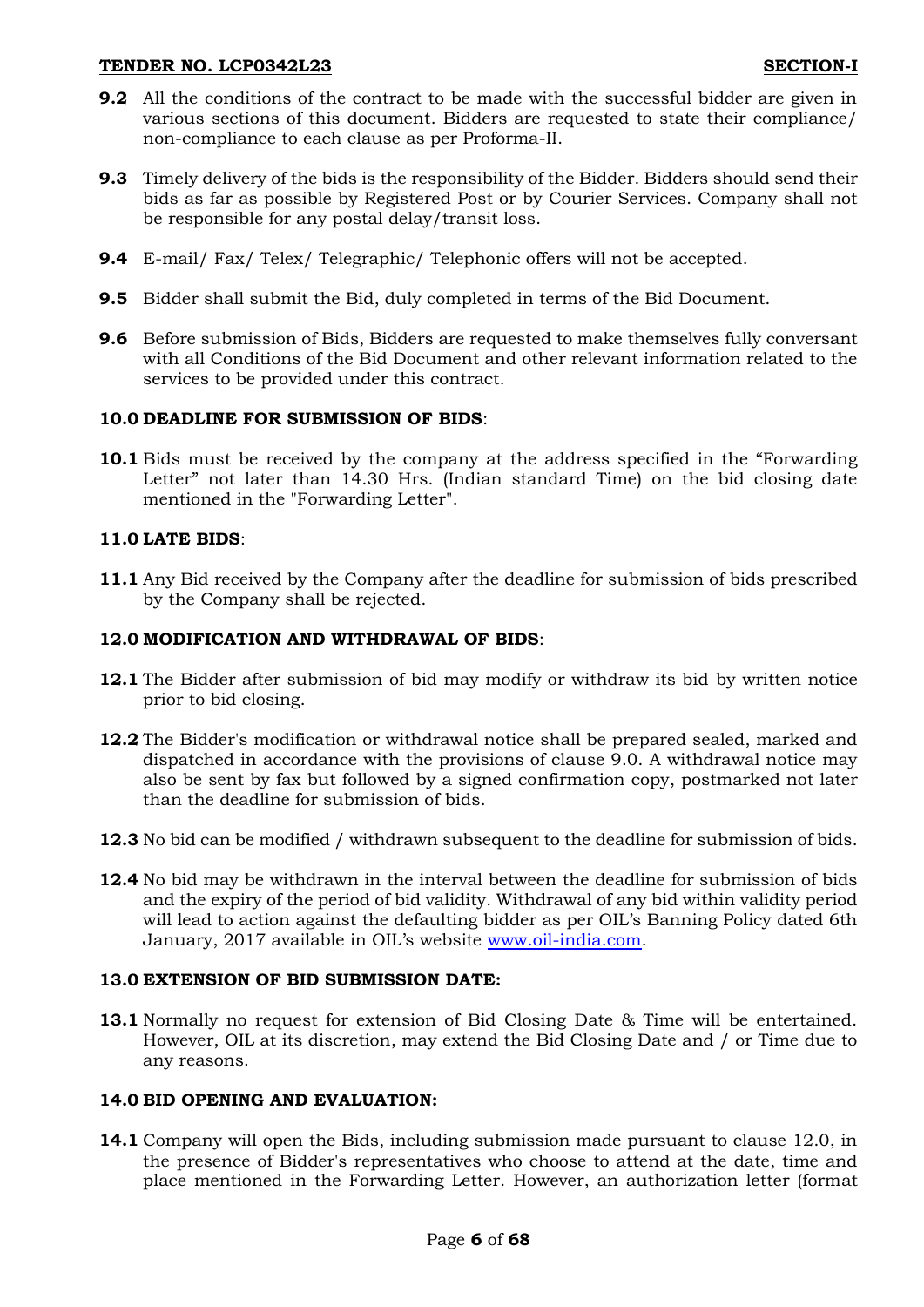given in Proforma Section) from the bidder must be produced by the Bidder's representative at the time of bid opening, without which such representative won't be allowed to attend the opening of Tenders. Only one representative against each bid will be allowed to attend the bid opening. Attending Bidder(s) & Authorized Representative(s) will have to sign a register evidencing their presence.

- **14.2** Bid for which an acceptable notice of withdrawal has been received pursuant to clause 12.0 shall not be opened. Company will examine remaining bids to determine whether they are complete, whether requisite Bid Securities if any, have been furnished, whether documents have been properly signed and whether the bids are generally in order.
- **14.3** At bid opening, Company will announce the Bidders' names, written notifications of bid modifications or withdrawal, if any, furnishing of requisite Bid Security, if any and such other details as the Company may consider appropriate.
- **14.4** To assist in the examination, evaluation and comparison of bids, normally no clarifications shall be sought from the Bidders. However, for assisting in the evaluation of the bids especially on the issues where the Bidder confirms compliance in the evaluation and contradiction exists on the same issues due to lack of required supporting documents in the Bid (i.e. document is deficient or missing), or due to some statement at other place of the Bid (i.e. reconfirmation of confirmation) or vice versa, clarifications may be sought by OIL at its discretion. The request for clarification and the response shall be in writing and no change in the price or substance of the bid shall be sought, offered or permitted.
- **14.5** Prior to the detailed evaluation, Company will determine the substantial responsiveness of each bid to the requirement of the Bidding Documents. For purpose of these paragraphs, a substantially responsive bid is one, which conforms to all the terms and conditions of the Bidding Document without material deviations or reservation. A material deviation or reservation is one which affects in any substantial way the scope, quality, or performance of work, or which limits in any substantial way, in-consistent way with the bidding documents, the Company's right or the bidder's obligations under the contract, and the rectification of which deviation or reservation would affect unfairly the competitive position of other bidders presenting substantial responsive bids. The Company's determination of bid's responsiveness is to be based on the contents of the Bid itself without recourse to extrinsic evidence.
- **14.6** A Bid determined as not substantially responsive will be rejected by the Company and may not subsequently be made responsive by the Bidder by correction of the nonconformity.
- **14.7** The Company may waive minor informality or nonconformity or irregularity in a bid, which does not constitute a material deviation, provided such waiver, does not prejudice or affect the relative ranking of any Bidder.

## **15.0 EVALUATION AND COMPARISON OF BIDS:**

- **15.1** The Company will evaluate and compare the bids as per Bid Evaluation Criteria (BEC) of the bidding documents.
- **15.2** DISCOUNTS / REBATES: Unconditional discounts/rebates, if any, given in the bid or along with the bid will be considered for evaluation.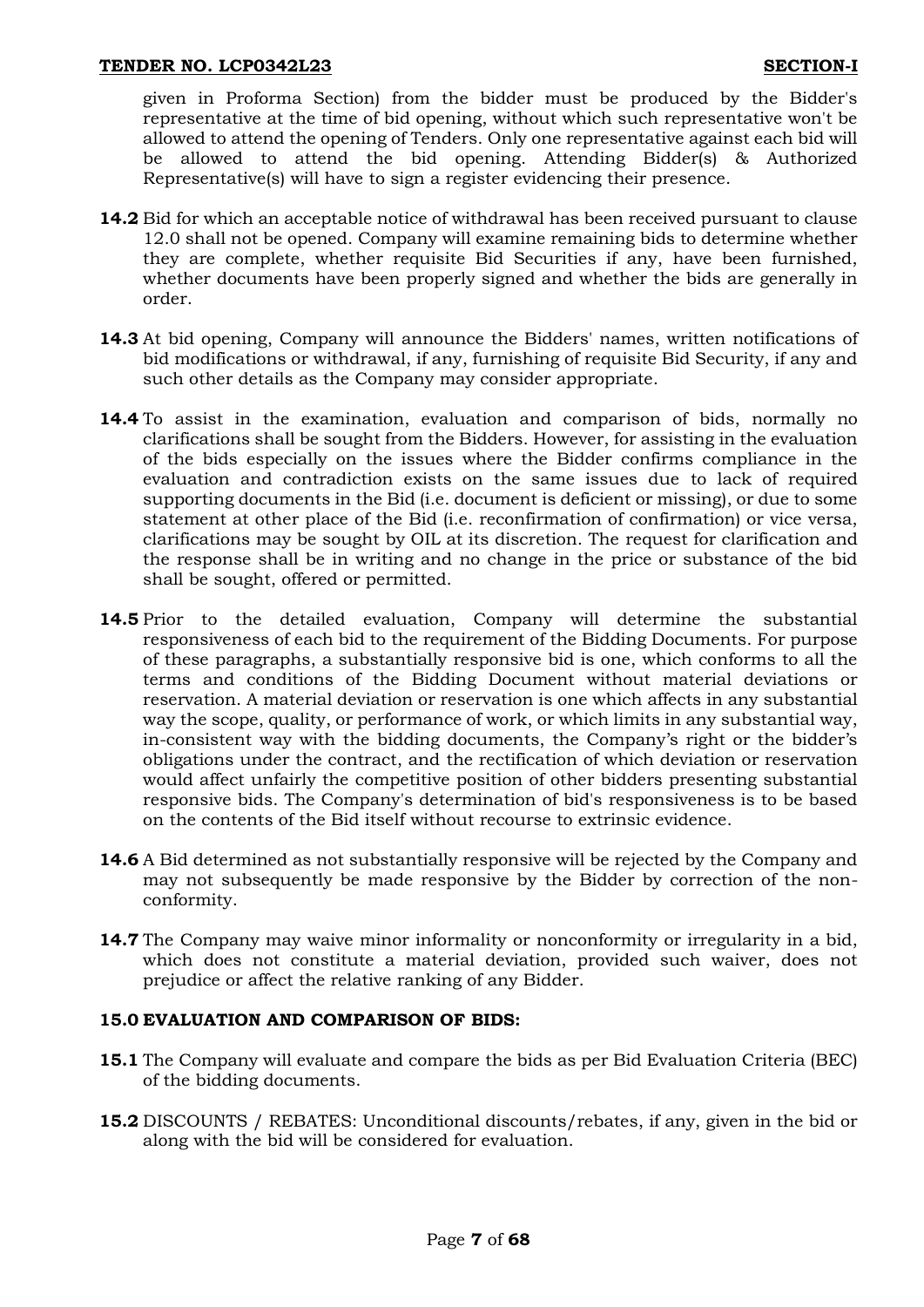## **TENDER NO. LCP0342L23 SECTION-I**

**15.3** Post bid or conditional discounts/rebates offered by any bidder shall not be considered for evaluation of bids. However, if the lowest bidder happens to be the final acceptable bidder for award of contract, and if they have offered any discounts/rebates, the contract shall be awarded after taking into account such discounts/rebates.

## **15.4 Conditional bids are liable to be rejected at the discretion of the Company.**

### **16.0 CONTACTING THE COMPANY**:

- **16.1** Except as otherwise provided in Clause 14.0 above, no Bidder shall contact Company on any matter relating to its bid, from the time of the bid opening to the time the Contract is awarded except as required by Company vide sub-clause 14.4.
- **16.2** An effort by a Bidder to influence the Company in the Company's bid evaluation, bid comparison or Contract award decisions may result in the rejection of their bid.

### **17.0 AWARD CRITERIA:**

**17.1** The Company will award the Contract to the successful Bidder whose bid has been determined to be substantially responsive and has been determined as the lowest evaluated bid, provided further that the Bidder is determined to be qualified to perform the Contract satisfactorily.

### **18.0 COMPANY'S RIGHT TO ACCEPT OR REJECT ANY BID:**

**18.1** Company reserves the right to accept or reject any or all bids and to annul the bidding process and reject all bids, at any time prior to award of contract, without thereby incurring any liability to the affected bidder, or bidders or any obligation to inform the affected bidder of the grounds for Company's action.

#### **19.0 NOTIFICATION OF AWARD:**

**19.1** Prior to the expiry of the period of bid validity or extended validity, the company will notify the successful Bidder in writing by registered letter or by e-mail (to be confirmed in writing by registered / couriered letter) that its bid has been accepted.

#### **20.0 SIGNING OF CONTRACT:**

- **20.1** The successful bidders(s) shall be notified by the Company of its intention to enter into an Agreement with him/her/them on the basis of his/her/their acceptance of the offer. Such notification shall be treated as a "Letter of Award (LOA)".
- **20.2** This Performance Security must be valid for 90 days beyond contract period. In the event of contract being extended within the provisions of the contract agreement, the contractor will have to extend suitably the validity of the "Security Deposit" for the extended period.
- **20.3** The "Performance Security" will be refunded to the contractor after 90 days beyond contract period, but part or whole of which shall be used by the Company in realisation of liquidated damages or claims, if any or for adjustment of compensation or loss due to the Company for any reason.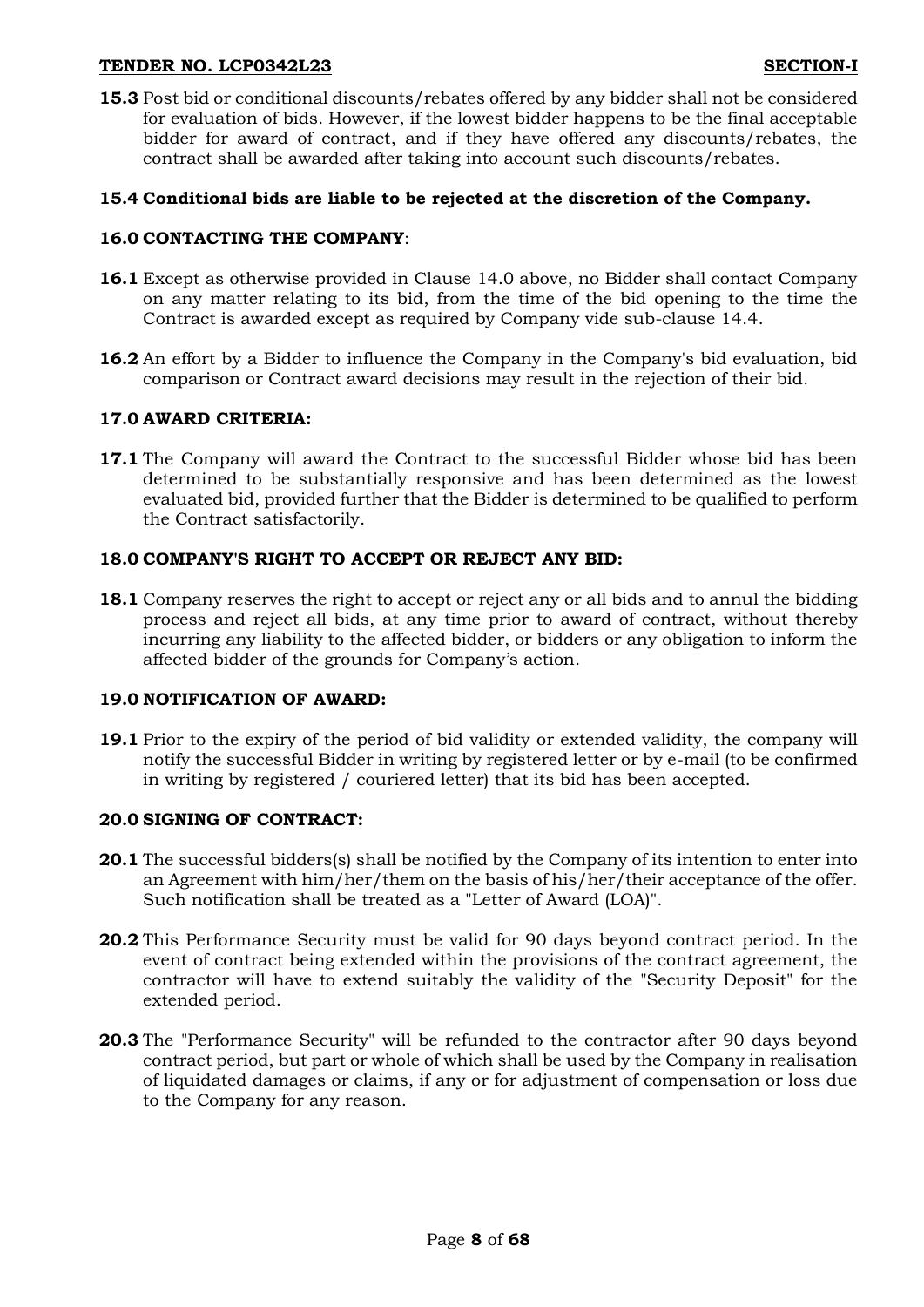### **21.0 PROVISION FOR ACTION IN CASE OF ERRING / DEFAULTING AGENCIES:**

**21.1** Action against erring and defaulting agencies like bidder, contractor, supplier, vendor, service provider will be as per OIL's Banning Policy dated 6th January, 2017 available in OIL's website [www.oil-india.com](http://www.oil-india.com/) 

**- END OF SECTION-I -**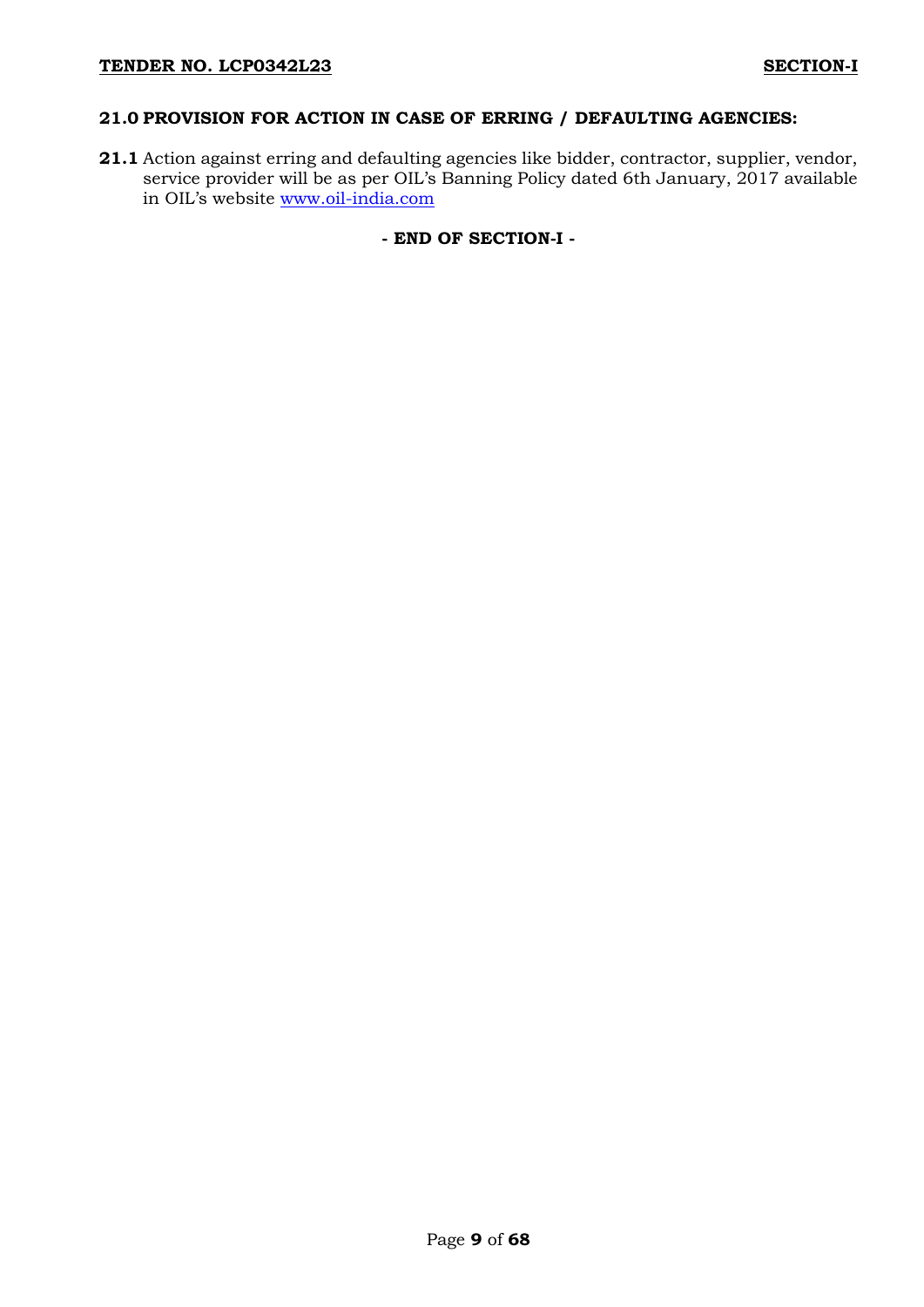# **BID EVALUATION CRITERIA (BEC) / BID REJECTION CRITERIA (BRC)**

#### **1.0 BID EVALUATION CRITERIA:**

- **1.1** Bidders are required to quote for all the items as per Price Bid Format, otherwise the offer of the bidder will be straightway rejected. Offer should show the details of any Tax, Duty, etc., if applicable. If taxes are not shown separately, the offer will be considered to be inclusive of all taxes, duties etc.
- **1.2** If there is any discrepancy between the unit price and the total price, the unit price will prevail and the total price shall be corrected. Similarly, if there is any discrepancy between words and figure, the amounts in words shall prevail and will be adopted for evaluation.
- **1.3** Price Bids will be evaluated on overall lowest cost basis (L-1 offer) i.e. considering total quoted price for all items of Price Bid Format inclusive of all liabilities including statutory liabilities and Taxes & Duties quoted as per Price Bid Format.
- **1.4** Based on the evaluation of techno-commercially qualified bidders whose bids have been found to be substantially responsive, the job will be awarded to L-1 bidder. A substantially responsive bid is one that meets the terms and conditions of the Tender and / or the acceptance of which bid will not result in indeterminate liability on OIL.
- **1.5** The bidders are advised not to offer any discount/rebate separately and to offer their prices in the Price Bid Format after considering discount/rebate, if any.
- **1.6** Conditional and unsolicited discount will not be considered in evaluation. However, if such bidder happens to be the lowest recommended bidder, unsolicited discount without any condition will be considered for computing the contract price.
- **1.7** In case of identical overall lowest offered rate by more than 1 (one) bidder, the selection will be made by draw of lot between the parties offering the same overall lowest price.
- **1.8 PURCHASE PREFERENCE CLAUSE**: Purchase Preference to Micro and Small Enterprises having Udyam Registration Number with Udyam Registration Certificate or registered with District Industry Centres or Khadi and Village Industries Commission or Khadi and Village Industries Board or Coir Board or National Small Industries Corporation or Directorate of Handicrafts and Handloom or any other body specified by Ministry of MSME:

(a) In case participating MSEs quote price within price band of  $L1+15%$ , such MSE shall be considered for award of contract by bringing down their price to L1 price in a situation where L1 price is from someone other than a MSE.

(b) In case of more than one such MSE qualifying for 15% purchase preference, the contract shall be awarded to lowest eligible MSE amongst the MSEs qualifying for 15% purchase preference.

(c) In case any part of the work is sub-contracted to a Micro or Small Enterprise as per contract conditions then the contractor shall provide complete details (i.e. name of the subcontractor, value of sub-contacted work, copy of valid registration certificate etc.) of the sub-contractor to OIL.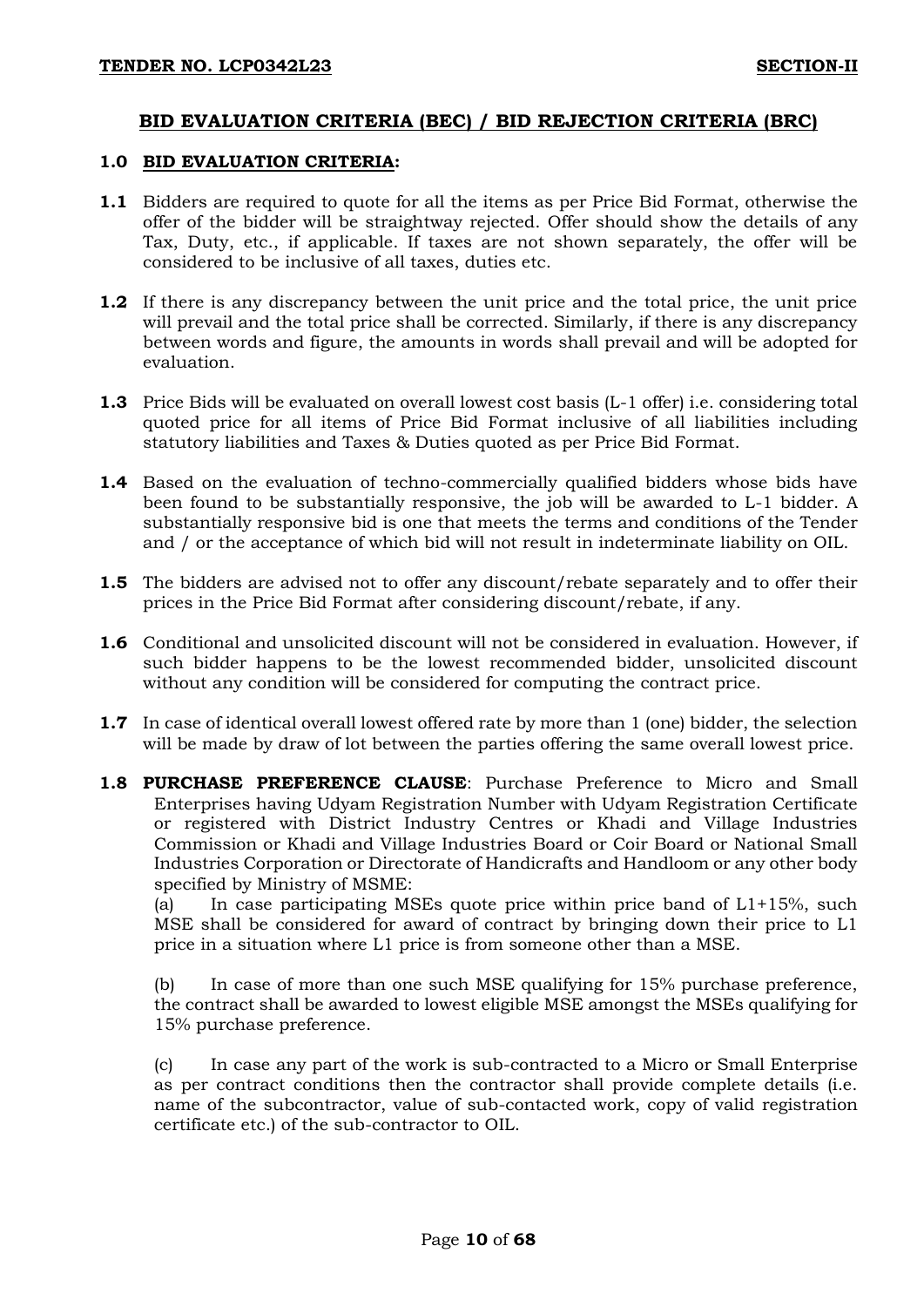## **(d) Documentation required to be submitted by MSEs:**

Categorisation and various Criteria applicable to MSE bidders shall be guided by the Gazette Notification No. CG-DL-E-26062020-220191 dated 26.06.2020 and amendment vide Gazette Notification No. CG-DL-E-06052022-235600 dated 06.05.2022 issued by MINISTRY OF MICRO, SMALL AND MEDIUM ENTERPRISES. The existing enterprises registered under EM- Part-II or UAM till 30th June'2020 shall continue to be valid only for a period up to the 30th day of June, 2022.

The bidder claiming as MSE status (MSE-General, MSE-SC/ST, and MSE - Woman) against this tender has to submit the following documents for availing the benefits applicable to MSEs:

i. Udyam Registration Number with Udyam Registration Certificate.

OR

ii. Proof of registration with District Industry Centers or Khadi and Village Industries Commission or Khadi and Village Industries Board or Coir Board or National Small Industries Corporation or Directorate of Handicrafts and Handloom or Udyog Adhar registration or registration with any other body specified by Ministry of MSME.

Note: In case bidding MSE is owned by Schedule Caste or Schedule Tribe entrepreneur or Woman Entrepreneur, valid documentary evidence issued by the agency who has registered the bidder as MSE owned by SC/ST entrepreneur/ Woman Entrepreneurs should also be enclosed.

# **2.0 BID REJECTION CRITERIA:**

- **2.1** The complete bid should be submitted as Single (Composite) Bid System Both Techno-Commercial part and Price part should be put in one envelope.
- **2.2** The price quoted by the successful bidder must be firm during the performance of the contract and not subject to variation on any account except as mentioned in the bid document. Any bid submitted with adjustable price quotation other than the above will be treated as non-responsive and rejected.
- **2.3** Bid Documents are not transferable. Bid made by parties who have not been issued Bid Documents will be rejected.
- **2.4** Any bid received in the form of Telex/Cable/Fax/E-mail will not be accepted.
- **2.5** Bids shall be typed or written in indelible ink. The bidder or his authorized representative shall sign the bid on all pages.
- **2.6** Bids shall contain no interlineations, erasures or overwriting except as necessary to correct errors made by bidder, in which case such corrections shall be initiated by the persons(s) signing (digitally) the bid. However, white fluid should not be used for making corrections. Any bid not meeting this requirement shall be rejected.
- **2.7** Any bid containing false statement will be rejected and action will be taken by Company as per Bid Document.
- **2.8** Bidders must quote clearly and strictly in accordance with the price schedule outlined in the Price Bidding Format.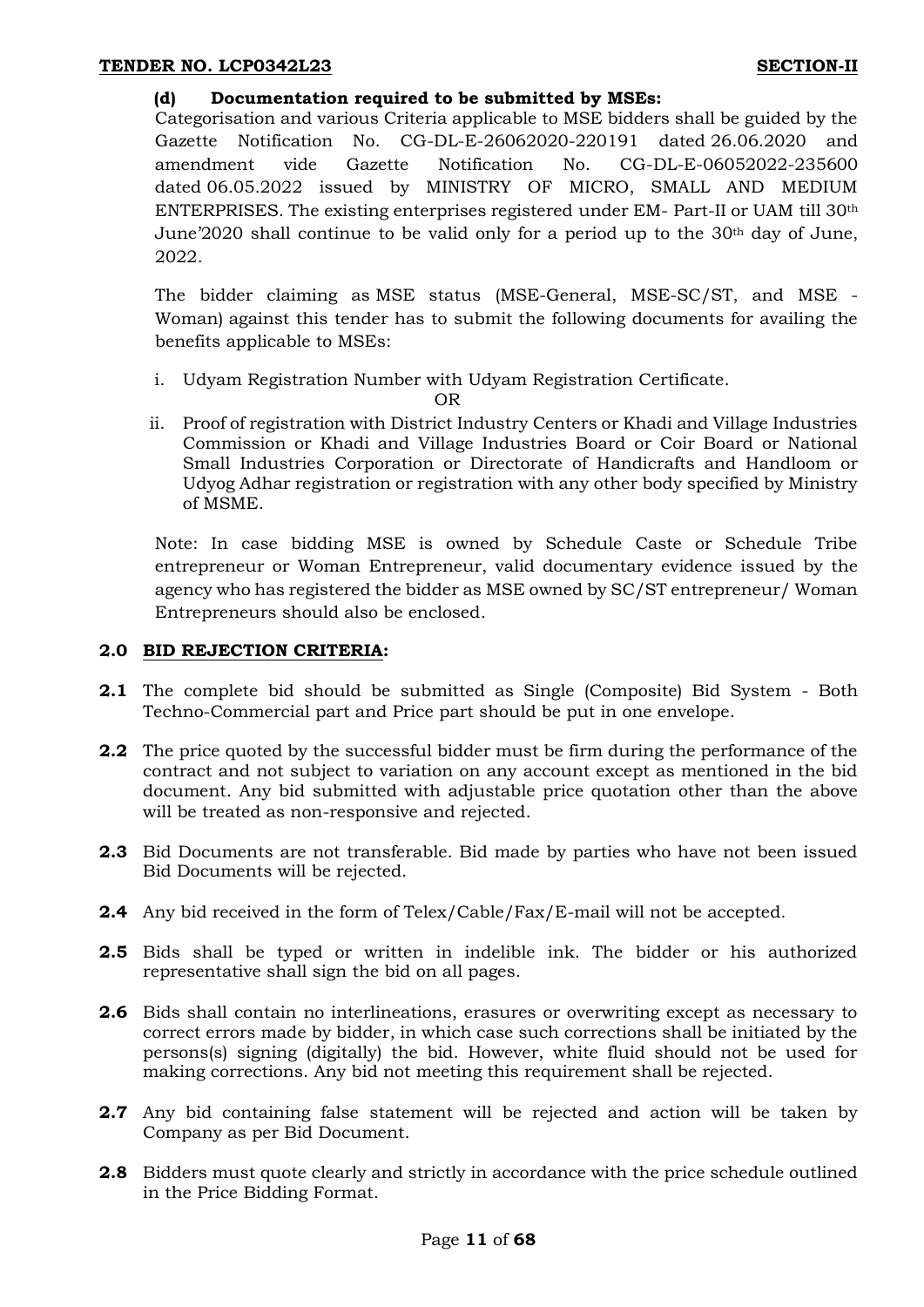- **2.9** Bidder must accept and comply with the following provisions as given in the Tender Document in toto, failing which offer will be rejected:
	- **(i)** Firm price
	- **(ii)** Period of validity of Bid
	- **(iii)** Price Schedule
	- **(iv)** Performance Bank Guarantee / Security deposit
	- **(v)** Delivery / Completion Schedule
	- **(vi)** Scope of work
	- **(vii)** Guarantee of material / work
	- **(viii)** Liquidated Damages clause
	- **(ix)** Tax liabilities
	- **(x)** Arbitration / Resolution of Dispute Clause
	- **(xi)** Force Majeure
	- **(xii)** Applicable Laws
	- **(xiii)** Specifications
	- **(xiv)** Any other condition specifically mentioned in the tender documents elsewhere that non-compliance of the clause lead to rejection of the bid.
- **2.10** Bid received with validity of offer less than 30 (Thirty) days from the date of Bid opening will be rejected.

# **3.0 GENERAL:**

- **3.1** In case bidder takes exception to any clause of bidding document not covered under BEC/BRC, then the Company has the discretion to load or reject the offer on account of such exception if the bidder does not withdraw / modify the deviation when / as advised by company. The loading so done by the company will be final and binding on the bidders. No deviation will however be accepted in the clauses covered under BRC.
- **3.2** To ascertain the substantial responsiveness of the bid the Company reserves the right to ask the bidder for clarification in respect of clauses covered under BEC/BRC also and such clarifications fulfilling the BEC/BRC clauses in toto must be received on or before the deadline given by the company, failing which the offer will be will be evaluated based on the submission. However, mere submission of such clarification shall not make the offer responsive, unless company is satisfied with the substantial responsiveness of the offer.
- **3.3** If any of the clauses in the BRC contradict with other clauses of bidding document elsewhere, the clauses in the BRC shall prevail.
- **3.4** Bidder(s) must note that requisite information(s)/financial values etc. as required in the BEC/BRC & Tender are clearly understandable from the supporting documents submitted by the Bidder(s); otherwise Bids shall be rejected.
- **3.5** The originals of such documents [furnished by bidder(s)] shall have to be produced by bidder(s) to OIL as and when asked for.
- **3.6** Offer must be valid for a period of minimum Thirty (30) days from the Bid Opening date. Bidder must indicate validity of the offer in their bid failing which it will be construed that offer is valid for 30 (Thirty) days from the bid opening date.

## **- END OF SECTION-II -**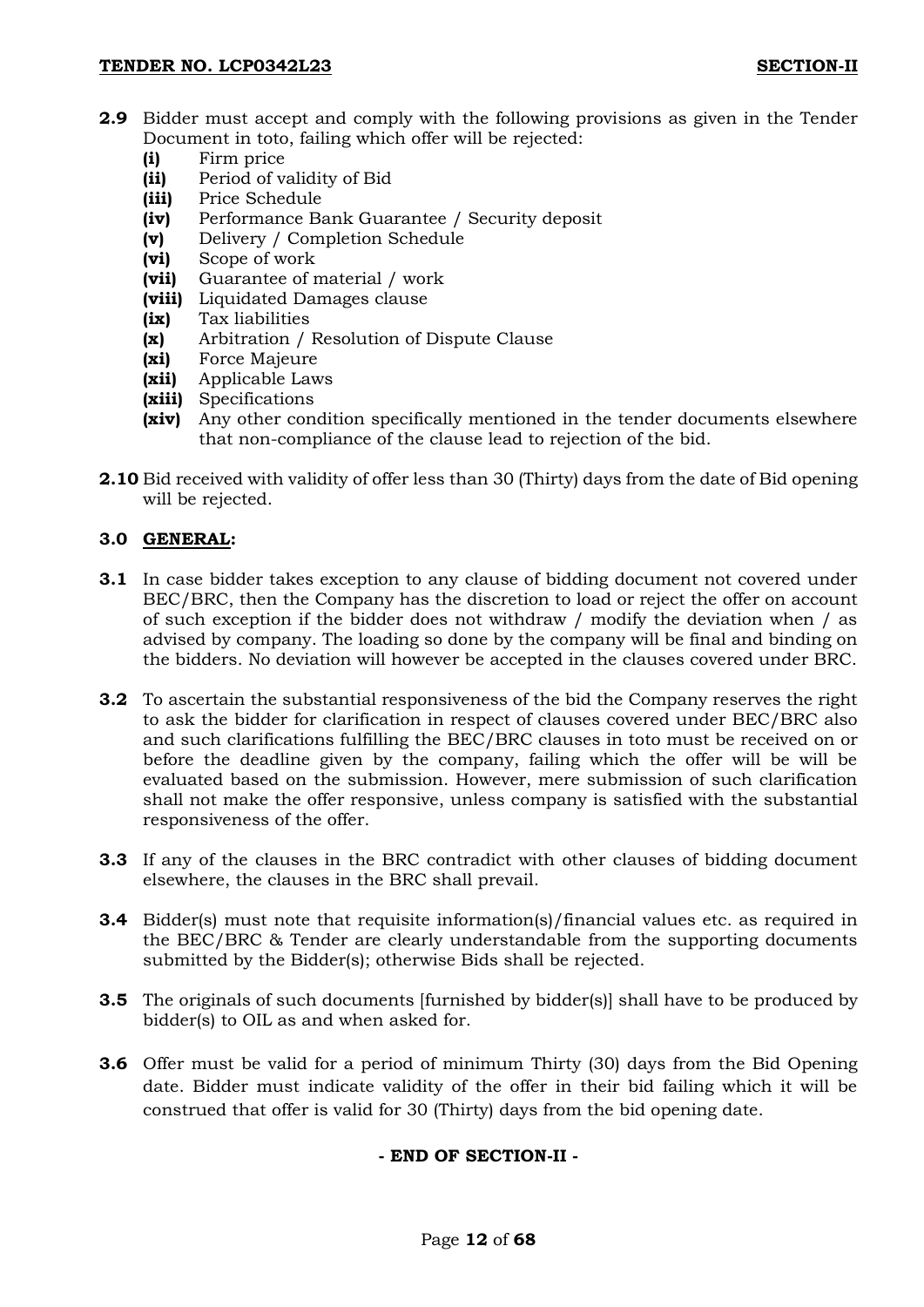#### **GENERAL CONDITIONS OF CONTRACT**

#### **1.0** APPLICABILITY, DEFINITION & INTERPRETATION

#### **1.1** Applicability

All clauses in the General Conditions of Contract [GCC] shall apply to all transactions except as otherwise stated in the Special Conditions of Contract [SCC] and/or BEC/BRC. Furthermore, in the event if there is any conflict between the Principal text of the Agreement and the Appendixes, the Principal text will prevail.

### **1.2** Definition & Interpretation

In the contract (as hereinafter defined) the following words and expressions shall have the meaning hereby assigned to them except where the context otherwise requires:

### **1.2.1** COMPANY/OIL/Operator:

Shall mean Oil India Limited [OIL] a public sector undertaking, incorporated under COMPANY's Act 1956 having its registered office at Duliajan-786602, Assam, India and includes its successor and permitted assigns.

## **1.2.2** CONTRACTOR:

Shall mean the person or persons, firm or COMPANY or corporation incorporated in India or abroad, who has been awarded with the contract and includes contractor's legal representatives, his successors and permitted assigns.

### **1.2.3** Contract:

Shall mean a written agreement between the COMPANY and the CONTRACTOR for execution of the services/works including all contract documents and subsequent amendments, if any.

#### **1.2.4** Site:

Shall mean the place in which the operations/services are to be carried out or places approved by OIL for the purposes of the CONTRACT together with any other places designated in the CONTRACT as forming part of the site.

## **1.2.5** COMPANY's Site Representative/Engineer:

Shall mean the person or the persons appointed by the COMPANY from time to time to act on its behalf at the site for overall co-ordination, supervision and project management at site.

#### **1.2.6** Sub-Contract:

Shall mean order/contract placed by the CONTRACTOR for any portion of the CONTRACT or work sublet with necessary written consent of COMPANY on third party. Such sub-letting shall not relieve the CONTRACTOR from any obligation, duty or responsibility under the CONTRACT.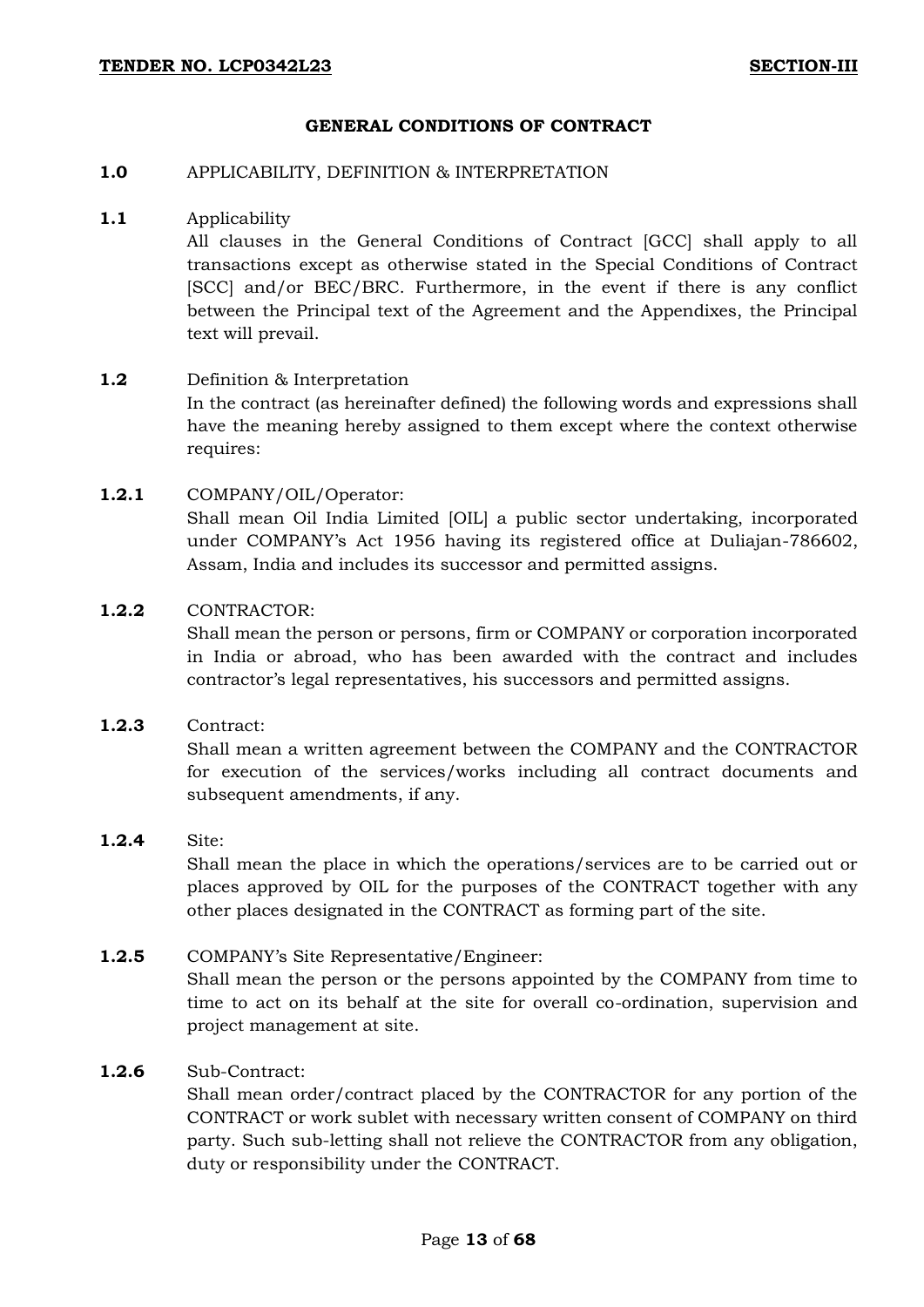# **1.2.7** Sub-Contractor:

Shall mean any person or firm or COMPANY (other than CONTRACTOR) to whom any part of the work has been entrusted by CONTRACTOR, with written consent of OIL or the persons appointed by OIL, successors and permitted assigns of such persons, firm or COMPANY).

### **1.2.8** Contractor's Representative:

Shall mean such person/or persons duly appointed representative at the site and base as the CONTRACTOR may designate in writing to the COMPANY as having authority to act for the CONTRACTOR in matters affecting the work and to provide the requisite services.

### **1.2.9** Contract Price/Value:

Shall mean the sum accepted or the sum calculated in accordance with the rates accepted in tender and/or the contract rates as payable to the CONTRACTOR for the entire execution and completion of the services/works, including amendments/modification/change order issued by the COMPANY.

## **1.2.10** Firm price:

The prices will remain unchanged, except for statutory changes, during currency of the CONTRACT unless specifically agreed to in writing by COMPANY.

### **1.2.11** Service/Works/Operations:

Shall mean and include all items and things to be supplied/done and all work/Service to be performed by the CONTRACTOR as specified in the Scope of Work under this CONTRACT and shall also include all extra, additional, altered or substituted works/services as required for the purpose of successful execution of the Contract.

#### **1.2.12** Equipment/Materials/Goods:

Shall mean and include any equipment, machinery, instruments, stores, goods which CONTRACTOR is required to provide to the COMPANY for/under the CONTRACT and amendments thereto.

## **1.2.13** Drawings:

Shall mean and include all Engineering sketches, general arrangements/ layout drawings, sectional plans, all elevations, photographs, etc. related to the CONTRACT together with modification and revision thereto.

## **1.2.14** Specifications:

Means and includes all technical specifications, provision attached and referred to in the tender/contract document regarding method and manner of performing the services and qualities of the service/materials to be provided under the contract and also as modified by the COMPANY/its site representative during the execution of contract in the best interest of service.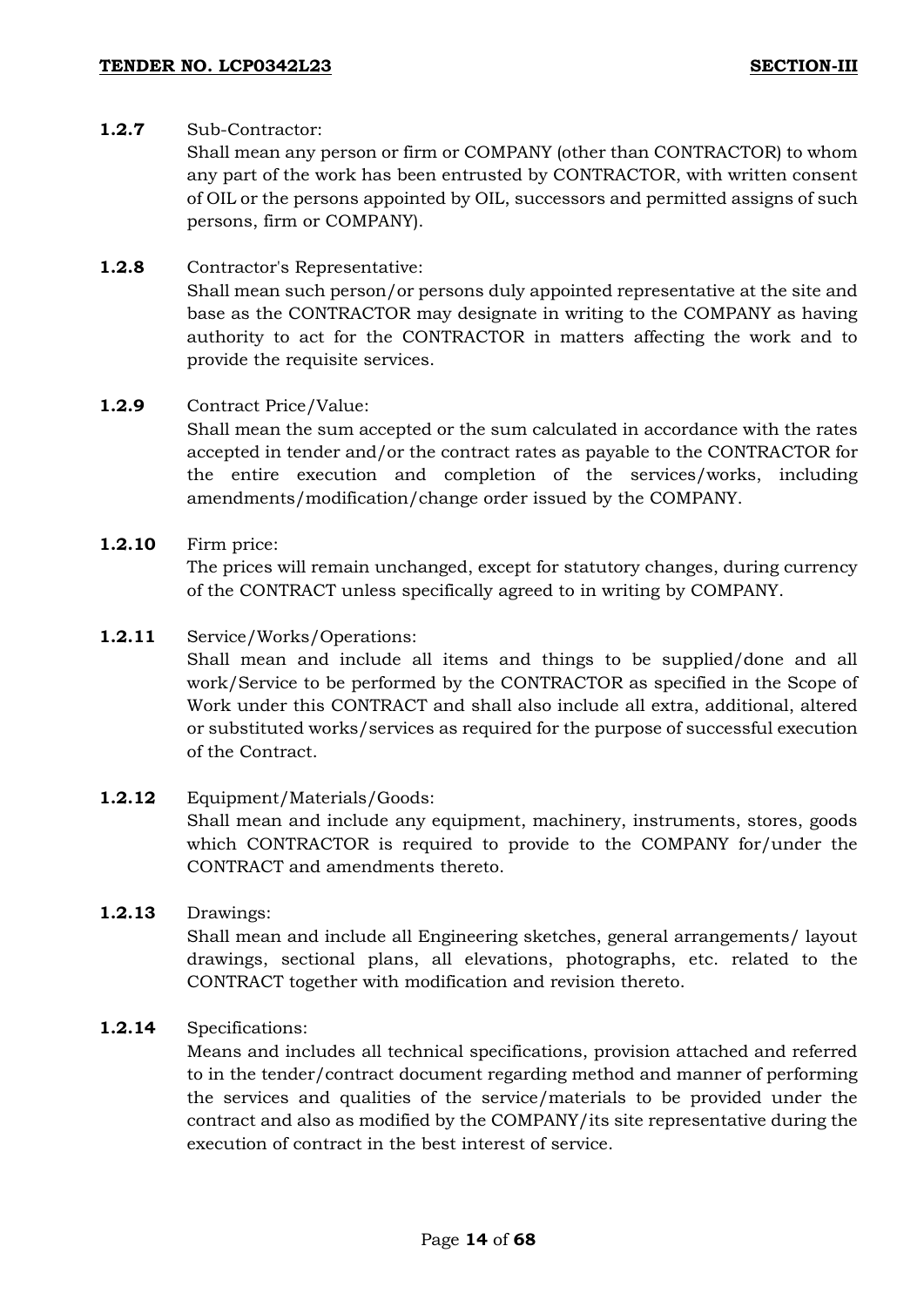## **TENDER NO. LCP0342L23 SECTION-III**

## **1.2.15** Engineer In-charge (EIC):

Shall mean the person designated from time to time by the COMPANY and shall include those who are expressly authorized by the COMPANY to act for and on its behalf for operation of the contract.

## **1.2.16** Inspectors:

Shall mean any person or outside Agency nominated by COMPANY to inspect equipment, materials and services, if any, in the CONTRACT (stage wise as well as final) as per the terms of the CONTRACT.

## **1.2.17** Tests:

Shall mean such process or processes to be carried out by the CONTRACTOR as are prescribed in the CONTRACT, considered necessary by the COMPANY or their representative to ascertain quality, workmanship, performance and efficiency of equipment or services thereof.

# **1.2.18** Approval:

Shall mean and include the written consent duly signed by COMPANY or their authorized official in respect of all documents, drawings or other particulars in relation to the CONTRACT.

# **1.2.19** Day:

Shall mean a calendar day of twenty –four (24) consecutive hours beginning at 00:00 hours with reference to local time at the site.

## **1.2.20** Month: Shall mean a calendar month as per Gregorian calendar.

**1.2.21** Year: Shall mean calendar year as per Gregorian calendar.

# **1.2.22** Working day:

Means any day which is not declared to be holiday by the COMPANY.

## **1.2.23** Bid/offer:

Shall mean the proposal/Offer along with supporting documents submitted by the bidder in response to the tender or enquiry in accordance with the terms of Tender or Enquiry, for consideration by COMPANY, prior to award of contract.

# **1.2.24** Guarantee:

Shall mean the period and other conditions governing the warranty/guarantee of the services as provided in the CONTRACT.

## **1.2.25** Mobilization:

Shall mean rendering the equipment fully manned and equipped as per CONTRACT and ready to begin work at site designated by the COMPANY and accepted by the COMPANY after inspection.

**1.2.26** De-mobilization: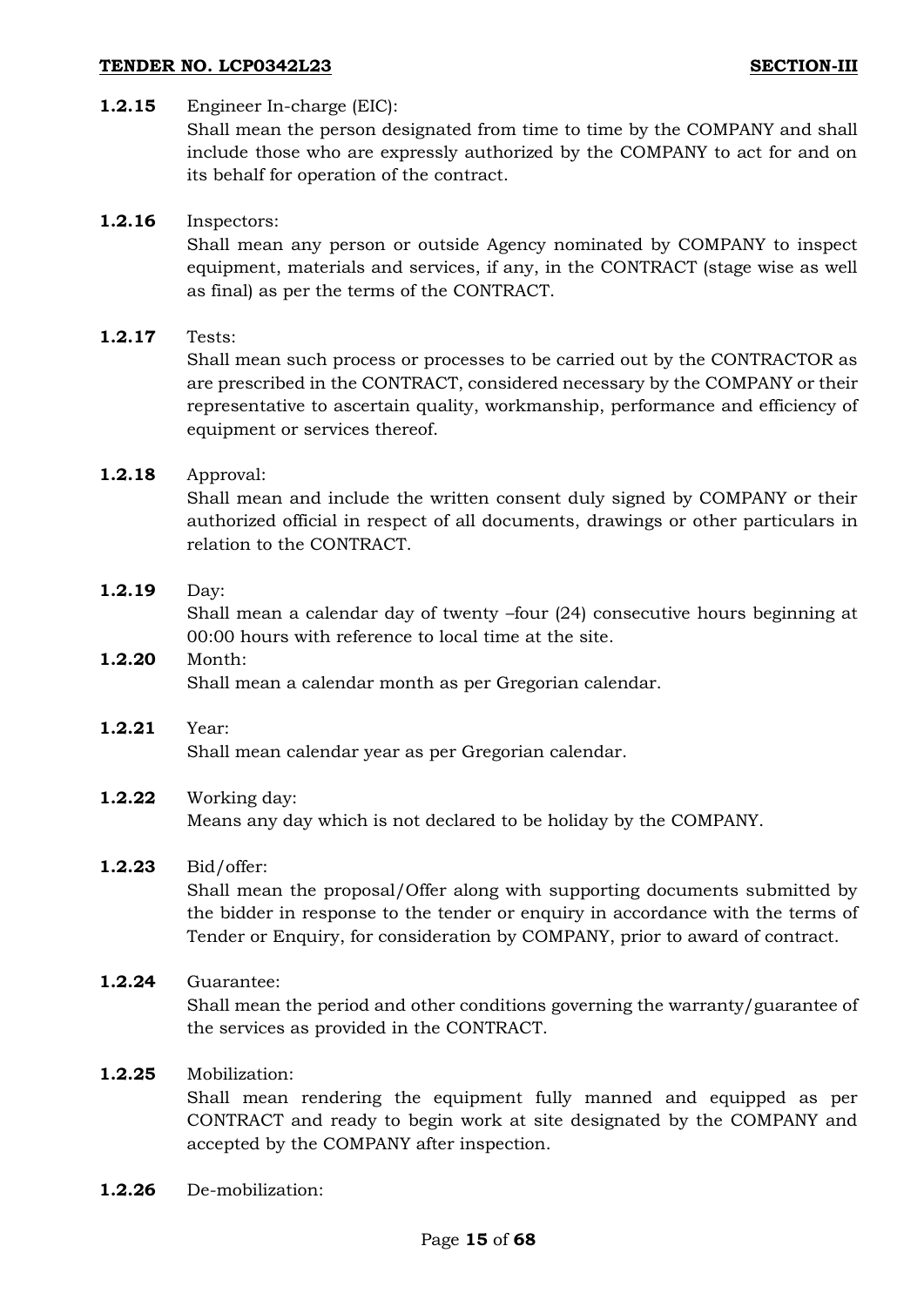Shall mean the removal of all items forming part of the mobilization from the site of the COMPANY and inspection and acceptance thereafter by the COMPANY including compliance of requirement in relation to re-export of imported equipment/materials under concessional duty scheme in accordance with relevant notification from Customs Authorities.

**1.2.27** Willful Misconduct:

Shall mean intentional disregard of good and prudent standards of performance or proper conduct under the Contract with knowledge that it is likely to result in any injury to any person or persons or loss or damage of property of the Company or Third Party.

# **1.2.28** Gross Negligence:

Shall mean any act or failure to act (whether sole, joint or concurrent) by a person or entity which was intended to cause, or which was in reckless disregard of or unjustifiable indifference to, avoidable and harmful consequences such person or entity knew, or should have known, would result from such act or failure to act. Notwithstanding the foregoing, Gross negligence shall not include any action taken in good faith for the safeguard of life or property.

# **1.2.29** Criminal Negligence:

Shall mean that the crime happened negligently, there was duty of care upon the Person but inadvertently due to his negligence, the duty was breached, which causes harm to the people in the form of death or serious injury.

## **1.2.30** GST Legislations:

'GST legislations' means 'any or all of the following legislations as may be applicable to the CONTRACTOR and OIL:

- (A) The Central Goods & Services Tax Act, 2017;
- (B) The Integrated Goods & Services Act, 2017;
- (C) The Union Territory Goods & Services Tax Act, 2017;
- (D) The respective State Goods & Service Tax Acts'
- (E) The Goods and Services (Compensation to States) Act, 2017
- (F) The Customs Act and the Customs Tariff Act.
- (G) Any other applicable Act related to GST

## **2.0 CONTRACT DOCUMENT:**

- **2.1 Governing language:** The governing language for the CONTRACT shall be English. All CONTRACT documents and all correspondence and communication to be given and all other documentation to be prepared and supplied under the CONTRACT shall be written in English and the CONTRACT shall be construed and interpreted in accordance with English language.
- **2.2 Entire Agreement:** The CONTRACT constitutes the entire agreement between OIL and the CONTRACTOR with respect to the subject matter of the CONTRACT and supersedes all communication, negotiations and agreement (whether written or oral) of the parties with respect thereto made prior to the date of this agreement, unless such communication(s) expressly forms part of the contract or included by reference.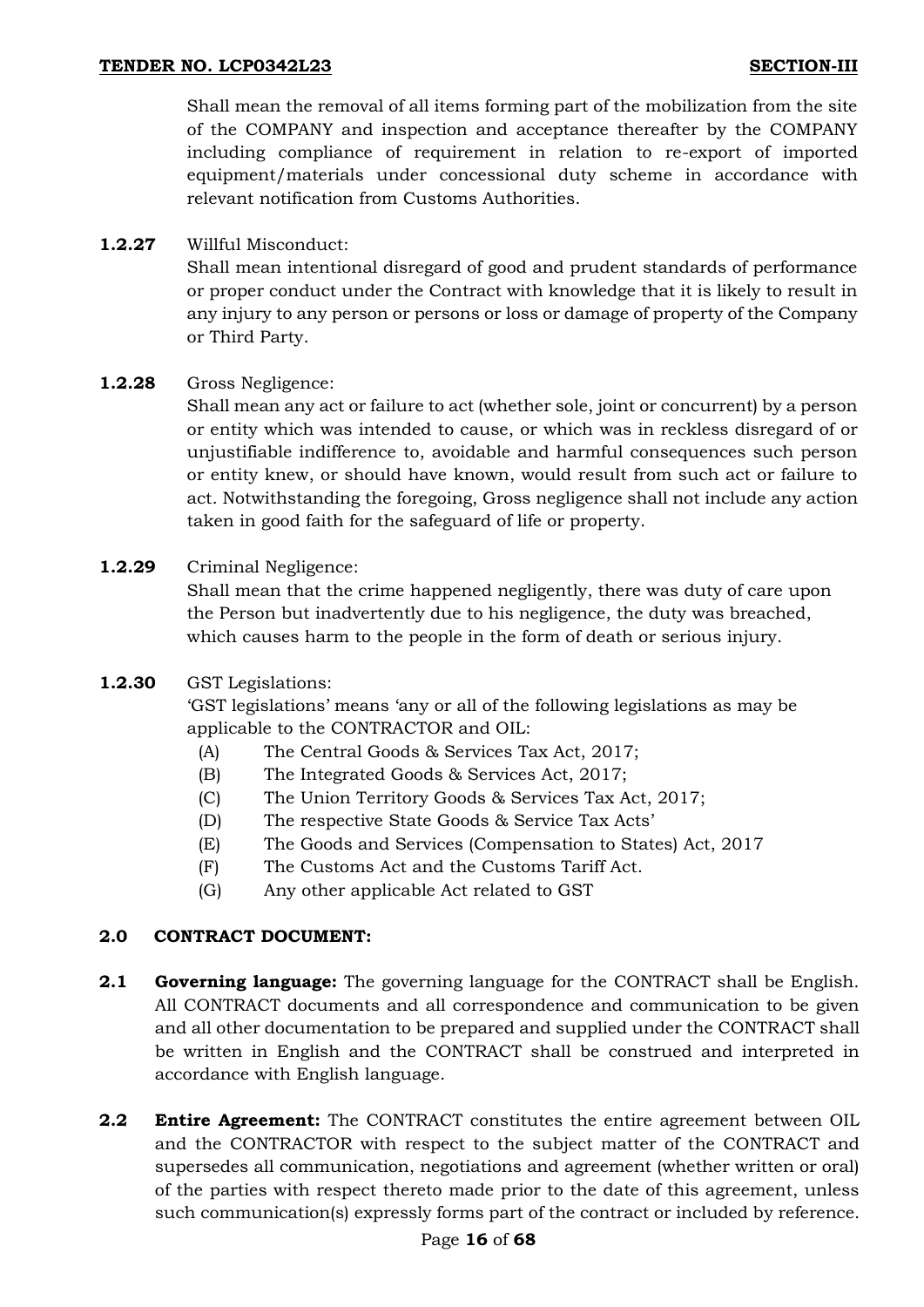**2.3 Amendment in CONTRACT:** No Amendment of the Contract shall be valid unless it is in writing, is dated, expressly refers to the Contract, and is signed by a duly authorized representative of each party thereto. OIL shall not be bound by any printed conditions, provisions in the CONTRACTOR's BID, forms of acknowledgement of CONTRACT, invoice and other documents which purport to impose any condition at variance with or supplement to CONTRACT.

# **3.0 WAIVERS AND AMENDMENTS:**

- **3.1 Waivers:** It is fully understood and agreed that none of the terms and conditions of this contract shall be deemed waived by either party unless such waiver is executed in writing only by the duly authorized representatives of both the parties. The failure of either party to execute any right shall not act as a waiver of such right by such party.
- **3.2 Change Program:** It is agreed that CONTRACTOR shall carry out work in accordance with the completion program (e.g. Drilling Programme) to be furnished by the COMPANY, which may be changed from time to time by reasonable modifications in the program as COMPANY sees fit. COMPANY's instruction in this regard shall be final and binding.

# **4.0 CONTRACT TIMELINE:**

# **4.1 Effective Date of Contract:**

The contract shall become effective as of the date COMPANY notifies the CONTRACTOR in writing that it has been awarded the contract. This date of issuance of Letter of Award (LOA) by the COMPANY will be the effective date of contract. All terms and conditions of the contract shall come into force with the date of issuance of LOA.

## **4.2 Date of Commencement of Operation:**

The date on which the mobilization is completed in all respects and CONTRACTOR is ready to commence operation as per the contract provision [Certified by the COMPANY's representative] will be treated as the date of Commencement of Operation.

# **4.3 Duration of the contract:**

The contract shall be valid for a period as defined in the LOA and Special Conditions of Contract [SCC].

## **5.0 SCOPE OF WORK/CONTRACT:**

Scope of the contract shall be as defined in the contract, specifications, drawings and appendices.

## **6.0 GENERAL OBLIGATION OF CONTRACTOR:**

Contractor shall, in accordance with and subject to the terms and conditions of this contract: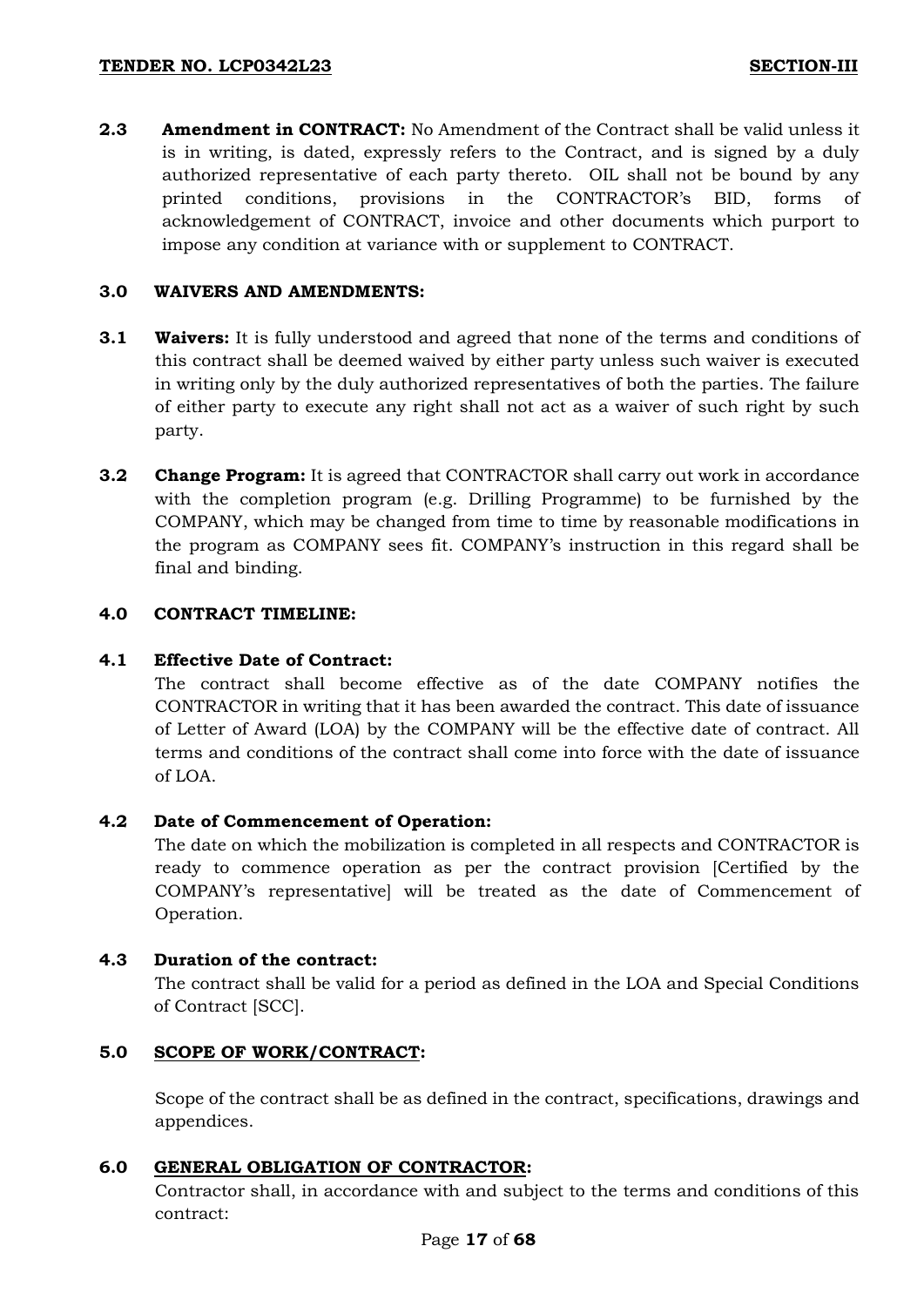- **6.1** Perform the work described in the Terms of Reference/Scope of Work. The CONTRACTOR shall execute the work with professional competence and in an efficient and workman like manner.
- **6.2** Except as otherwise provided in the Terms of Reference and the special Conditions of the contract, employ all labours/personnel as required to perform the work.
- **6.3** Perform all other obligations, work and services which are required by the terms of this contract or which reasonably can be implied from such terms as being necessary for the successful and timely completion of the work.
- **6.4** Comply with all applicable statutory obligations specified in the contract.
- **6.5** CONTRACTOR shall be deemed to have satisfied himself before submitting their bid as to the correctness and sufficiency of its bid for the services required and of the rates and prices quoted, which rates and prices shall, except insofar as otherwise provided, cover all its obligations under the contract.
- **6.6** CONTRACTOR shall be deemed, prior to submitting their bids, to have satisfied themselves about the weather conditions, working culture in the area, socio-political environment, safety & security aspects, law & order situation and law of the land, and obtain for themselves all necessary information as to the risks, contingencies and all other circumstances, which may influence or affect the various obligations under the Contract.
- **6.7** CONTRACTOR shall give or provide all necessary supervision during the performance of the services and as long thereafter within the warranty period as COMPANY may consider necessary for the proper fulfilling of CONTRACTOR's obligations under the contract.

## **7.0 GENERAL OBLIGATION OF COMPANY:**

COMPANY SHALL, IN ACCORDANCE WITH AND SUBJECT TO THE TERMS AND CONDITIONS OF THIS CONTRACT:

- **7.1** Pay CONTRACTOR in accordance with terms and conditions of the contract.
- **7.2** Allow CONTRACTOR access, subject to normal security and safety procedures, to all areas as required for orderly performance of the work as specified in the Scope of Works of the contract or work connected therewith.
- **7.3** Perform all other obligations required of COMPANY by the terms of this contract.

# **8.0 DUTIES AND POWER/AUTHORITY:**

## **8.1 OIL'S SITE REPRESENTATIVE/ENGINEER:**

The duties and authorities of oil's site representative/engineer are to act on behalf of oil for:

- A) Overall supervision, co-ordination and project management at site.
- B) Proper and optimum utilization of equipment and services.
- C) Monitoring of performance and progress
- D) Commenting/countersigning on reports made by the contractor's representative at site in respect of works, receipts, consumption etc. After satisfying himself with the facts of the respective cases.
- E) He shall have the authority, but not obligation at all times and any time to inspect/test/examine/verify any equipment machinery, instruments, tools,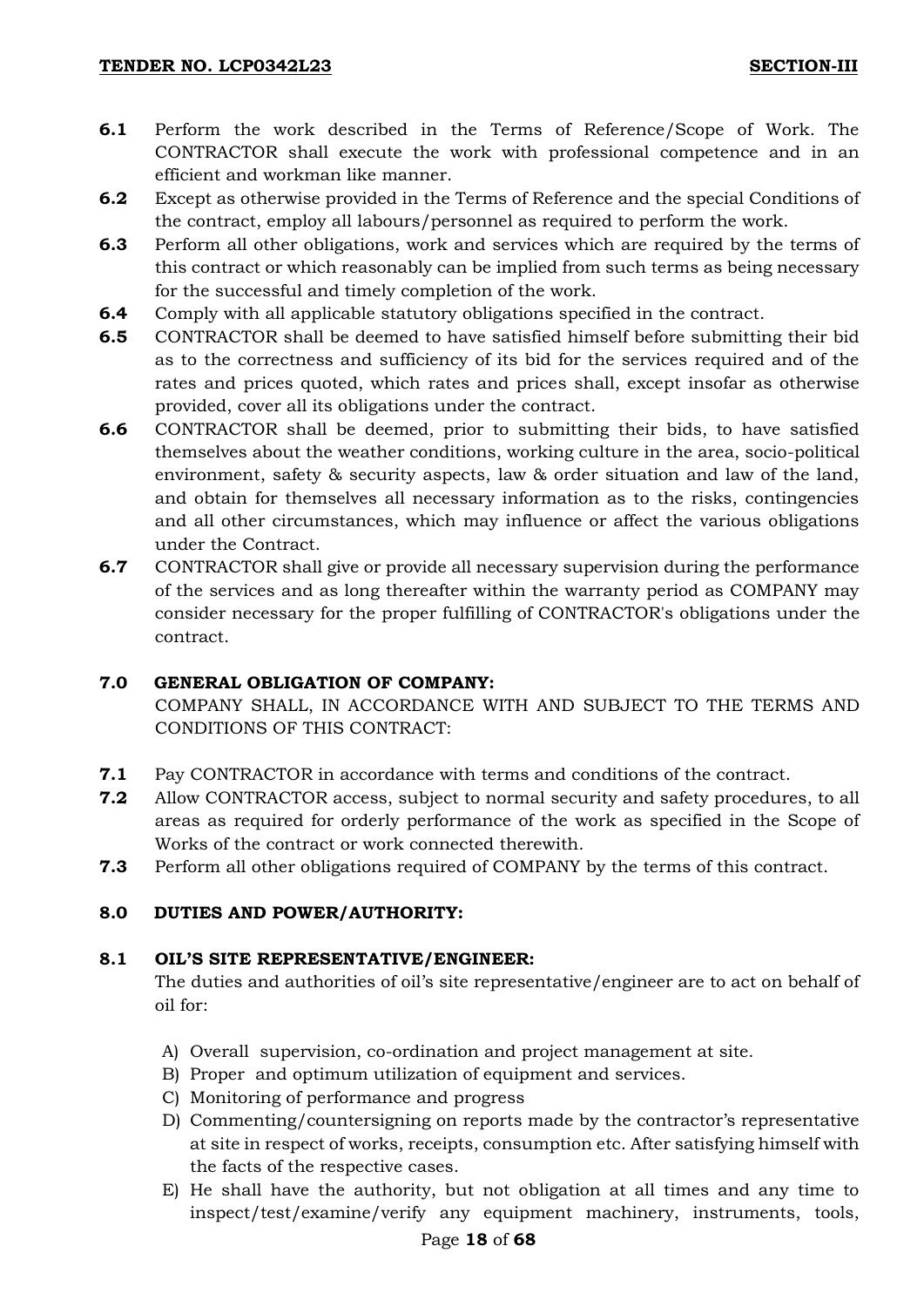materials, personnel, procedures and reports etc. Directly or indirectly pertaining to the execution of the work. However this shall not construe to imply an acceptance by the inspector. Hence, the overall responsibility of quality of work shall rest solely with the contractor.

F) Each and every document emerging from site in support of any claim by the contractor has to have the countersignature/comments of the oil's representative/engineer without which no claim shall be entertained by the oil.

# **8.2 CONTRACTOR'S REPRESENTATIVE:**

- (i) The CONTRACTOR's representative shall have all the powers requisite for the performance of the Service/Works, subject to holding due authorization from the CONTRACTOR.
- (ii) Representative(s) shall liaise with OIL's representative/engineer for the proper coordination and timely completion of the works and on any matter pertaining to the works.
- (iii)Representative(s) shall extend full co-operation to OIL's representative/inspector/engineer in the manner required by them for supervision/inspection/observation of equipment, material, procedures, performance, reports and records pertaining to works.
- (iv) To have complete charge of CONTRACTOR's personnel engaged in the performance of the work and to ensure compliance of rules and regulations and safety practice.

# **9.0 PERSONNEL TO BE DEPLOYED BY CONTRACTOR:**

Contractor warrants that it shall provide competent, qualified and sufficiently experienced personnel to perform the work correctly and efficiently.

- **9.1** The CONTRACTOR should ensure that their personnel observe all statutory safety requirement including those prescribed by the COMPANY. Upon COMPANY's written request, CONTRACTOR, entirely at its own expense, shall remove immediately any personnel of the CONTRACTOR determined by the COMPANY to be unsuitable and shall promptly replace such personnel with personnel acceptable to the COMPANY. Replacement personnel should be mobilized within 15 days from the date of issuance of notice without affecting the operation of the COMPANY.
- **9.2** The CONTRACTOR shall be solely responsible throughout the period of the contract for providing all requirements of their personnel including but not limited to, their transportation to & fro from Duliajan/field site, enroute/ local boarding, lodging, personal protective gear & medical attention etc. COMPANY shall have no responsibility or liability in this regard.
- **9.3** However, COMPANY shall provide available medical assistance/facilities to CONTRACTOR's Personnel in case of emergency at its own establishment on chargeable basis.
- **9.4** CONTRACTOR's key personnel shall be fluent in English language (both writing and speaking).

# <span id="page-18-0"></span>**10.0 PERFORMANCE SECURITY:**

**10.1** On receipt of notification of award from the COMPANY, the CONTRACTOR shall furnish the Performance Security to COMPANY within 15 (fifteen) days from the date of issue of LOA for an amount specified in the Forwarding Letter and Letter of Award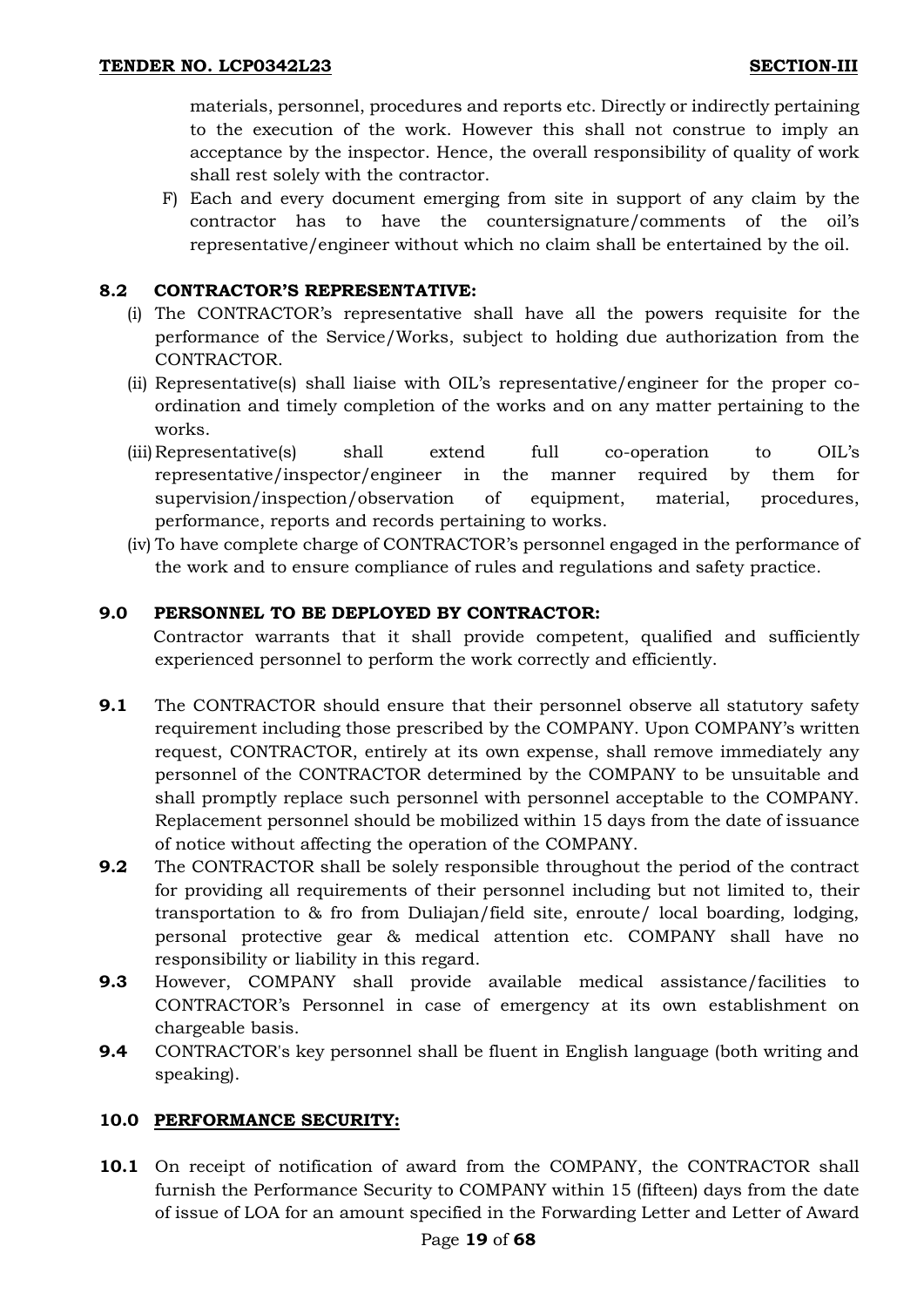(LOA) as per Proforma-Form and must be in the form of a Bank Draft/Cashier's cheque /Banker's cheque\*/ NEFT/RTGS/Electronic fund transfer to designated account of OIL or Fixed Deposit Receipt (account OIL INDIA LIMITED) or irrevocable Bank Guarantee or irrevocable Letter of Credit (LC) from:

- **10.2** Any schedule Indian Bank or Any Branch of an International bank situated in India and registered with Reserve Bank of India as scheduled foreign bank in case of domestic CONTRACTOR/service provider, or
- **10.3** In case of foreign CONTRACTOR/service provider, the bank guarantee can be accepted from any scheduled bank in India or from International bank who has its branch in India registered with Reserve Bank of India.

 Any foreign Bank which is not a Scheduled Bank in India, provided the Bank Guarantee issued by such Bank is counter-guaranteed by any Branch situated in India of any Scheduled Bank incorporated in India.

 Bank Guarantee issued by a Scheduled Bank of India at the request of some other Non-Schedule Bank of India shall not be acceptable.

**10.4** Bank Guarantee issued by a Bank, amongst others, must contain the following particulars of such bank:

Full address. Branch Code. Code Nos. of the authorized signatory with full name and designation. Phone Nos., Fax Nos., E-mail address.

- **10.5** The domestic CONTRACTOR/service provider(s) will have to submit the Bank Guarantee from any of the scheduled banks and on non-judicial stamp paper of requisite value as per the Indian Stamp Act, purchased in the name of the issuing banker.
- **10.6** The foreign CONTRACTOR/service provider(s) will submit the Bank Guarantee from Banks of Indian origin situated in their country. In case no such bank of Indian origin is situated in their country, the Bank Guarantee may be submitted from the bankers as specified above.
- **10.7** The Performance Security shall be denominated in the currency of the contract.
- **10.8** The Performance Security specified above must be valid for the entire duration of the Contract and claim period should be valid for a minimum of 03 (three) months beyond the contract period. The Performance Security will be discharged by COMPANY not later than 30 days following its expiry of claim period. In the event of any extension of the Contract period, Bank Guarantee should be extended by CONTRACTOR by the period equivalent to the extended period.
- **10.9** The Performance Security shall be encashed by COMPANY on account of CONTRACTOR's failure to fulfil its obligations under the Contract and/or nonperformance/un-satisfactory of the Contractor. Company shall not be required to proof any loss or damage on account of Contractor's non-performance/unsatisfactory performance.
- **10.10** The Performance Security will not accrue any interest during its period of validity or extended validity.
- **10.11** Failure of the successful Bidder to comply with the requirements of clause [10.0](#page-18-0) shall constitute sufficient grounds for annulment of the award and forfeiture of the Bid Security. In such an eventuality, action will be initiated as per the Banning Policy of OIL in vogue.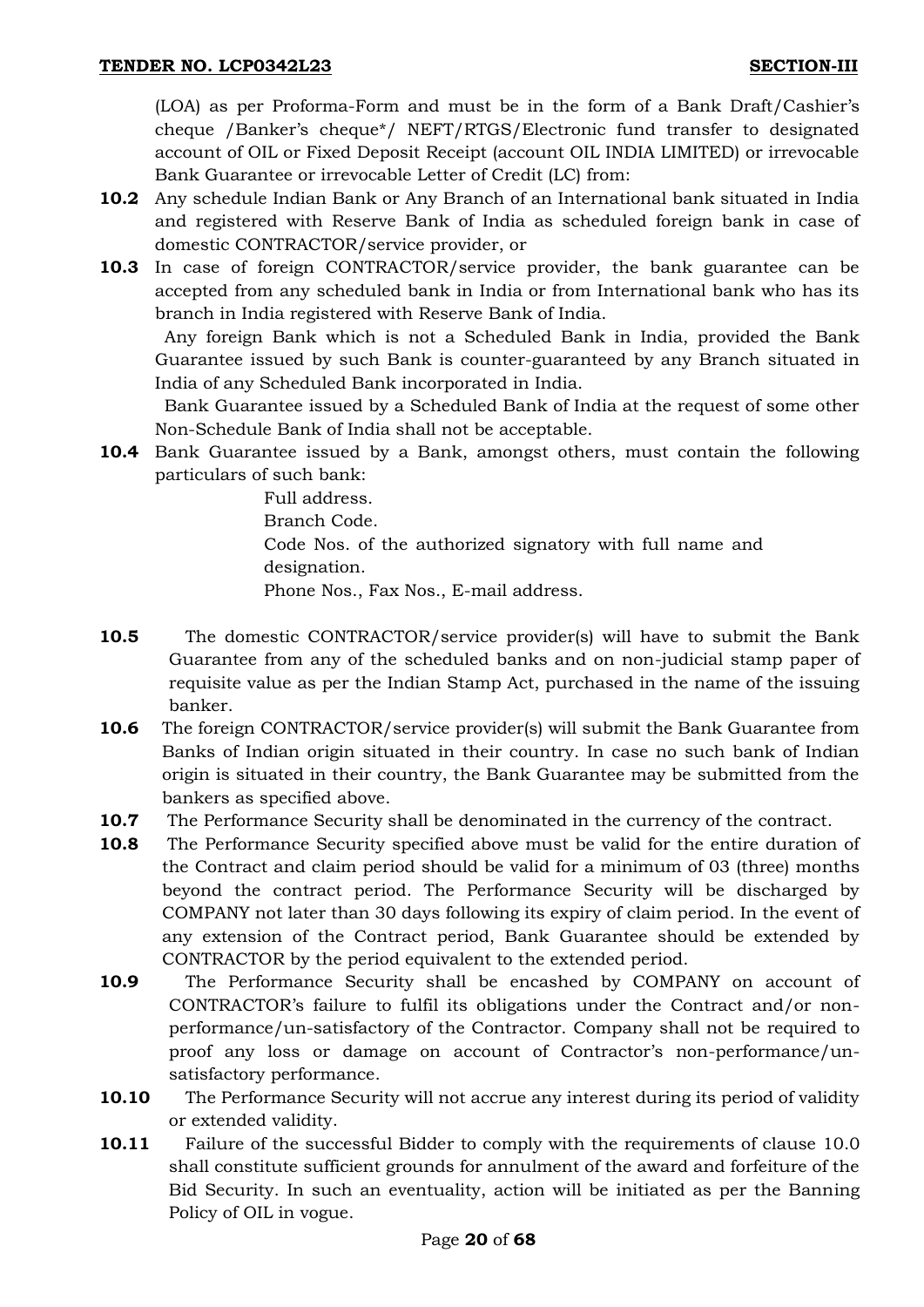#Subject to credit in OIL's account within prescribed time

\*The validity of Bank Draft/Cashier's/Banker's cheque (as applicable) should not be less than 3 months.

In the event CONTRACTOR fails to honour any of the commitments entered into under this agreement, and/or in the event of termination of the contract under provisions of Integrity Pact and/or in respect of any amount due from the CONTRACTOR to OIL, OIL shall have unconditional option under the guarantee to invoke the above bank guarantee and claim the amount from the bank. The bank shall be obliged to pay the amount to OIL on demand.

# **11.0 SIGNING OF CONTRACT:**

**11.1** The successful bidder is required to sign a formal detailed contract with OIL within a maximum period of 60 days of date of LOA. Until the contract is signed, the LOA as well as GCC & SCC as prescribed in the Tender, shall remain binding amongst the two parties. In the event of failure on the part of the successful Bidder to sign the contract, OIL reserves the right to terminate the LOA issued to the successful Bidder and invoke the Bid Security or the Performance Security if submitted by the successful Bidder. Such CONTRACTOR shall be put on holiday as per the Banning Policy of OIL [available at [www.oil-india.in\]](http://www.oil-india.in/).

# **12.0 CLAIMS, TAXES & DUTIES:**

# **12.1 Claims:**

CONTRACTOR agrees to pay all claims, taxes and fees for equipment, labour, materials, services and supplies to be furnished by it hereunder and agrees to allow no lien or charge resulting from such claims to be fixed upon any property of COMPANY. COMPANY may, at its option, pay and discharge any liens or overdue charges for CONTRACTOR's equipment, labour, materials, services and supplies under this CONTRACT and may thereupon deduct the amount or amounts so paid from any sum due, or thereafter become due, to CONTRACTOR hereunder.

# **12.2 Notice of claims:**

CONTRACTOR or COMPANY, as the case may be, shall promptly give the other, notice in writing of any claim made or proceeding commenced for which that party is entitled to indemnification under the CONTRACT. Each party shall confer with the other concerning the defence of any such claims or proceeding, shall permit the other to be represented by counsel in defence thereof, and shall not affect settlement of or compromise any such claim or proceeding without the other's written consent.

# **12.3 Taxes:**

**12.3.1** CONTRACTOR, unless specified otherwise in the CONTRACT, shall bear all tax liabilities, duties, Govt. levies etc. including GST and customs duty, Corporate and personnel taxes levied or imposed on the CONTRACTOR on account of payments received by it from the COMPNAY for the work done under this CONTRACT. It shall be the responsibility of CONTRACTOR to submit to the concerned Indian authorities, the returns and all other concerned documents required for this purpose and to comply in all respects with the requirements of the laws in this regard, in time.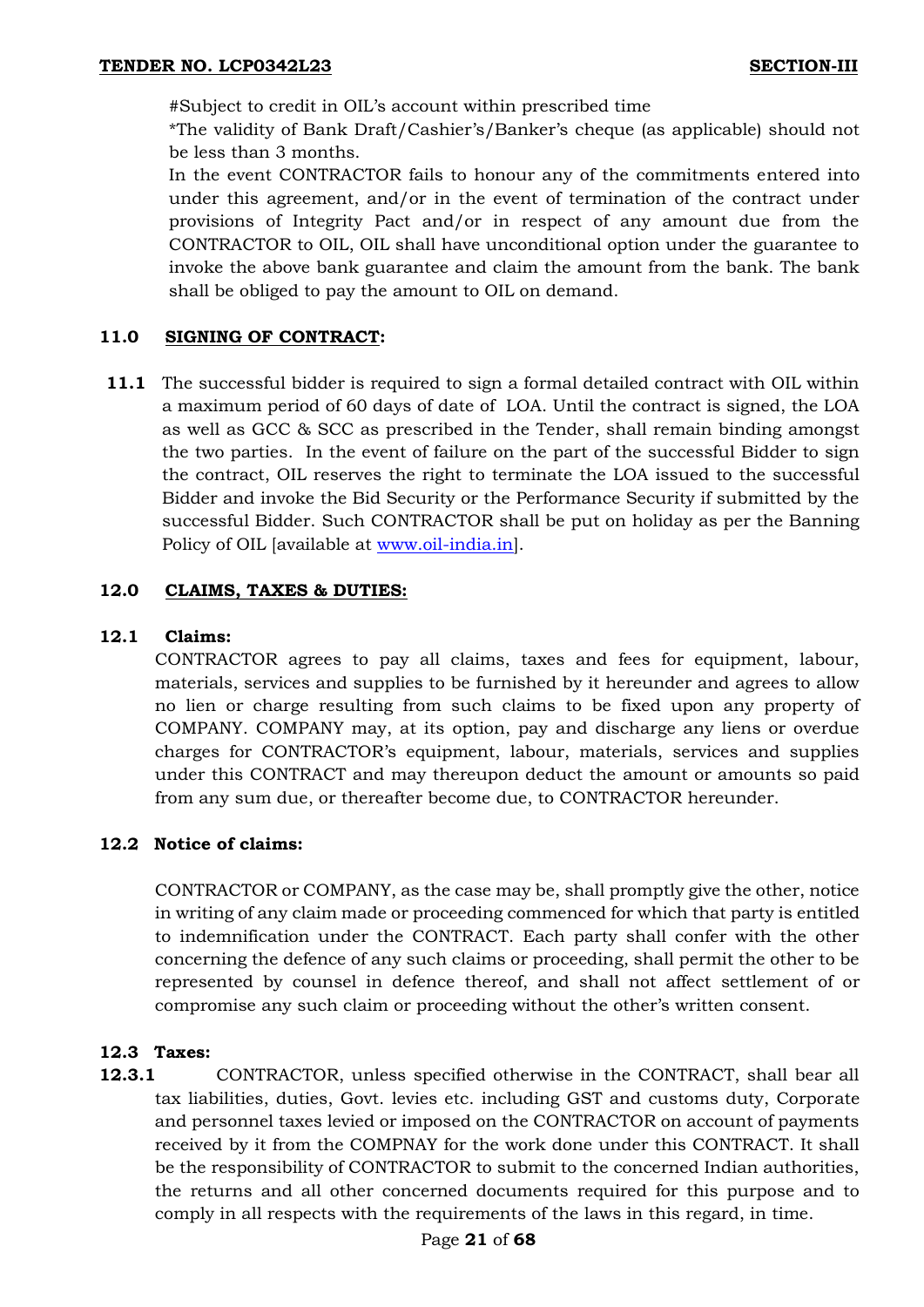## **TENDER NO. LCP0342L23 SECTION-III**

- **12.3.2** Tax levied on CONTRACTOR as per the provisions of Indian Income Tax Act and any other enactment/rules on income derived/payments received under the contract will be on CONTRACTOR's account.
- **12.3.3** CONTRACTOR shall be responsible for payment of personal taxes, if any, for all the personnel deployed in India by CONTRACTOR.
- **12.3.4** The CONTRACTOR shall furnish to the COMPANY, if and when called upon to do so, relevant statement of accounts or any other information pertaining to work done under the contract for submitting the same to the Tax authorities, on specific request from them in accordance with provisions under the law. CONTRACTOR shall be responsible for preparing and filing the return of income etc. within the prescribed time limit to the appropriate authority.
- **12.3.5** Prior to start of operations under the contract, the CONTRACTOR shall furnish the COMPANY with the necessary documents, as asked for by the COMPANY and/or any other information pertaining to the contract, which may be required to be submitted to the Income Tax authorities at the time of obtaining "No Objection Certificate" for releasing payments to the CONTRACTOR.
- **12.3.6** Corporate income tax will be deducted at source from the invoice at the specified rate of income tax as per the provisions of Indian Income Tax Act as may be in force from time to time and COMPANY will issue TDS Certificate to the CONTRACTOR as per the provisions of Income Tax Act.
- **12.3.7** Corporate and personnel taxes on CONTRACTOR shall be the liability of the CONTRACTOR and the COMPANY shall not assume any responsibility on this account.
- **12.3.8** All local taxes, levies and duties, sales tax, octroi, etc. on purchases and sales made by CONTRACTOR shall be borne by the CONTRACTOR.
- **12.3.9** CONTRACTOR shall provide all the necessary compliances/invoice/ documents for enabling OIL to avail Input tax credit benefits in respect of the payments of GST which are payable against the CONTRACT. The CONTRACTOR should provide tax invoice issued under GST legislations for the goods and Services (indicating GST). Payment towards the components of GST shall be released by OIL only against appropriate documents i.e.: Tax Invoice/Bill of entry for availing input tax credit (as applicable).
- **12.3.10** The tax invoices as per above provisions should contain all the particulars as required under the invoicing rules under the GST legislations, including, but not limited to the following:
	- (i) Name, Address and the GST Registration Number (under the relevant Tax Rules) of the Service Provider (CONTRACTOR).
	- (ii) Name and Address and GST Registration Number of the Service Receiver (Address of OIL).
	- (iii) Description, Classification and Value of taxable service/goods and the amount of applicable tax (CGST, SGST, IGST, UTGST and cess).
- **12.3.11** In case of imported goods, CONTRACTOR/SUPPLIER is required to provide original Bill of Entry or copy of Bill of Entry duly attested by Custom authority.
- **12.3.12** The CONTRACTOR should mention the Place of supply in the invoice raised under GST Law.
- **12.3.13** OIL would not accept any invoice without its GSTIN mentioned on the invoice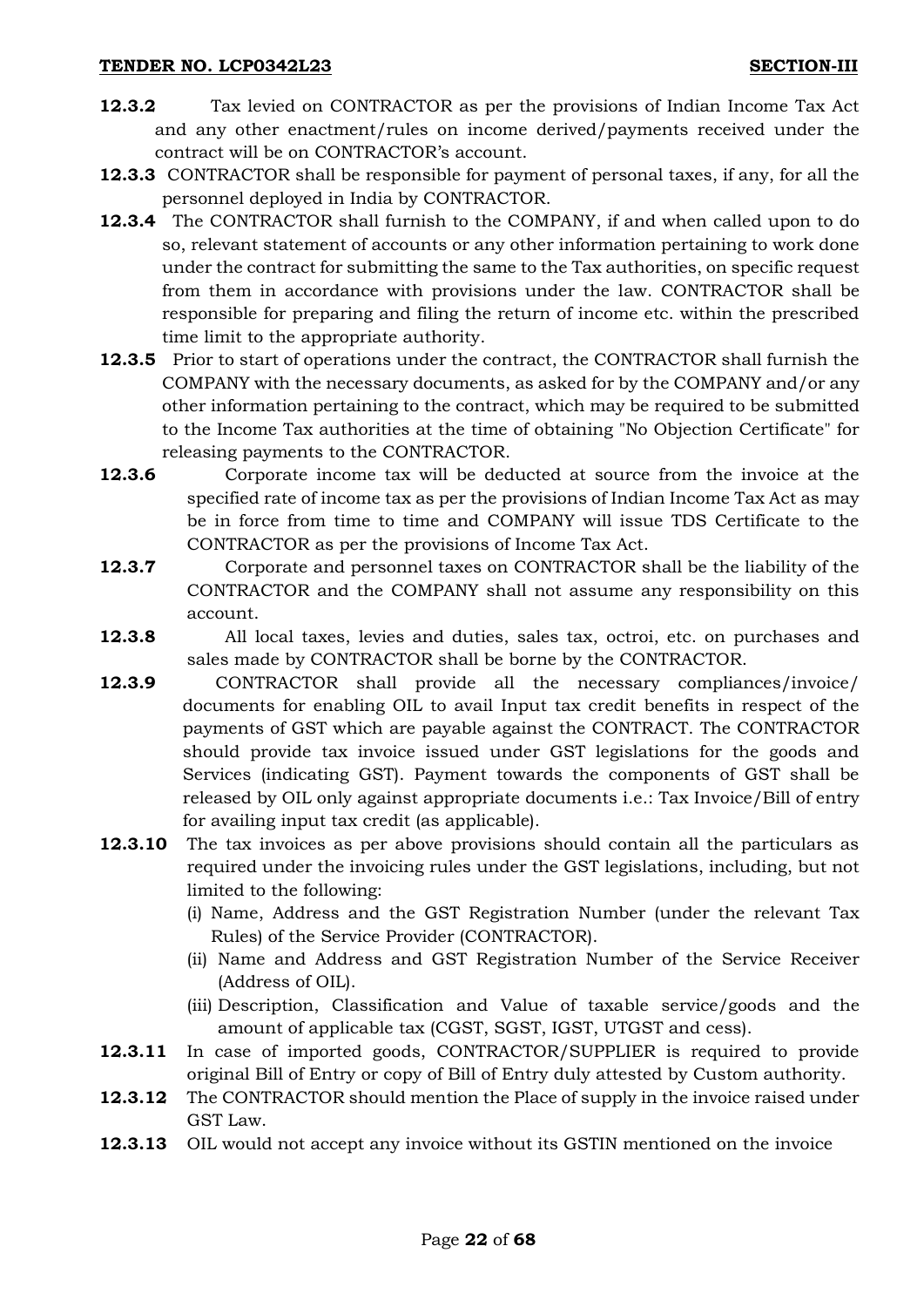*Note: CONTRACTOR who is under composition levy of the GST legislation would*  raise Bill of supply instead of Tax invoice, which will have GSTIN of supplier as well *as OIL.*

# **12.4 Goods and Services Tax:**

- 12.4.1 "GST" shall mean Goods and Services Tax charged on the supply of material(s) and services. The term "GST" shall be construed to include the Integrated Goods and Services Tax (hereinafter referred to as "IGST") or Central Goods and Services Tax (hereinafter referred to as "CGST") or State Goods and Services Tax (hereinafter referred to as "SGST") or Union Territory Goods and Services Tax (hereinafter referred to as "UTGST") depending upon the import/ interstate or intrastate supplies, as the case may be. It shall also mean GST compensation Cess, if applicable.
- 12.4.2 Where the OIL is entitled to avail the input tax credit of GST:

 OIL will reimburse the GST to the Supplier of Goods/Services (Service Provider) at actual against submission of Invoices as per format specified in rules/regulation of GST to enable OIL to claim input tax credit of GST paid. In case of any variation in the executed quantities, the amount on which the GST is applicable shall be modified in same proportion. Returns and details required to be filled under GST laws & rules should be timely filed by supplier with requisite details.

12.4.3 Where the OIL is not entitled to avail/take the full input tax credit of GST:

OIL will reimburse GST to the Supplier of Goods/Services (Service Provider) at actual against submission of Invoices as per format specified in rules/ regulation of GST subject to the ceiling amount of GST as quoted by the bidder. In case of any variation in the executed quantities (If directed and/or certified by the In-Charge) the ceiling amount on which GST is applicable will be modified on prorata basis.

- 12.4.4 The CONTRACTOR will be under obligation for charging correct rate of tax as prescribed under the respective tax laws. Further the CONTRACTOR shall avail and pass on benefits of all exemptions/concessions available under tax laws. Any error of interpretation of applicability of taxes/duties by the CONTRACTOR shall be to CONTRACTOR's account.
- 12.4.5 In case of statutory variation in GST, other than due to change in turnover, payable on the contract value during contract period, the Supplier of Goods/Services (Service Provider) shall submit a copy of the 'Government Notification' to evidence the rate as applicable on the Bid due date and on the date of revision.
- 12.4.6 Beyond the contract period, in case OIL is not entitled for input tax credit of GST, then any increase in the rate of GST beyond the contractual delivery period shall be to Service provider's account whereas any decrease in the rate GST shall be passed on to the OIL.
- 12.4.7 Beyond the contract period, in case OIL is entitled for input tax credit of GST, then statutory variation in applicable GST on supply and on incidental services, shall be to OIL's account.
- 12.4.8 Claim for payment of GST/Statutory variation, should be raised within two [02] months from the date of issue of 'Government Notification' for payment of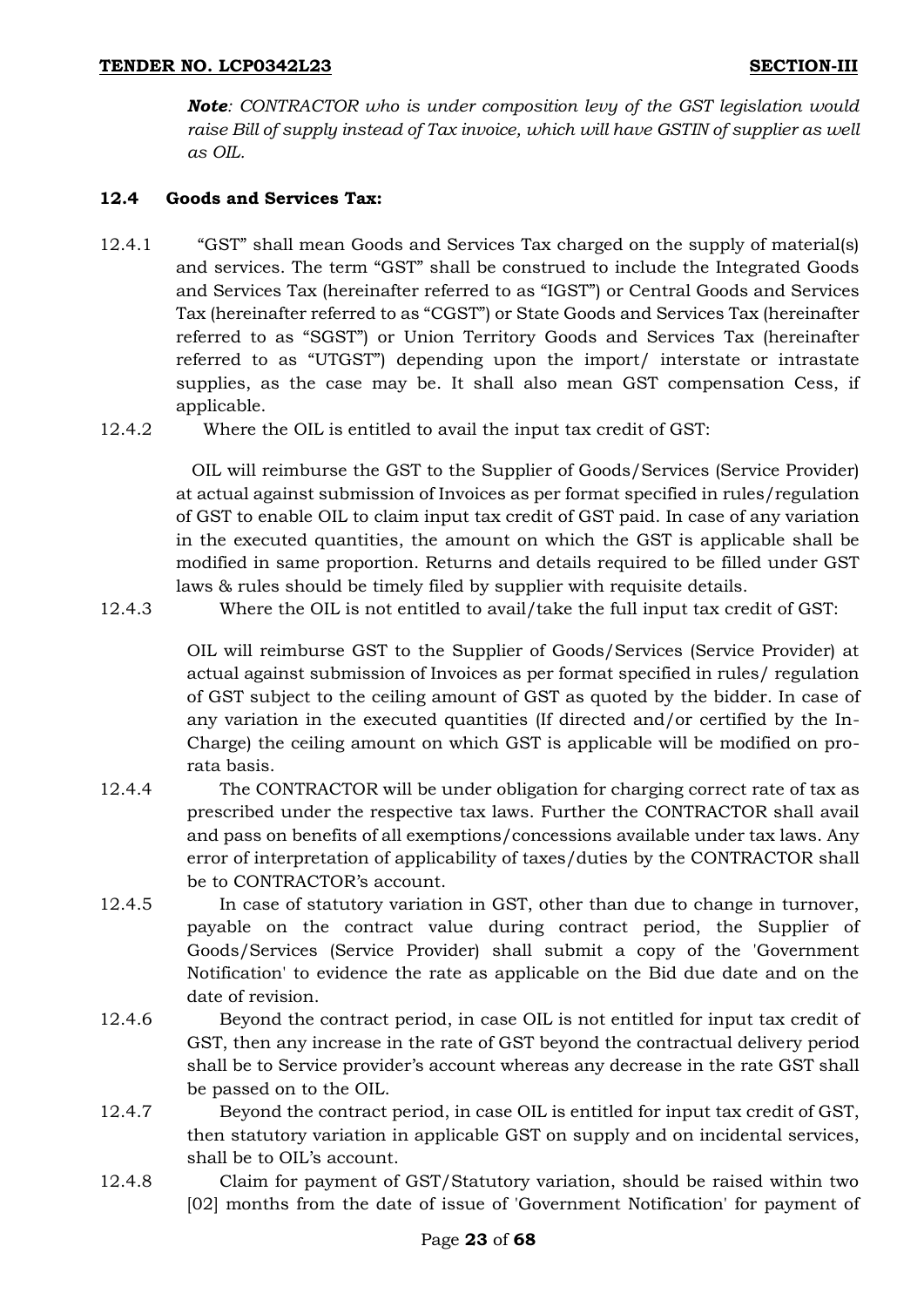differential (in %) GST, otherwise claim in respect of above shall not be entertained for payment of arrears.

- 12.4.9 The base date for the purpose of applying statutory variation shall be the Bid Opening Date.
- 12.4.10 The CONTRACTOR will be liable to ensure to have registered with the respective tax authorities, wherever applicable and to submit self-attested copy of such registration certificate(s) and the CONTRACTOR will be responsible for procurement of material in its own registration (GSTIN) and also to issue its own Road Permit/E-way Bill, if applicable etc.

# **12.5 Anti-profiteering clause**

- 12.5.1As per Clause 171 of GST Act it is mandatory to pass on the benefit due to reduction in rate of tax or from input tax credit to the consumer by way of commensurate reduction in prices.
- 12.5.2In case rating of Contractor is negative/black listed after award of work for supply of goods/services, then OIL shall not be obligated or liable to pay or reimburse GST to such vendor/Contractor and shall also be entitled to deduct/recover such GST along with all penalties/interest, if any, incurred by OIL.

# **13.0 CUSTOMS DUTY, IF APPLICABLE**:

- 13.1.1 CONTRACTOR shall be responsible to import the equipment/tools/spares/consumables etc. required for execution of the contract. The CONTRACTOR shall undertake to complete all the formalities as required under the Customs Act/Foreign Trade Policy (FTP) and indemnify OIL from all the liabilities of Customs in this regard.
- 13.1.2 CONTRACTOR will be solely responsible for payment of all applicable Customs Duty and to comply all Rules and Regulations. Total Contract Price/Value is inclusive of all Customs Duty, if not mentioned otherwise elsewhere in the Contract.
- 13.1.3 Above clause is to be read with Customs Duty Clause in SCC, if any.
- **14.0** INSURANCE:
- **14.1** CONTRACTOR shall at his own expense arrange secure and maintain insurance with reputed insurance companies to the satisfaction of the Company as follows: Contractor at his cost shall arrange, secure and maintain insurance as may be necessary and to its full value for all such amounts to protect the works in progress from time to time and the interest of Company against all risks as detailed herein. The form and the limit of such insurance, as defined here in together with the under works thereof in each case should be as acceptable to the Company. However, irrespective of work acceptance the responsibility to maintain adequate insurance coverage at all times during the period of Contract shall be that of Contractor alone. Contractor's failure in this regard shall not relieve him of any of his responsibilities & obligations under Contract. All costs on account of insurance liabilities covered under Contract will be to Contractor's account and will be included in Value of Contract. However, the Company may from time to time, during the currency of the Contract, ask the Contractor in writing to limit the insurance coverage risk and in such a case, the parties to the Contract will agree for a mutual settlement, for reduction in value of Contract to the extent of reduced premium amounts. Contractor shall cover insurance with Indian Insurance Companies.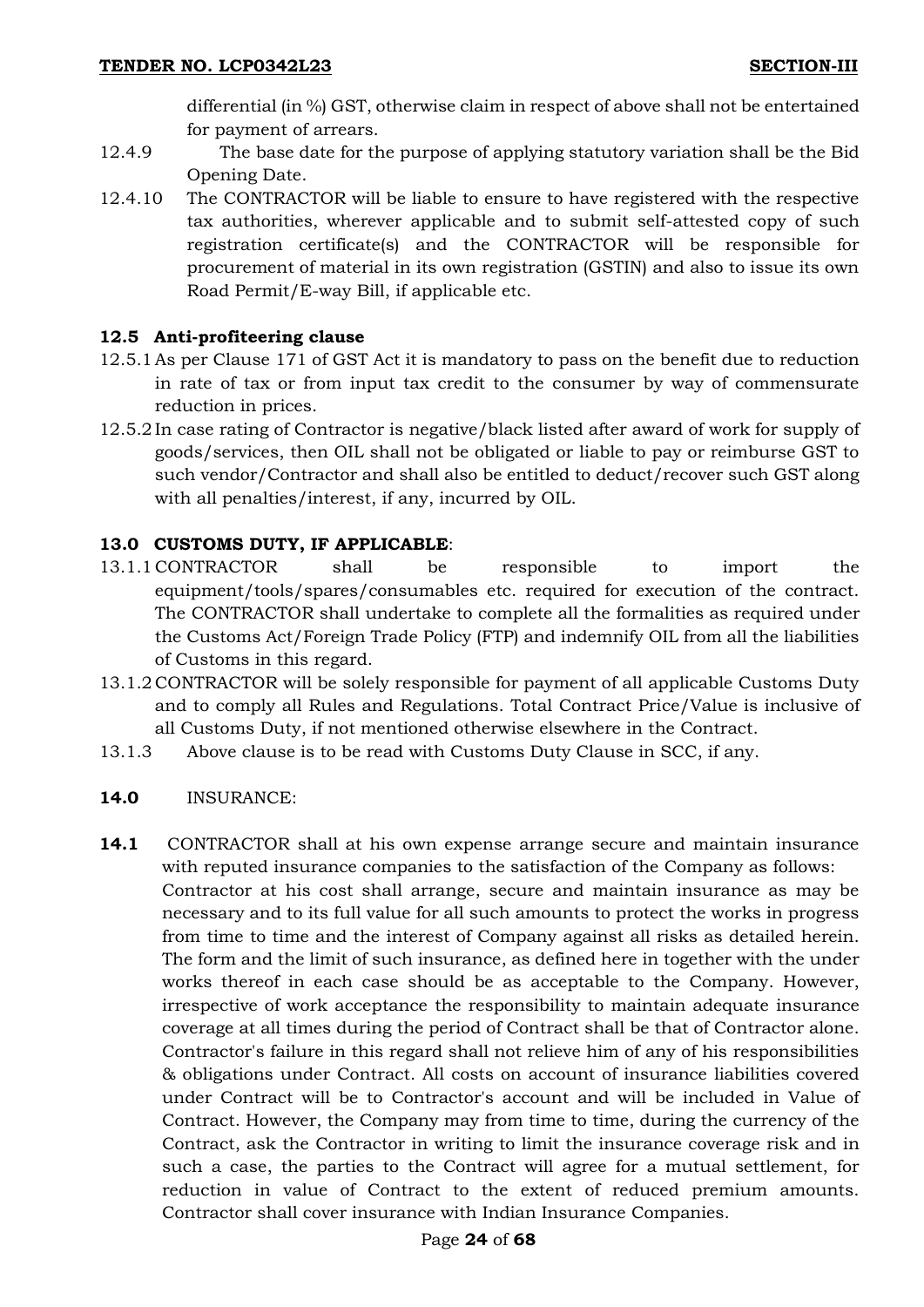## **TENDER NO. LCP0342L23 SECTION-III**

- **14.2** Any deductible set forth in any of the above insurance shall be borne by Contractor.
- **14.3** CONTRACTOR shall require all of his sub-Contractor to provide such of the foregoing insurance coverage as Contractor is obliged to provide under this Contract and inform the Company about the coverage prior to the commencement of agreements with its sub-Contractors.
- **14.4** All insurance taken out by Contractor or their sub-contractor shall be endorsed to provide that the underwriters waive their rights of recourse on the Company and to the extent of the liabilities assumed by Contractor under this Contract.

# **14.5** Certificate of Insurance: Before commencing performance of the CONTRACT, CONTRACTOR shall furnish OIL with certificates of insurance indicating:

- a) Kinds and amounts of insurance as required herein
- b) Details of coverage
- c) Insurance corporation or companies carrying the aforesaid coverage
- d) Effective and expiry dates of policies
- e) That OIL shall be given thirty (30) days written advance notice of any material change in the policy
- f) Waiver of subrogation endorsement has been attached to all policies and
- g) The territorial limits of all policies.
- **14.6** Contractor shall also inform the Company at least 60 days in advance regarding the expiry cancellation and/or changes in any of such documents & ensure revalidation/renewal, etc., as may be necessary well in time.
- **14.7** If any of the above policy expire or/are cancelled during the term of this CONTRACT and CONTRACTOR fails for any reason to renew such policies, OIL in no case shall be liable for any loss/damage occurred during the term when the policy is not effective. Furthermore, a penal interest  $@1\%$  of the Total contract value shall be charged towards not fulfilling of the contractual obligations. Notwithstanding above, should there be a lapse in any insurance required to be taken by the Contractor for any reason whatsoever, loss/damage claims resulting therefrom shall be to the sole account of Contractor.
- **14.8** Contractor on demand from Company shall furnish the Insurance Policy having detail terms and conditions, with respect to any Certificate of Insurance submitted to the Company.

CONTRACTOR shall, at his own expense, arrange appropriate comprehensive insurance to cover all risks assumed by the CONTRACTOR under this CONTRACT in respect of CONTRACTOR's equipment, tools and any other belongings of the CONTRACTOR and its personnel as well deputed under this CONTRACT during the entire period of their engagement in connection with this CONTRACT including extensions if any. The CONTRACTOR shall also carry adequate insurance cover against damage/loss to third party person/property. OIL will have no liability on this account.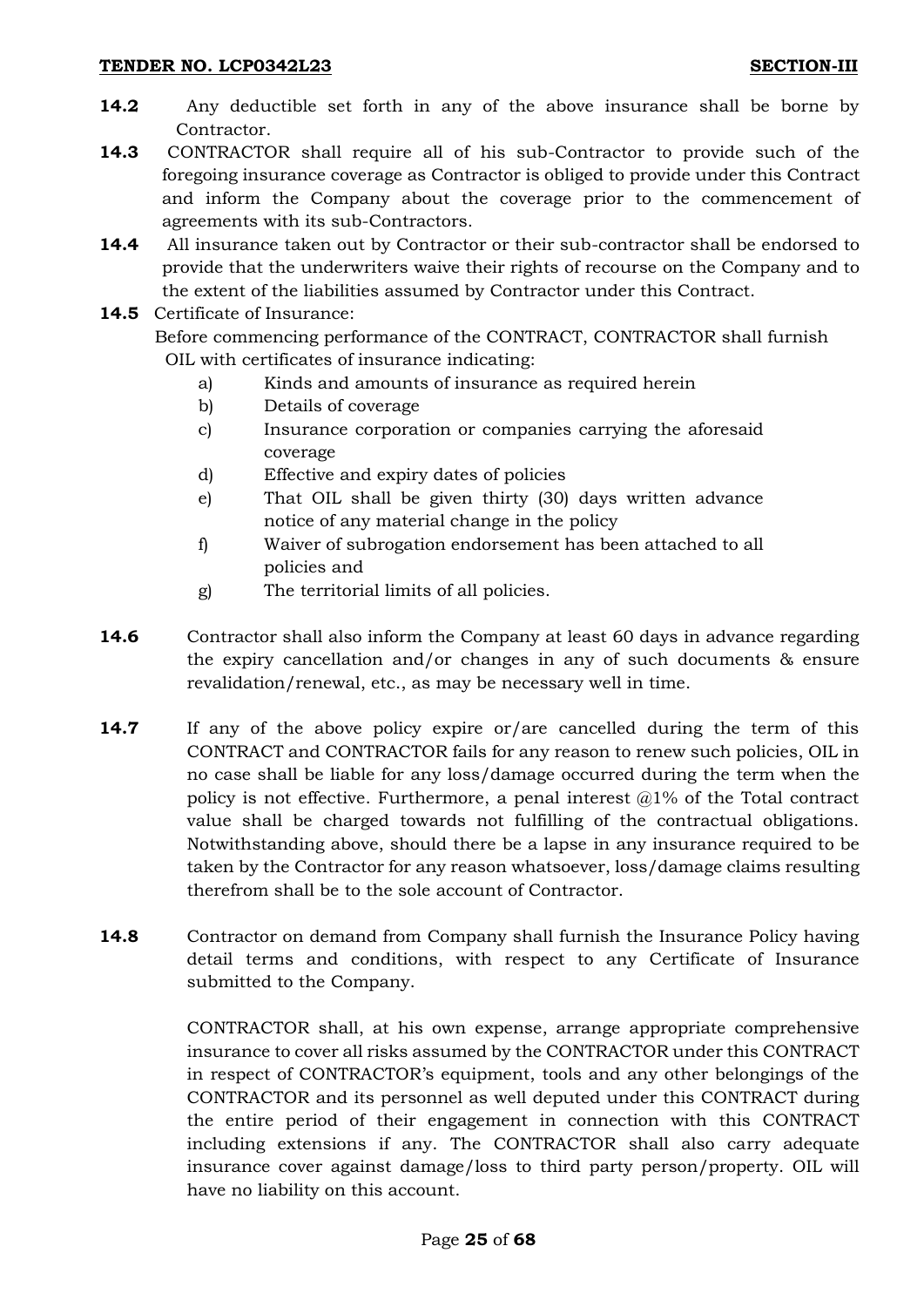# **14.9** Principal Assured

The following are to be included as Principal Assured(s) in the Insurance Policies (except in case of Workmen's Compensation/Employer's Liability insurance): "Oil India Limited, and CONTRACTOR's name (as appearing in the Contract /LOA)".

# **14.10** Waiver of subrogation:

All insurance policies of the CONTRACTOR with respect to the operations conducted hereunder as set forth in clauses hereof, shall be endorsed by the underwriter in accordance with the following policy wording:

"The insurers hereby waive their rights of subrogation against Oil India Limited or any of their employees or their affiliates and assignees".

# **14.11** Deductible:

The CONTRACTOR shall take policy with minimum deductible as per IRDA prescribed for the policy(ies). That portion of any loss not covered by insurance provided for in this article solely by reason of deductible provision in such insurance policies shall be to the account of the CONTRACTOR.

**14.12** Compliance with Sec 25(1), of "The General Insurance Business (Nationalization) Act 1972" Section 25(1) of "The General Insurance Business (Nationalization) Act 1972" is reproduced below:

> "No person shall take out or renew any policy of insurance in respect of any property in India or any ship or other vessel or aircraft registered in India with an insurer whose principal place of business is outside India save with the prior permission of the Central Government".

> The above requirement of aforesaid Act needs to be complied with by the CONTRACTOR wherever the aforesaid provisions of Act apply, and compliance confirmations submitted.

## **14.13** Loss Payee Clause:

The Insurance Policies should mention the following in Loss Payee Clause: "In respect of Insurance claims in which OIL's interest is involved, written consent of OIL will be required".

- **14.14** On account payment to OIL in case of claim In case any loss or damage happen and where OIL's interest is involved, OIL reserves the right to recover the loss amount from the CONTRACTOR prior to final settlement of the claim.
- **14.15** CONTRACTOR shall require all of its SUB-CONTRACTORs to provide such of the foregoing insurance cover as the CONTRACTOR is obligated to provide under this CONTRACT.
- **14.16** CONTRACTOR shall at all time during the currency of the contract provide, pay for and maintain the following insurance amongst others: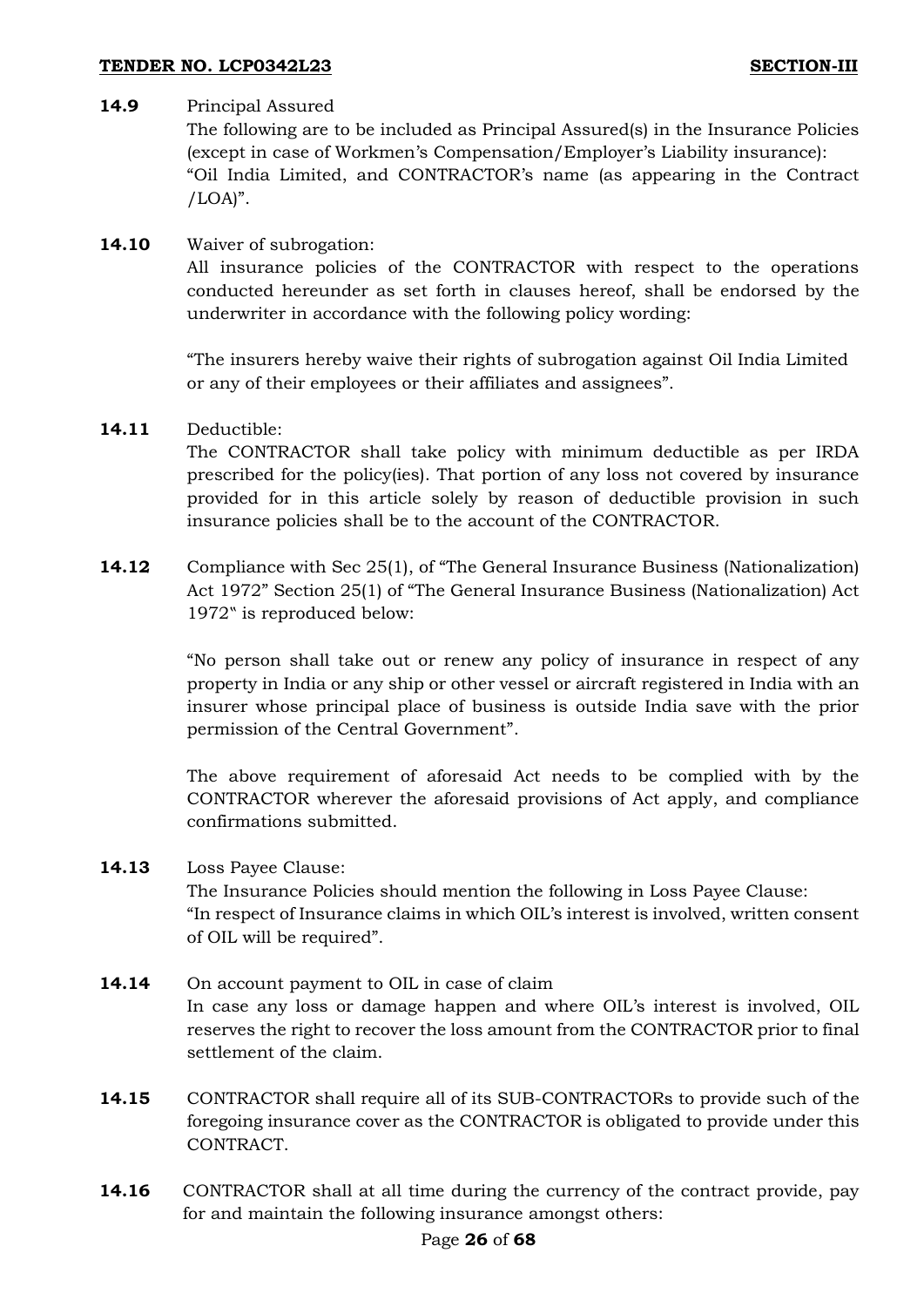- i) Workman Compensation and/Employers' Liability Insurance: Workmen's compensation and employer's liability insurance as required by the laws of the country of origin of the employee.
- ii) Commercial General Liability Insurance: Commercial General Public Liability Insurance covering liabilities including contractual liability for bodily injury, including death of persons, and liabilities for damage of property. This insurance must cover all operations of CONTRACTOR required to fulfil the provisions under this Contract.
- iii) Comprehensive General Automotive Liability: Automobile Public Liability Insurance covering owned, non-owned and hired automobiles used in the performance of the work hereunder, with bodily injury limits and property damage limits shall be governed by Indian Insurance Regulations.
- iv) Carrier's Legal Liability Insurance: Carrier's Legal Liability Insurance in respect of all CONTRACTOR's items to be transported by the CONTRACTOR to the site of work, for physical loss or destruction of or damage to goods or merchandise, while in transit.
- v) Public Liability Act Policy: Public Liability Act Policy covering the statutory liability arising out of accidents occurring during the currency of the contract due to handling hazardous substances as provided in the Public Liability Insurance Act 1991 and the Rules framed there under.
- vi) Pradhan Mantri Suraksha Bima Yojana (PMSBY) and Pradhan Mantri Jeevan Jyoti Bima Yojana (PMJJBY): CONTRACTOR shall, ensure that all his/its personnel deployed under this contract have obtained additional insurance coverage under the Pradhan Mantri Suraksha Bima Yojana (PMSBY) and Pradhan Mantri Jeevan Jyoti Bima Yojana (PMJJBY) through the participating banks and submit the proof of such insurance coverage to the satisfaction of OIL.
- vii) CONTRACTOR's equipment used for execution of the work hereunder shall have an insurance cover with a suitable limit (as per international standards).
- viii) Any other insurance policy set forth in the SCC

Note: An undertaking by the service provider has to be mandatorily provided during the Mobilization time that they have taken all the Insurance provisions as per the contract and as the Law and Insurance Regulation.

# **15.0 LIABILITY:**

**15.1** Except as otherwise expressly provided herein, neither COMPANY nor its servants, agents, nominees, CONTRACTORs, or sub-CONTRACTORs shall have any liability or responsibility whatsoever to whomsoever for loss of or damage to the equipment and/or loss of or damage to the property of the CONTRACTOR and/or their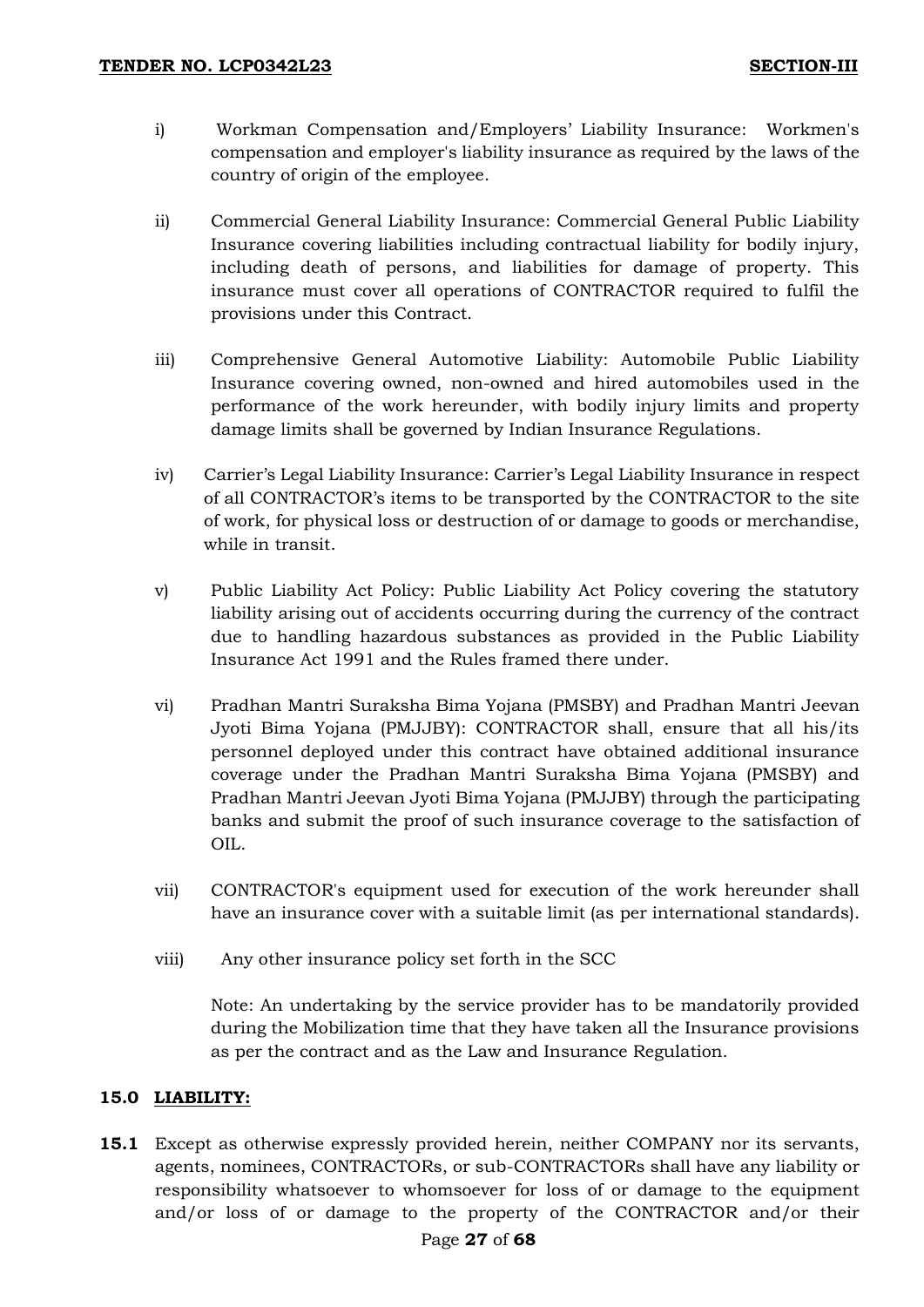CONTRACTORs or sub-CONTRACTORs, irrespective of how such loss or damage is caused and even if caused by the negligence of COMPANY and/or its servants, agent, nominees, assignees, CONTRACTORs and sub-CONTRACTORs.

- **15.2** The CONTRACTOR shall protect, defend, indemnify and hold harmless COMPANY from and against such loss or damage and any suit, claim or expense resulting there from. Neither COMPANY nor its servants, agents, nominees, assignees, CONTRACTORs, sub-CONTRACTORs shall have any liability or responsibility whatsoever for injury to, illness, or death of any employee of the CONTRACTOR and/or of its CONTRACTORs or sub-CONTRACTOR irrespective of how such injury, illness or death is caused and even if caused by the negligence of COMPANY and/or its servants, agents nominees, assignees, CONTRACTORs and sub-CONTRACTORs. CONTRACTOR shall protect, defend, indemnify and hold harmless COMPANY from and against such liabilities and any suit, claim or expense resulting there from.
- **15.3** The CONTRACTOR hereby agrees to waive its right of recourse and further agrees to cause its underwriters to waive their right of subrogation against COMPANY and/or its underwriters, servants, agents, nominees, assignees, CONTRACTORs and sub-CONTRACTORs for loss or damage to the equipment of the CONTRACTOR and/or its sub-CONTRACTORs and/or their employees when such loss or damage or liabilities arises out of or in connection with the performance of the contract limited to the CONTRACTOR's liabilities agreed to under this Contract.
- **15.4** The CONTRACTOR hereby further agrees to waive its right of recourse and agrees to cause its underwriters to waive their right of subrogation against COMPANY and/or its underwriters, servants, agents, nominees, assignees, CONTRACTORs and sub-CONTRACTORs for injury to, illness or death of any employee of the CONTRACTOR and of its CONTRACTORs, sub-CONTRACTORs and/or their employees when such injury, illness or death arises out of or in connection with the performance of the contract limited to the CONTRACTOR's liabilities agreed to under this Contract.
- **15.5** Except as otherwise expressly provided herein, neither CONTRACTOR nor its servants, agents, nominees, CONTRACTORs or sub-CONTRACTORs shall have any liability or responsibility whatsoever to whomsoever for loss of or damage to the equipment and/or loss or damage to the property of the COMPANY and/or their CONTRACTORs or sub-CONTRACTORs, irrespective of how such loss or damage is caused and even if caused by the negligence of CONTRACTOR and/or its servants, agents, nominees, assignees, CONTRACTORs and sub-CONTRACTORs. The COMPANY shall protect, defend, indemnify and hold harmless CONTRACTOR from and against such loss or damage and any suit, claim or expense resulting there from.
- **15.6** Except as otherwise expressly provided herein, neither CONTRACTOR nor its servants, agents, nominees, assignees, CONTRACTORs, sub-CONTRACTORs shall have any liability or responsibility whatsoever to whomsoever for injury or illness, or death of any employee of the COMPANY and/or of its CONTRACTORs or sub-CONTRACTORs irrespective of how such injury, illness or death is caused and even if caused by the negligence of CONTRACTOR and/or its servants, agents, nominees, assignees, CONTRACTORs and sub-CONTRACTORs. COMPANY shall protect, defend indemnify and hold harmless CONTRACTOR from and against such liabilities and any suit, claim or expense resulting there from.
- **15.7** The COMPANY agrees to waive its right of recourse and further agrees to cause its underwriters to waive their right of subrogation against CONTRACTOR and/or its underwriters, servants, agents, nominees, assignees, CONTRACTORs and sub-CONTRACTORs for loss or damage to the equipment of COMPANY and/or its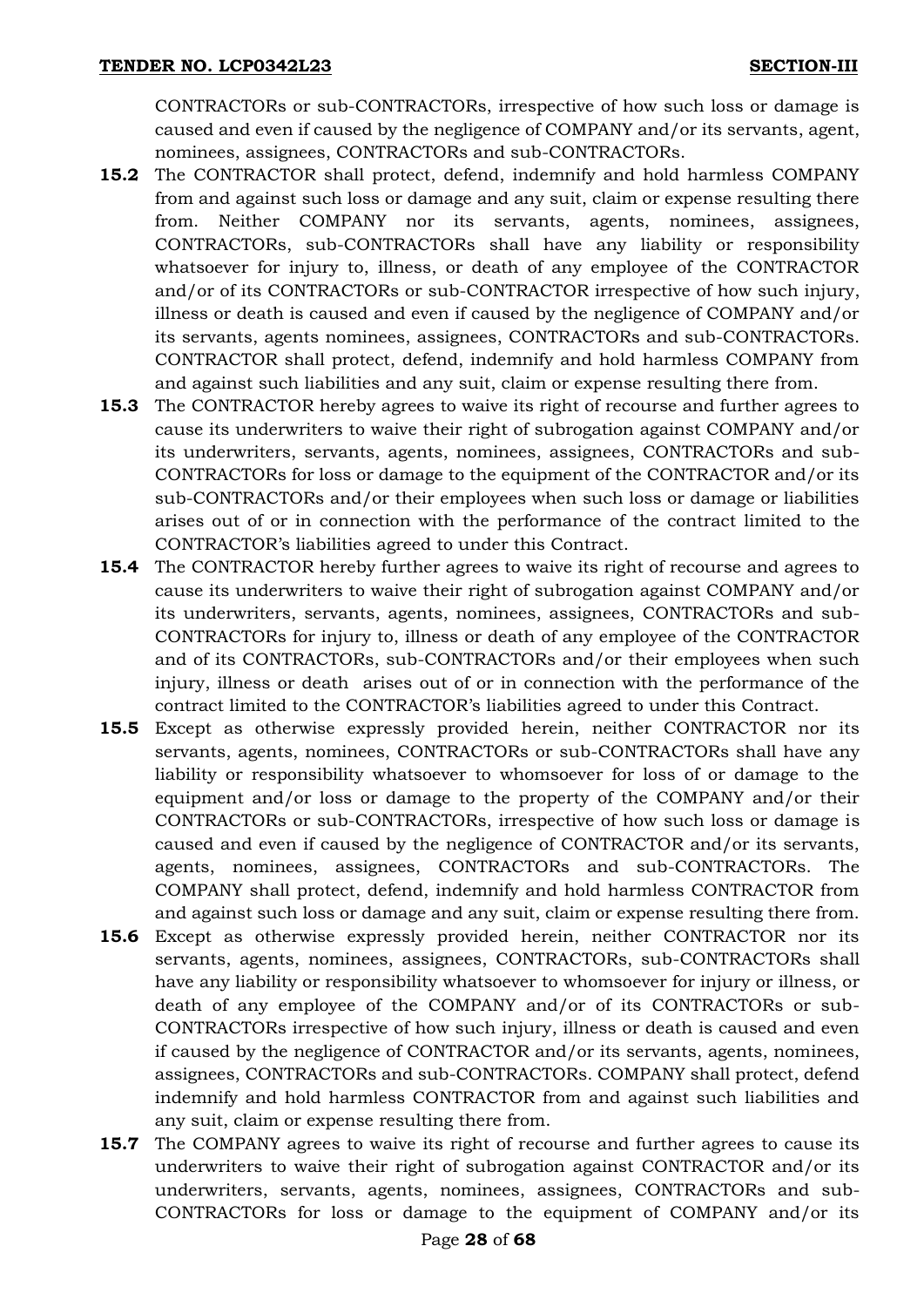CONTRACTORs or sub-CONTRACTORs when such loss or damage or liabilities arises out of or in connection with the performance of the contract.

**15.8** The COMPANY hereby further agrees to waive its right of recourse and agrees to cause it underwriters to waive their right of subrogation against CONTRACTOR and/or its underwriters, servants, agents, nominees, assignees, CONTRACTORs and sub-CONTRACTORs for injury to, illness or death of any employee of the COMPANY and of its CONTRACTORs, sub-CONTRACTORs and/or their employees when such injury, illness or death arises out of or in connection with the performance of the Contract.

# **16.0 LIMITATION OF LIABILITY**:

- a) Notwithstanding any other provisions herein to the contrary, except only in cases of willful misconduct and/or criminal acts and/or criminal negligence, neither the CONTRACTOR nor the COMPANY (OIL) shall be liable to the other, whether in Contract, tort, or otherwise, for any consequential loss or damage, loss of use, loss of production, or loss of profits or interest costs, provided however that this exclusion shall not apply to any obligation of the CONTRACTOR to pay Liquidated Damages to the COMPANY and/or COMPANY's right to forfeit the Performance Bank Guarantee(s) in terms of the contract.
- b) Notwithstanding any other provisions incorporated elsewhere in the contract, the aggregate liability of the CONTRACTOR in respect of this contract, whether under Contract, in tort or otherwise, shall not exceed 100% of the Contract Price (if not specified otherwise in SCC), provided however that this limitation shall not apply to the cost of repairing or replacing defective equipment by the CONTRACTOR, or to any obligation of the CONTRACTOR to indemnify the COMPANY with respect to Intellectual Property Rights.
- c) COMPANY shall indemnify and keep indemnified CONTRACTOR harmless from and against any and all claims, costs, losses and liabilities in excess of the aggregate liability amount in terms of clause (b) above.

## **17.0 LIABILITY OF UNION GOVERNMENT OF INDIA:**

It is expressly understood and agreed upon by and between contractor and oil india limited, and that oil india limited is entering into this agreement solely on its own behalf and not on behalf of any other person or entity. in particular, it is expressly understood and agreed that union of india is not a party to this agreement and has no liabilities, obligations or rights, whatsoever hereunder. it is expressly understood and agreed that oil india limited is an independent legal entity with power and authority to enter into contracts solely on its own behalf under the applicable laws of india and general principles of the contract law. The bidder/contractor expressly agrees, acknowledges and understands that oil india limited is not an agent, representative or delegate of the union of india. it is further understood and agreed that union of india is not and shall not be liable for any acts, omissions, commissions, breaches or other wrongs arising out of the contract. Accordingly, bidder/ contractor hereby expressly waives, releases and foregoes any and all actions or claims, including cross claims, impleader claims or counter claims against the union of india arising out of this contract and covenants not to sue the union of india as to any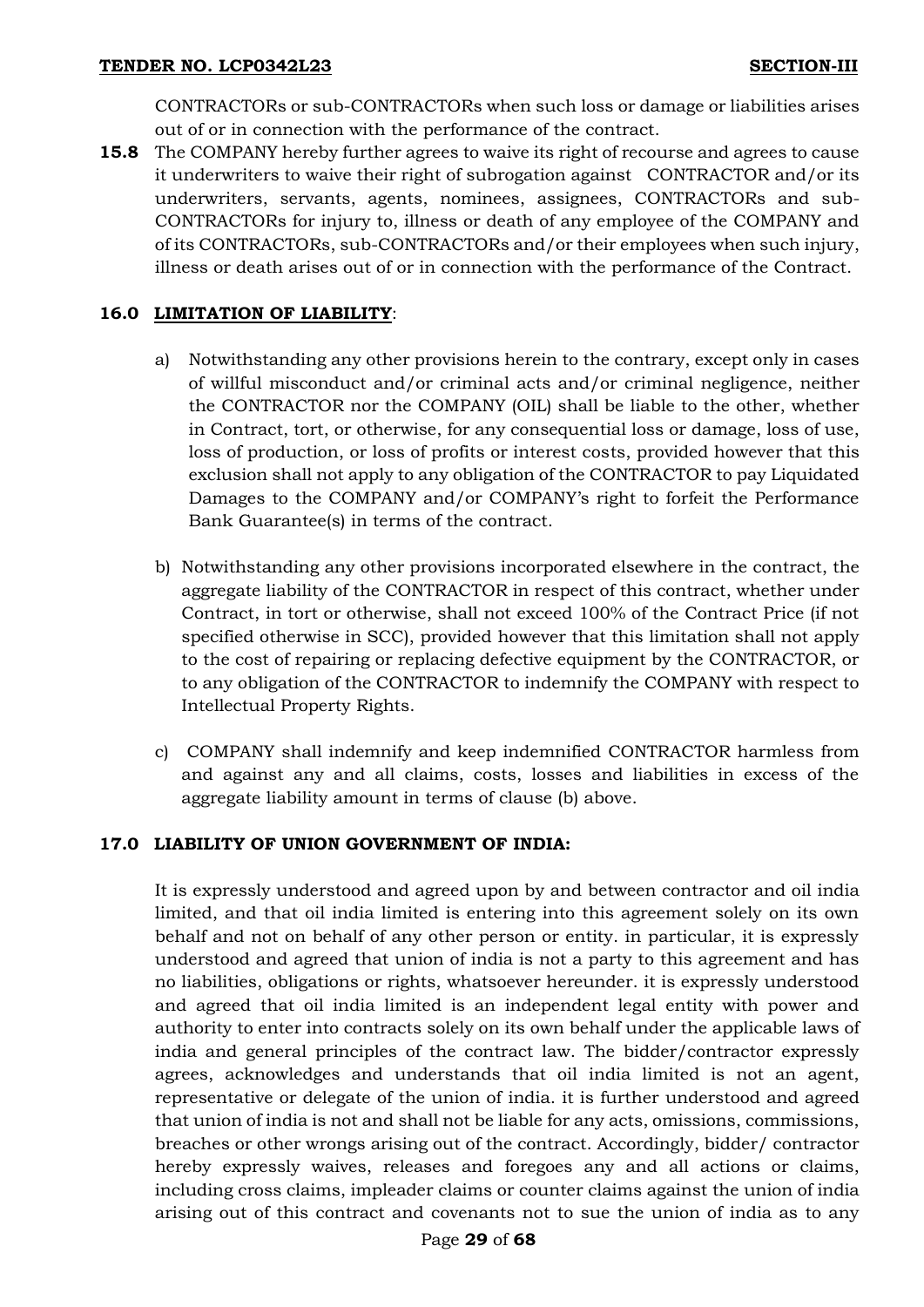manner, claim, cause of action or thing whatsoever arising of or under this agreement.

# **18.0 CONSEQUENTIAL DAMAGE:**

Except as otherwise expressly provided, neither party shall be liable to the other for special, indirect or consequential damages resulting from or arising out of the contract, including but without limitation, to loss or profit or business interruptions, howsoever caused and regardless of whether such loss or damage was caused by the negligence (either sole or concurrent) of either party, its employees, agents or subcontractors.

# **19.0 RISK PURCHASE:**

In the event, contractor's failure to provide the services as per the contractual scope, terms and conditions, company (OIL) reserves the right to hire the services from any other source at the contractor's risk & cost and the difference in cost shall be borne by the contractor. Further, oil shall retain the right of forfeiture of performance bank guarantee and any other action as deemed fit. In certain operational situations OIL reserves the right to take over the site including the service equipment at the risk and cost of the contractor.

# **20.0 INDEMNITY AGREEMENT:**

- **20.1** Except as provided hereof CONTRACTOR agrees to protect, defend, indemnify and hold COMPANY harmless from and against all claims, suits, demands and causes of action, liabilities, expenses, cost, liens and judgments of every kind and character, without limit, which may arise in favour of CONTRACTOR's employees, agents, CONTRACTORs and sub-CONTRACTORs or their employees or in favour of any third party(is) on account of bodily injury or death, or damage to personnel/property as a result of the operations contemplated hereby, regardless of whether or not said claims, demands or causes of action arise out of the negligence or otherwise, in whole or in part or other faults.
- **20.2** Except as provided hereof COMPANY agrees to protect, defend, indemnify and hold CONTRACTOR harmless from and against all claims, suits, demands and causes of action, liabilities, expenses, cost, liens and judgments of every kind and character, without limit, which may arise in favour of COMPANY's employees, agents, CONTRACTORs and sub-CONTRACTORs or their employees or in favour of any third party(is) on account of bodily injury or death, or damage to personnel/property as a result of the operations contemplated hereby, regardless of whether or not said claims, demands or causes of action arise out of the negligence or otherwise, in whole or in part or other faults.

# **21.0 INDEMNITY APPLICATION:**

The indemnities given herein above, whether given by company or contractor shall be without regard to fault or to the negligence of either party even though said loss, damage, liability, claim, demand, expense, cost or cause of action may be caused,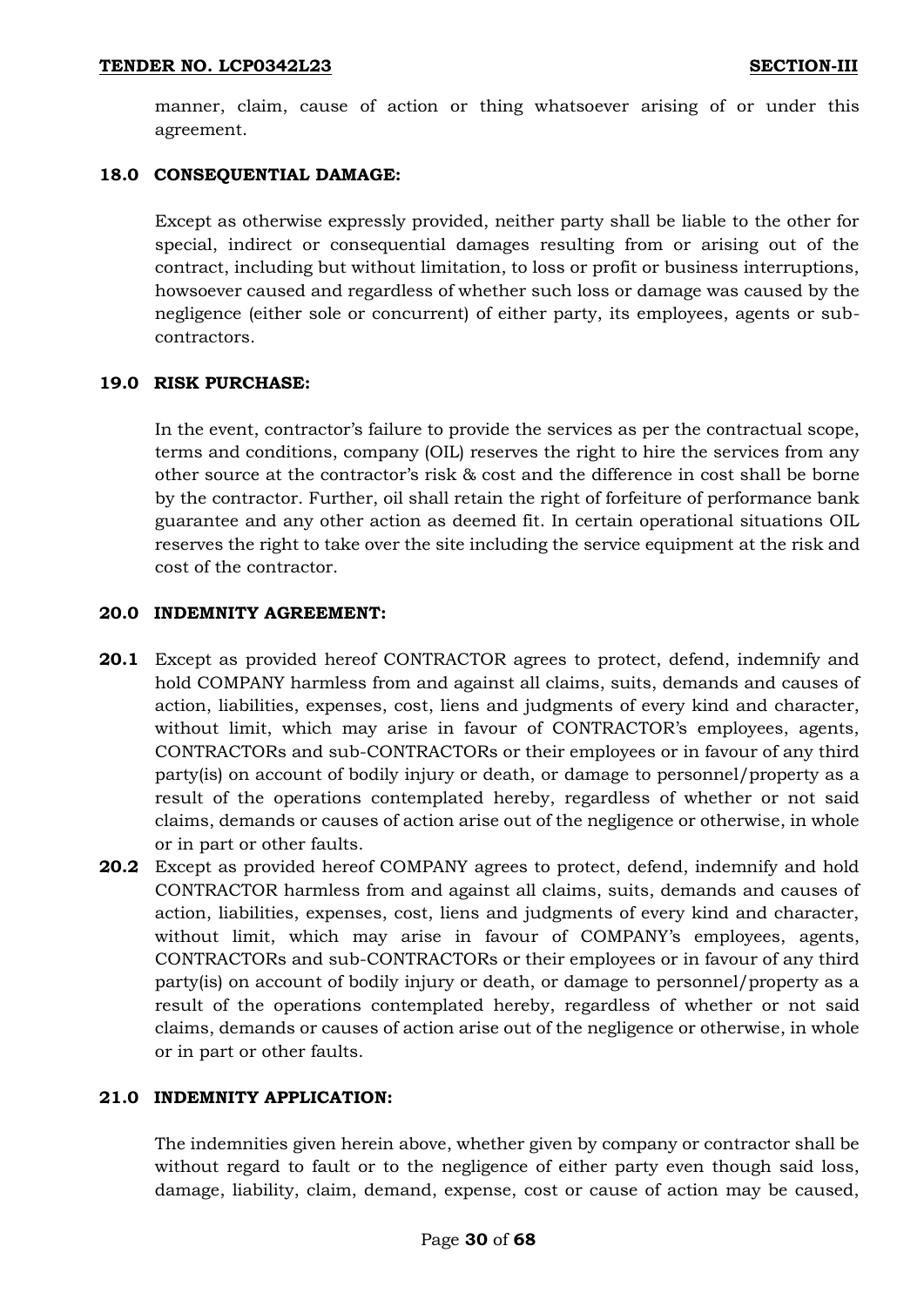occasioned by or contributed to by the negligence, either sole or concurrent of either party.

## **22.0 ROYALTY PATENTS:**

Each party shall hold harmless and indemnify the other from and against all claim and proceedings for or on account of any patent rights, design, trade mark or other protected rights arising from any use of materials, equipment, processes, inventions and methods, which have not been imposed on the attending party by the terms of the contract or the specifications forming part thereof.

# **23.0 WARRANTY AND REMEDY OF DEFECTS:**

- **23.1** CONTRACTOR warrants that they shall perform the work in a first class, workmanlike, and professional manner and in accordance with their highest degree of quality, efficiency and current state of the art technology/industry practices and in conformity with all specifications, standards and drawings set forth or referred to in the Terms of Reference and with instructions and guidance, which COMPANY may, from time to time, furnish to the CONTRACTOR.
- **23.2** Should COMPANY discover at any time during the tenure of the Contract or till the Unit/equipment/tools are demobilized from site or base camp (if applicable) that the work does not conform to the foregoing warranty, CONTRACTOR shall after receipt of notice from COMPANY, promptly perform any and all corrective work required to make the services conform to the Warranty. Such corrective Work shall be performed entirely at CONTRACTOR's own expenses. If such corrective Work is not performed within a reasonable time, the COMPANY, at its option may have such remedial Work performed by others and charge the cost thereof to CONTRACTOR subject to a maximum of the contract value payable for the defective work which needs corrective action which the CONTRACTOR must pay promptly. In case CONTRACTOR fails to perform remedial work, or pay promptly in respect thereof, the performance security shall be forfeited.

# **24.0 SUBCONTRACTING/ASSIGNMENT:**

- **24.1** CONTRACTOR shall not subcontract, transfer or assign the contract, or any part under this contract, to any third party(ies). Except for the main services under this contract, CONTRACTOR may sub-contract the petty support services subject to COMPANY's prior written approval. However, CONTRACTOR shall be fully responsible for complete execution and performance of the services under the Contract.
- **24.2** Consequent upon of placement of contract, if successful bidder(s)(other than Micro/Small Enterprise) is procuring materials/services from their sub-vendor, who is a Micro or Small Enterprise registered with District Industry Centers or Khadi and Village Industries Commission or Khadi and Village Industries Board or Coir Board or National Small Industries Corporation or Directorate of Handicrafts and Handloom or any other body specified by Ministry of MSME with prior consent in writing of the purchasing authority/Engineer in Charge the details like Name, Registration No., Address, Contact No., details of material and value of procurement made, etc. of such enterprises shall be furnished by the CONTRACTOR at the time of submission of invoice/bill.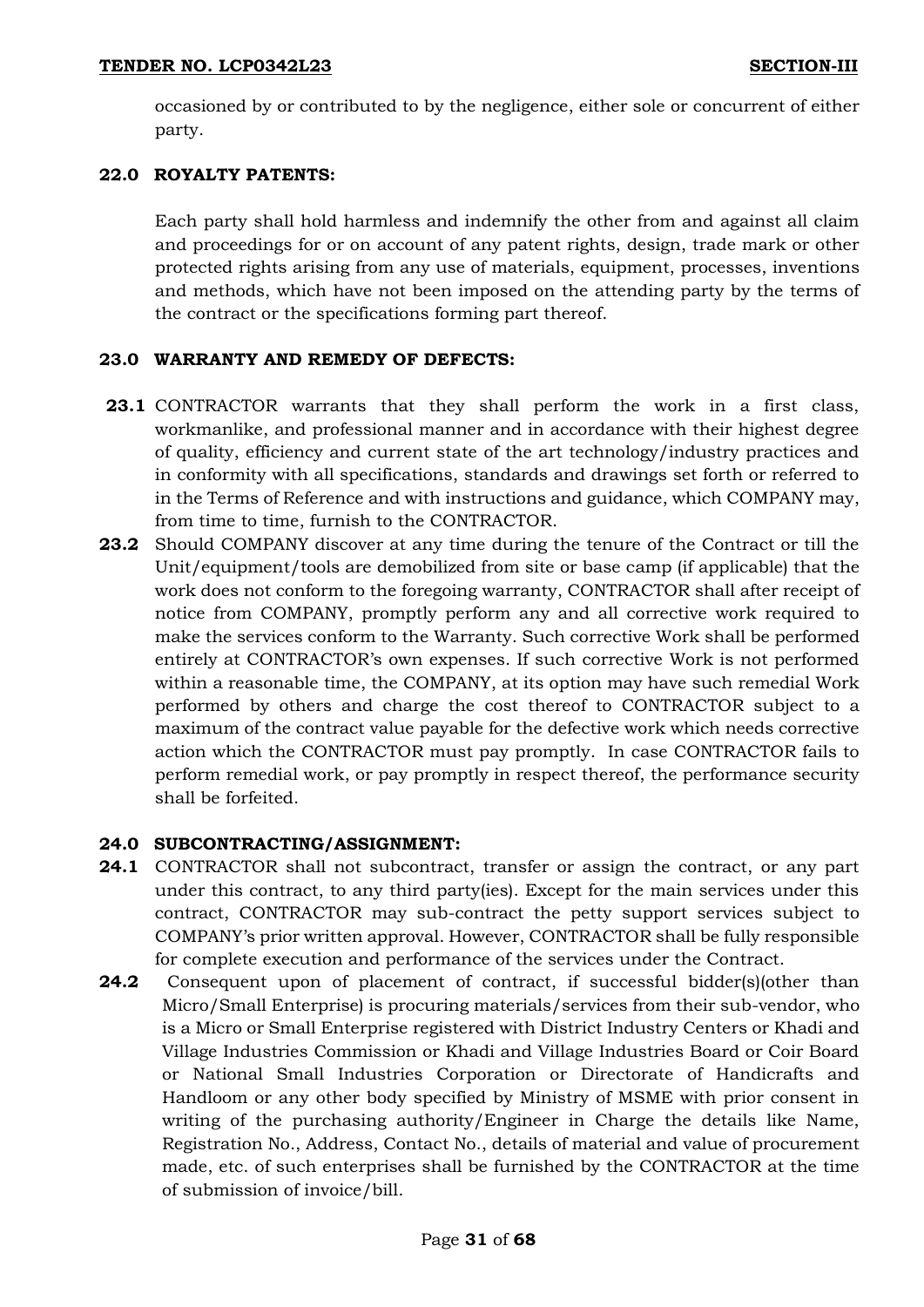### **25.0 RECORDS, REPORTS AND INSPECTION:**

The contractor shall, at all times during the currency of the contract, permit the company and its authorized employees and representatives to inspect all the work performed and to witness and check all the measurements and tests made in connection with the said work. The contractor shall keep an authentic, accurate history and logs including safety records of each service item with major items consumed, which shall be open at all reasonable times for inspection by the company's designated representatives and its authorized employees. The contractor shall provide the company's designated representatives with a daily written report, on form prescribed by the company showing details of operations during the preceding 24 hours and any other information related to the said services requested by the company whenever so requested. The contractor shall not, without company's written consent allow any third person(s) access to the said information or give out to any third person information in connection therewith.

## **26.0 CONFIDENTIALITY, USE OF CONTRACT DOCUMENTS AND INFORMATION:**

- **26.1** Contractor shall not, without company's prior written consent, disclose the contract, or any provision thereof, or any specification, plan, drawing pattern, sample or information furnished by or on behalf of company in connection therewith, to any person other than a person employed by contractor in the performance of the contract. Disclosure to any such employed person shall be made in confidence and shall extend only, as may be necessary for purposes of such performance with prior permission from company. However, nothing hereinabove contained shall deprive the contractor of the right to use or disclose any information which is:
	- a) possessed by the CONTRACTOR, as evidenced by the CONTRACTOR's written records, before receipt thereof from the COMPANY which however the CONTRACTOR shall immediately inform to COMPANY; or
	- b) required to be disclosed by the CONTRACTOR pursuant to an order of a court of competent jurisdiction or other governmental agency having the power to order such disclosure, provided the CONTRACTOR uses its best efforts to provide timely notice to COMPANY of such order to permit COMPANY an opportunity to contest such order subject to prior permission from COMPANY.
- 26.2 CONTRACTOR shall not, without COMPANY's prior written consent, make use of any document or information except for purposes of performing the contract.
- 26.3 Any document supplied to the CONTRACTOR in relation to the contract other than the Contract itself remain the property of COMPANY and shall be returned (in all copies) to COMPANY on completion of CONTRACTOR's performance under the Contract if so required by COMPANY.
- 26.4 During the currency of the Contract, COMPANY and its employees, agents, other CONTRACTORs, sub-CONTRACTORs (of any tier) and their employees etc. may be exposed to certain confidential information and data of the CONTRACTOR. Such information and data held by the COMPANY, its employees, agents, other CONTRACTORs, sub-CONTRACTORs (of any tier) and their employees in the strictest Confidence and shall not be disclosed to any other party except on a need to know basis.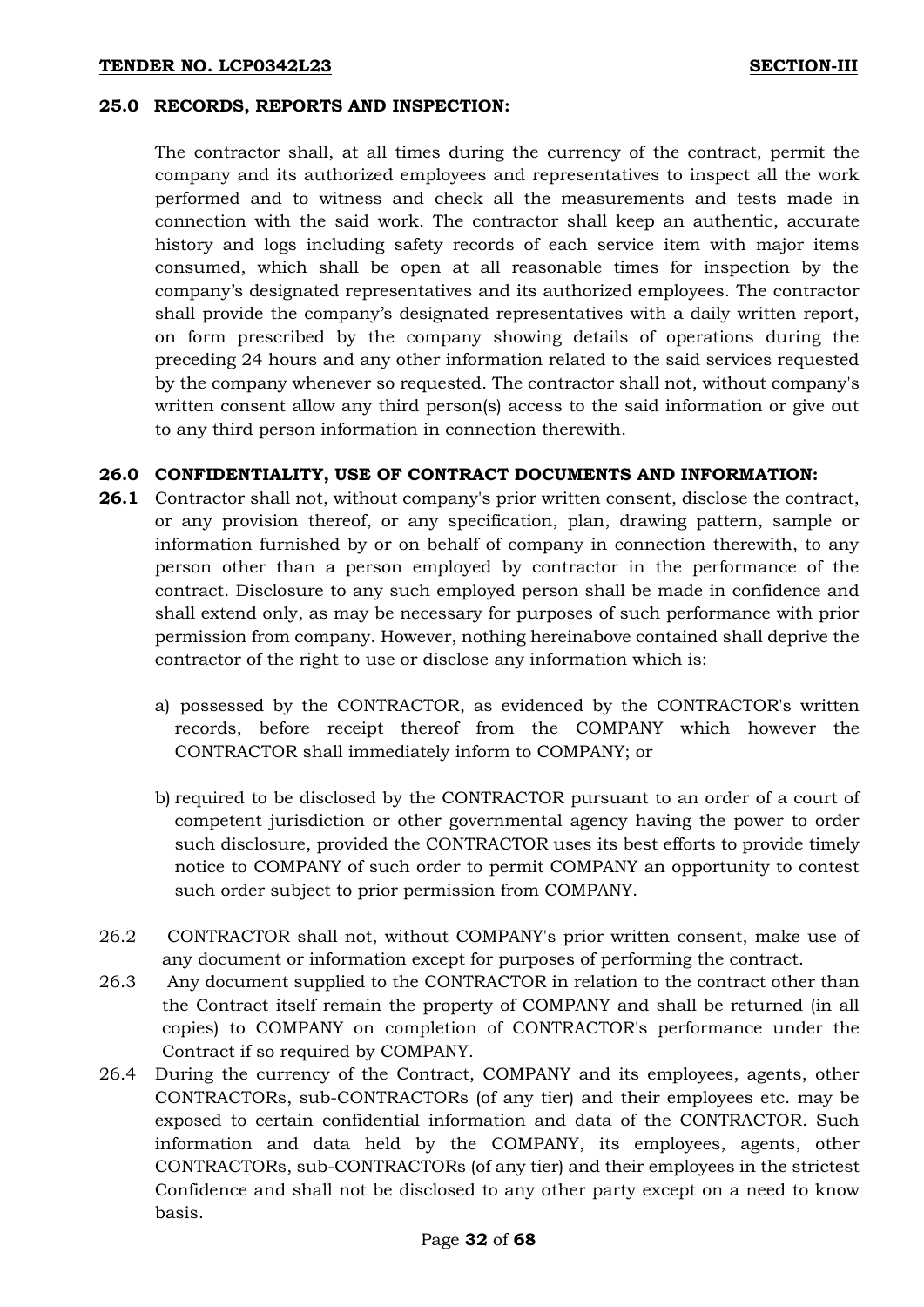However, the above obligation shall not extend to information which:

- i) is, at the time of disclosure, known to the public which CONTRACTOR shall immediately inform COMPANY;
- ii) is lawfully becomes at a later date known to the public through no fault of CONTRACTOR subject to CONTRACTOR's undertaking that no information has been divulged by them to the public;
- iii) is lawfully possessed by CONTRACTOR before receipt thereof from COMPANY which should be immediately informed to COMPANY;
- iv) is developed by CONTRACTOR independently of the information disclosed by COMPANY which should be shared with the COMPANY;
- v) CONTRACTOR is required to produce before competent authorities or by court order subject to prior permission from COMPANY;

# **27.0 REMUNERATION AND TERMS OF PAYMENT:**

- **27.1** Company shall pay to the contractor during the term of the contract the amount due from time to time calculated according to the rates of payment set and in accordance with other provisions hereof. No other payments shall be due from company unless specifically provided for in the contract. All payments will be made in accordance with the terms hereinafter described.
- **27.2** Request for payment/part payment to third party i.e. Other than the party on whom the contract has been awarded will not be entertained by oil under any circumstances.
- **27.3** Manner of payment: all payments due by company to contractor hereunder shall be made at contractor's designated bank. Bank charges, if any will be on account of the contractor.
- **27.4** Payment of any invoices shall not prejudice the right of company to question the validity of any charges therein, provided company within one year after the date of payment shall make and deliver to contractor written notice of objection to any item or items the validity of which company questions.
- **27.5** Invoices: mobilization charges will be invoiced only upon completion of mobilization as certified by company representative and contractor is ready at site for starting the services/operation. Payment of mobilization charges shall be made within 45 days following the date of receipt of undisputed invoices by company.
- **27.6** Contractor shall send invoice to company on the day following the end of each month for all daily or monthly charges due to the contractor.
- **27.7** Contractor will submit 02 (two) sets of all invoices duly super scribed `original' and `copy' as applicable to the company for processing payment. Separate invoices for the charges payable under the contract shall be submitted by the contractor for foreign currency and indian currency.
- **27.8** Payment of monthly invoices, if undisputed, shall be made within 30 days following the date of receipt of invoice by company.
- **27.9** Company shall within 30 days of receipt of the invoice notify the contractor of any item under dispute, specifying the reasons thereof, in which event, payment of the disputed amount may be withheld until settlement of the dispute, but payment shall be made of any undisputed portion on or before the due date. This will not prejudice the company's right to question the validity of the payment at a later date as envisaged in clause no. 27.4 above.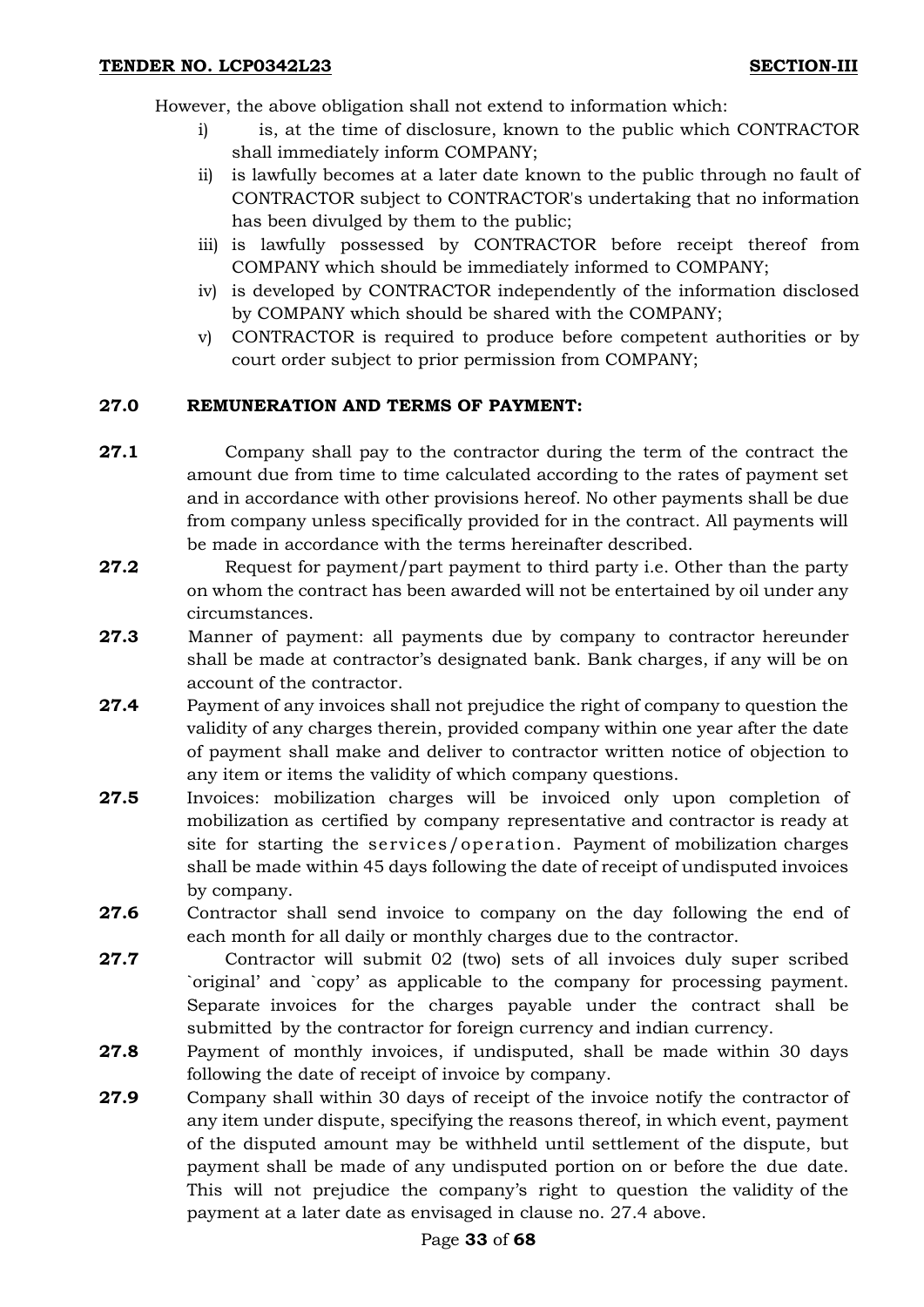- **27.10** The acceptance by contractor of part payment on any billing not paid on or before the due date shall not be deemed a waiver of contractor's rights in any other billing, the payment of which may then or thereafter be due.
- **27.11** Payment of final demobilization charges shall be made if applicable within 45 days on receipt of invoice by company accompanied by the following documents from the contractor:
	- a) Audited account up to completion of the Contract.
	- b) Tax audit report for the above period as required under the Indian Tax Laws.
	- c) Documentary evidence regarding the submission of returns and payment to taxes for the expatriate personnel engaged by the CONTRACTOR or by its sub-CONTRACTOR.
	- d) Proof of re-export of all items including the unutilized spares and consumables (excepting consumables consumed during the contract period) and also cancellation of re-export bond if any.
	- e) Any other documents as required by applicable Indian Laws.

In case, no demobilization charges are payable, the documents mentioned above will have to be submitted by the CONTRACTOR before release of the final payment by the COMPANY. A certificate from Chartered Accountant on (a), (b) & (c) above will suffice.

**27.12** CONTRACTOR shall maintain complete and correct records of all information on which CONTRACTOR's invoice are based upto 02 (two) years from the date of last invoice. Such records shall be required for making appropriate adjustments or payments by either party in case of subsequent audit query/objection.

# **28.0 PAYMENT OF COMMISSION/FEE/REMUNERATION OF INDIAN AGENT/CONSULTANT/REPRESENTATIVE/RETAINER/ASSOCIATE OF FOREIGN PRINCIPAL (APPLICABLE IN ICB TENDERS ONLY):**

The Commission/fee/remuneration of the Indian agent/ consultant/ associate/ representative/retainer, if any, will be paid within 30 days of the payment of invoice made to the CONTRACTOR, The amount of commission/ fee/remuneration as a percentage of invoice value as per contract provisions will be deducted by COMPANY/OIL from the monthly invoices of the CONTRACTOR and paid to the Indian agent/ consultant/ representative/retainer/associate.

# **29.0 DETAILS OF STATUTORY PAYMENTS LIKE EPF AND ESI ETC.**

Wherever applicable, the contractor (including those engaging 'international workers') shall have itself registered under employees' provident fund and miscellaneous provisions act, 1952 and employees' state insurance act, 1948 and follow the relevant statutory provisions including rules made there-under concerning contractual workers.

The contractor shall be required to submit the following documents/details to the corporation: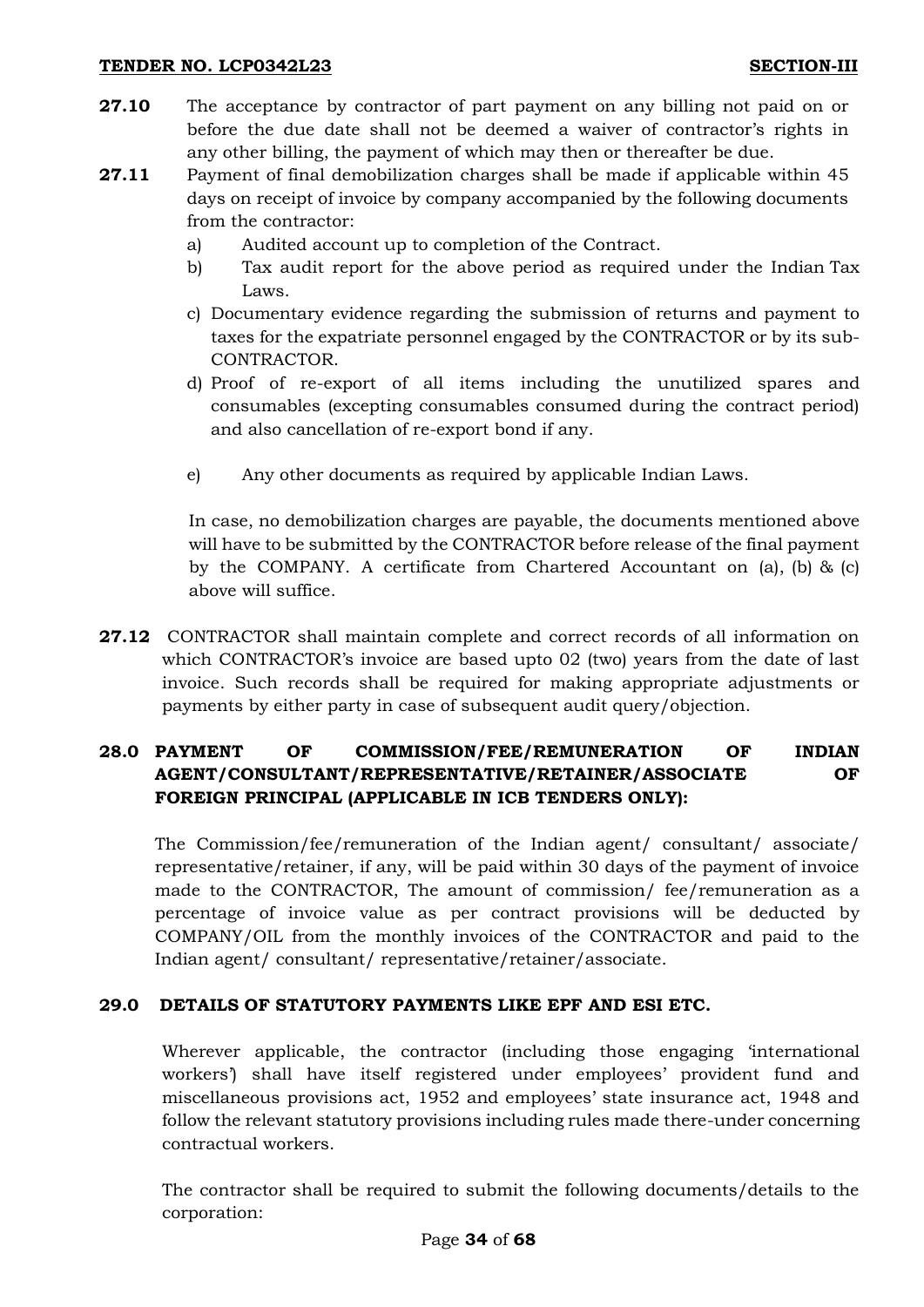- (i) Copy of pf-ecr duly stamped by the designated bank, alongwith a print of the digitally signed pdf data sheet of the ecr, as proof of payment, each month, details of this pdf data sheet shall be verified by the appropriate authority (i.e. Payment making authority) in the company from the official website of epfo [\(http://www.epfindia.gov.in\)](http://www.epfindia.gov.in/).
- (a) Copy of the online challan endorsed/stamped by the designated bank as proof of receipt of payment towards monthly contribution of esi contribution.
- *(b*) Copy of Return of contribution in respect of ESI for each contribution period of the six months i.e. for the contribution period ended 30th Sept and the contribution period ended 31st March.
- *(ii)* As an Annexure to each EPF-ECR and ESI Challan(s), CONTRACTOR shall also furnish the following Certificates:
	- 1) The furnished information is correct to the best of his knowledge.
	- 2) In case any discrepancies or irregularities is/are noticed in this undertaking, then OIL is free to inform the PF/ESIC Authorities.
	- 3) Before the completion of contract, CONTRACTOR shall serve one-month notice to all his contractual workers, informing that their services will be terminated.
	- 4) Within one month on completion/expiry of the contract, CONTRACTOR shall pay all the dues/terminal dues such as leave with wages, bonus (if applicable), Gratuity (if applicable), to all his contractual workmen, failing which CONTRACTOR's Bank Guarantee/Security Deposit may be withheld by OIL.

COMPANY may verify the deposit of statutory contribution made by the CONTRACTORs with the EPFO/ESI authorities, where deemed necessary. However, before making payment of the last bill/invoice of the CONTRACTOR, the COMPANY may verify the details/status of the payment towards EPF/ESI made by the CONTRACTOR from the authorities/official website of EPF/ESI (i.e. http://www.epfindia.gov.in and http://www.esic.in). In case the information furnished by the CONTRACTOR is found to be incorrect the COMPANY shall take appropriate action against the CONTRACTOR in accordance with law.

The CONTRACTOR agrees and undertakes to indemnify OIL for any liabilities arising out of declarations made by him in future on violation or provisions of the EPF Act 1952 and ESI Act 1948.

# **30.0 TIMELY MOBILISATION AND LIQUIDATED DAMAGES:**

a) Time is the essence of this Contract. If the CONTRACTOR fails to mobilize and deploy the required manpower/equipment and/or fails to commence the operation within the period specified as specified under mobilization clause under SCC, OIL shall have, without prejudice to any other right or remedy in law or contract including sub clause (b) below, the right to terminate the contract.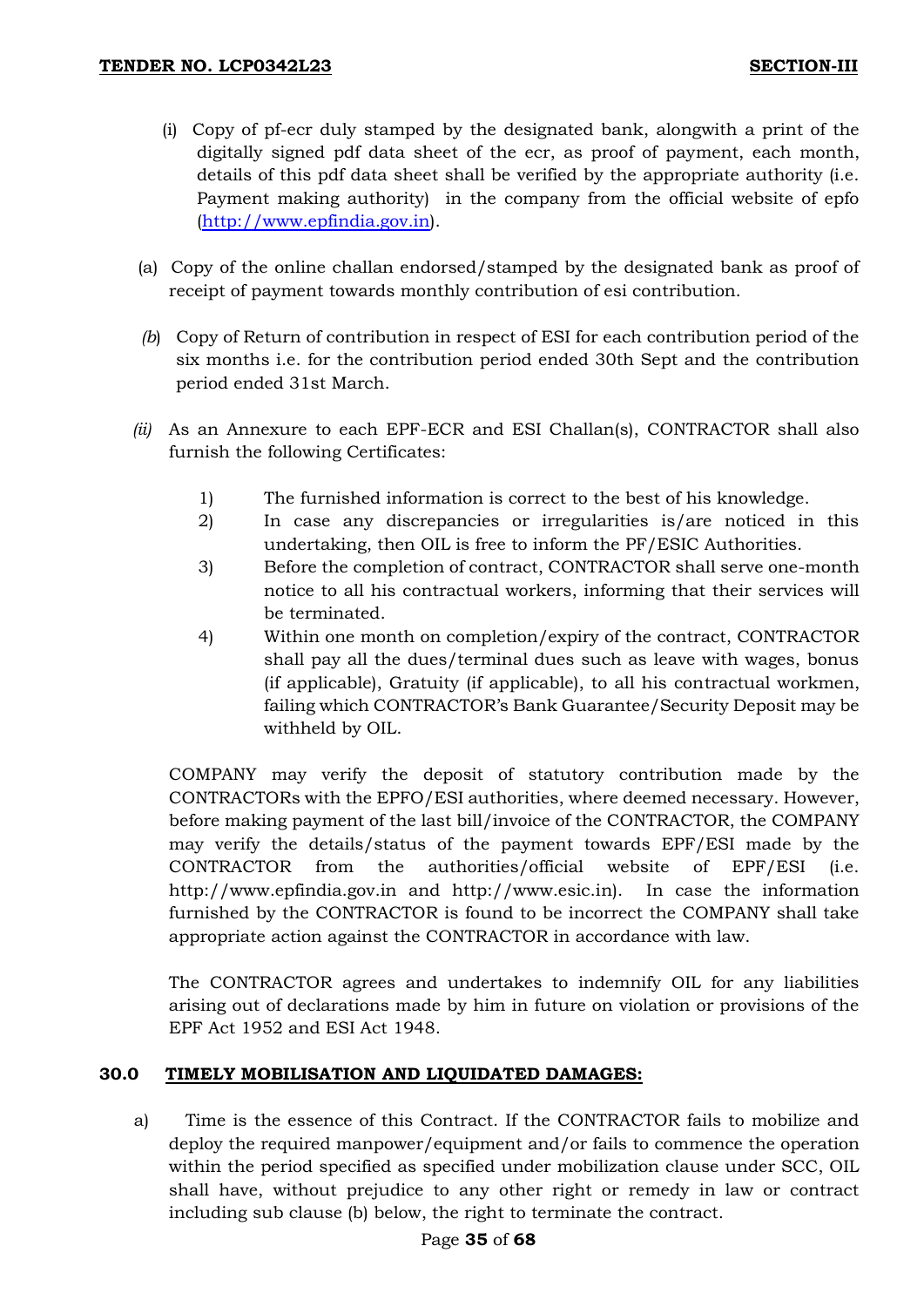- b) If the contractor is unable to mobilize/deploy and commence the operation within the period specified in sub clause (a) above, it may request OIL for extension of the time with unconditionally agreeing for levy and recovery of LD. Upon receipt of such a request, OIL may at its discretion, extend the period of mobilization and shall recover from the CONTRACTOR, as an ascertained and agreed Liquidated Damages, a sum equivalent to  $\omega$  0.5% of contract value including mobilization cost, per week or part thereof of delay subject to maximum of 7.5% of the Contract Price.
- c) The parties agree that the sum specified above is not a penalty but a genuine preestimate of the loss/damage which will be suffered by OIL on account of delay on the part of the CONTRACTOR and the said amount will be payable without proof of actual loss or damage caused by such delay.
- d) LD will be calculated on the basis of Total Contract value [(if not specified otherwise in SCC] excluding duties and taxes, where such duties/taxes have been shown separately in the contract. However, the applicable GST on the LD shall have to be borne by the CONTRACTOR. Accordingly, the liquidated damages shall be recovered from the CONTRACTOR along with applicable GST.

# **31.0 FORCE MAJEURE:**

In the event of either party being rendered unable by `force majeure' to perform any obligation required to be performed by them under the contract, the relative obligation of the party affected by such `force majeure' will stand suspended as provided herein. the term force majeure as employed herein shall mean acts of god such as earthquake, hurricane, typhoon, flood, volcanic activity etc.; war (declared/undeclared); riot, revolts, rebellion, terrorism, sabotage by persons other than the contractor's personnel; fires, explosions, ionising radiation or contamination by radio-activity or noxious gas, if not caused by contractor's fault; declared epidemic or disaster; acts and regulations of respective govt. of the two parties, namely the company and the contractor and civil commotions, lockout not attributable to the contractor.

Upon occurrence of such cause, the party claiming that it has been rendered unable as aforesaid thereby, shall notify the other party in writing within 72 (seventy two) hours of the alleged beginning and ending thereof, giving full particulars and satisfactory evidence in support of its claim.

Should 'force majeure' condition as stated above occurs and should the same be notified within 72 (seventy two) hours after its occurrence the `force majeure' rate (if specified in the SCC of the contract) shall apply for the first 15 (fifteen) days for each such occasion*.* 

Either party shall have the right to terminate the contract if such `force majeure' conditions continue beyond successive 60 (sixty) days [or exclusively mentioned in the SCC of the contract] with prior written notice of 15 days, provided termination of the contract does not result into safety hazard to the life and property on account of withdrawal of operations or the operation is at critical stage. company shall have the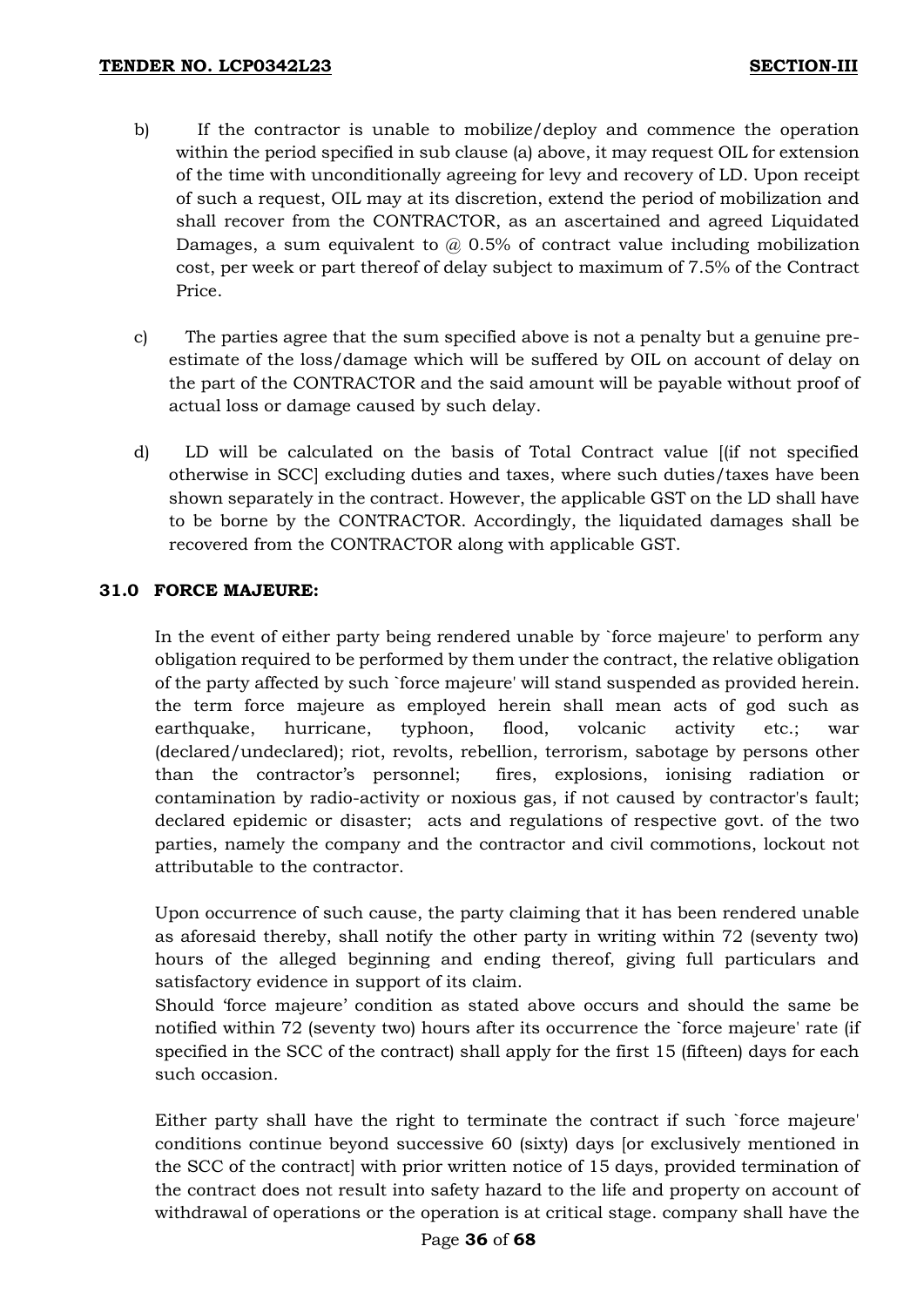absolute right to decide whether any safety hazard exists or operation is at critical position and decision of the company shall binding upon the contractor.

Should either party decide not to terminate the contract even under such condition, no payment would apply after expiry of fifteen (15) days force majeure period*.* [or exclusively mentioned in the SCC of the contract]

Time for performance of the relative obligation suspended by force majeure shall then stand extended by the period for which such cause lasts.

If however, relative obligation of the party affected by such 'force majeure' is limited to part of the obligation(s), the contract shall not be terminated and the parties shall continue to perform their respective obligations, which are not affected by the 'force majeure' condition, provided the obligations affected by the 'force majeure' do not preclude the parties in performing the obligations not affected by such conditions.

# **32.0 SET-OFF:**

Any sum of money due and payable to the contractor (including performance security refundable to them) under this or any other contract, whether in progress or in future, may be appropriated by oil and set-off against any claim of oil (or such other person or persons contracting through oil) for payment of a sum of money arising out of this contract or under any other contract made by the contractor with oil (or such other person or persons contracting through oil).

## **33.0 WITHHOLDING:**

Company may withhold or nullify the whole or any part of the amount due to contractor, after informing the contractor of the reasons in writing, on account of subsequently discovered evidence in order to protect company from loss on account of:

- **33.1** For non-completion of jobs assigned as per scope of work/terms of reference.
- **33.2** Defective work not remedied by contractor.
- **34** Claims by company's recognized sub-contractor of contractor or others filed or on the basis of reasonable evidence indicating probable filing of such claims against contractor.
- **34.1** Failure of contractor to pay or provide for the payment of salaries/ wages, contributions, taxes or enforced savings with-held from wages etc. with respect to personnel engaged by the contractor.
- **34.2** Failure of contractor to pay the cost of removal of unnecessary debris, materials, tools, or machinery.
- **34.3** Any failure by contractor to fully reimburse company under any of the indemnification provisions of this contract. if, during the progress of the work contractor shall allow any indebtedness to accrue for which contractor, under any circumstances in the opinion of company, may be primarily or contingently liable or ultimately responsible and contractor shall, within five days after demand is made by company, fail to pay and discharge such indebtedness, then company may during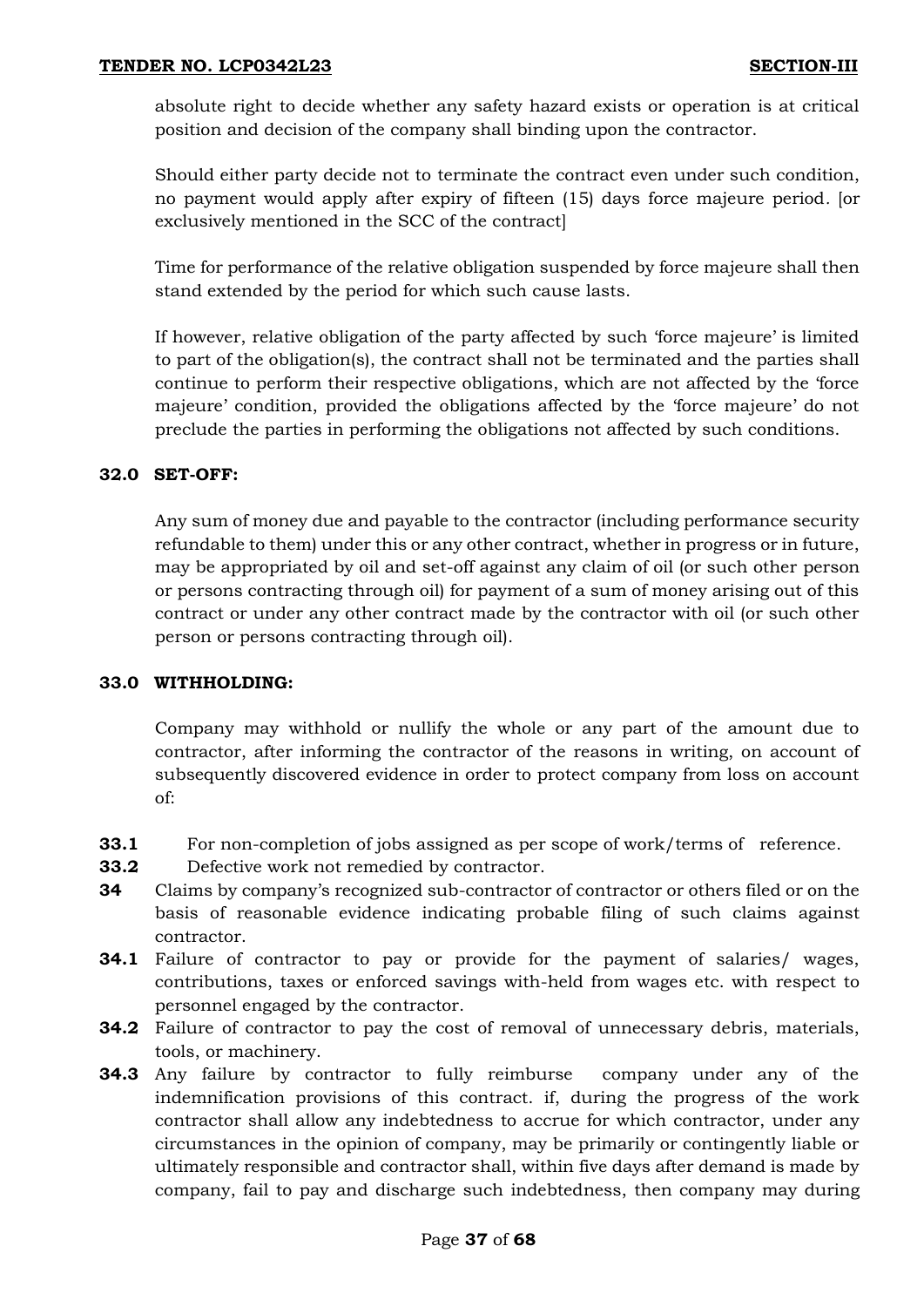the period for which such indebtedness shall remain unpaid, with-hold from the amounts due to contractor, a sum equal to the amount of such unpaid indebtedness.

- **34.4** WITHHOLDING WILL ALSO BE EFFECTED ON ACCOUNT OF THE FOLLOWING:
	- i) Order issued by a Court of Law or statutory authority in India.
	- ii) Income-tax deductible at source according to law prevalent from time to time in the country.
	- iii) Any obligation of CONTRACTOR which by any law prevalent from time to time to be discharged by COMPANY in the event of CONTRACTOR's failure to adhere to such laws.
	- iv) Any payment due from CONTRACTOR in respect of unauthorised imports.

When all the above grounds for withholding payments are removed, payment shall thereafter be made for amounts so with-held.

**34.5** COMPANY reserves the right to disburse or deposit the amount so withheld to the concerned person(s) or agency or government authority, as the case may be, besides nullifying such amount on account of loss suffered by the COMPANY against 33.2, 33.3, 33.6 & 33.7 above.

# **34.0 APPLICABLE LAWS:**

The Contract shall be deemed to be a Contract made under, governed by and construed in accordance with the laws of India for the time being in force and shall be subject to the sole and exclusive jurisdiction of Courts situated in Dibrugarh (or the Place where the contract is executed) and Principal Bench of Guwahati High Court (or the High Court under whose territorial jurisdiction, the place of execution of contract falls).

This Agreement including all matter connected with this Agreement, shall be governed by the laws of India (both substantive and procedural) for the time being in force and shall be subject to exclusive jurisdiction of Courts, mentioned hereinabove. Foreign companies, operating in India or entering into Joint ventures in India, shall also be governed by the laws of India and shall be subject to sole and exclusive jurisdiction of above Courts.

The CONTRACTOR shall ensure full compliance of various Indian Laws and Statutory Regulations, as stated below, to the extent applicable, as stated below, but not limited to, in force from time to time and obtain necessary permits/licenses etc. from appropriate authorities for conducting operations under the Contract:

- a) The Mines Act 1952
- b) The Oil Mines Regulations, 1984
- c) The Employees' Compensation Act, 1923
- d) The Code of Wages, 2019
- e) The Contract Labour (Regulation & Abolition) Act, 1970 and the rules framed there under
- f) The Employees Pension Scheme, 1995
- g) The Interstate Migrant Workmen Act., 1979 (Regulation of employment and conditions of service).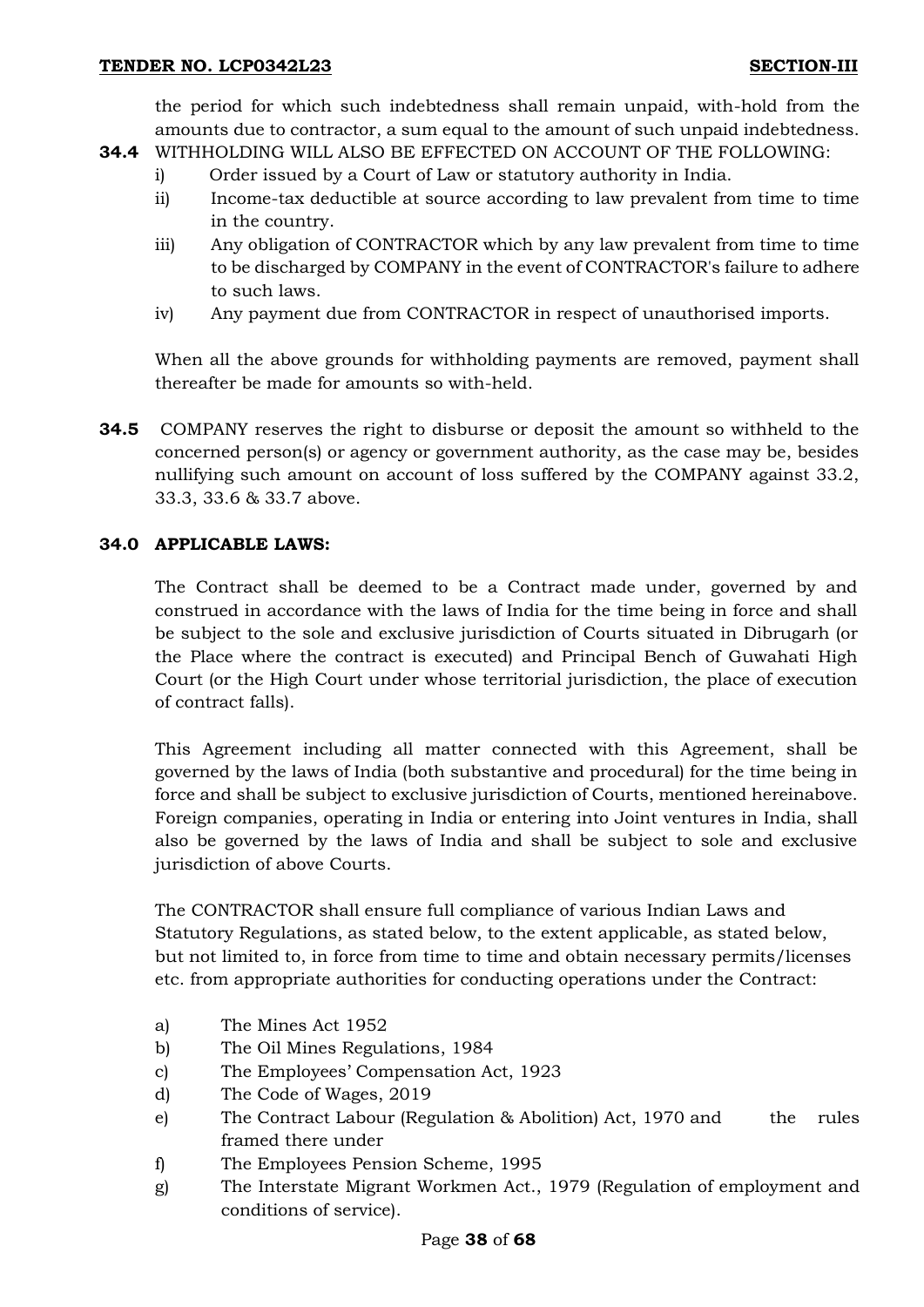- h) The Employees Provident Fund and Miscellaneous Provisions Act, 1952
- i) Goods and Service Tax Act
- j) Customs & Excise Act & Rules
- k) Factories Act, 1948
- l) Industrial Disputes Act, 1947
- m) Payment of Gratuity Act, 1972
- n) Environmental Protection Act, 1986 & other pollution control Acts.

*Note: The above Acts are only indicative and not exhaustive. The Acts shall include the rules and regulations framed thereunder.* 

# **35.0 LABOUR LAWS:**

- I) Contractor shall comply with the provisions of various labour related laws, including but not limited to the code of wages, 2019, employee provident fund and miscellaneous provisions act 1952, company's liability act 1938, employees' compensation act 1923, industrial disputes act 1947, the maternity benefit act 1961 and contract labour (regulation and abolition) act 1970, employment of children act 1938, employees' state insurance act, 1948 or any modifications/amendment thereof or any other law relating thereto and rules made there under from time to time.
- II) No labour below the age of eighteen [18] years shall be employed on the work.
- III) Contractor shall not pay less than what is provided under law to labourers engaged by him on the work.
- IV) Contractor shall at his expense comply with all labour laws and keep the company indemnified in respect thereof.
- V) Contractor shall pay equal wages for men and women in accordance with applicable labour laws.
- VI) If the contractor is covered under the contract labour (regulation and abolition) act, he shall obtain a license from licensing authority [i.e. office of the labour commissioner] by payment of necessary prescribed fee and the deposit, if any, before starting the work under the contract. such fee/deposit shall be borne by the contractor.
- VII) Contractor must obtain the pf code from the concerned pf authority under employees provident fund and miscellaneous provisions act, 1952. Similarly, contractor must obtain ESI code under employees state insurance act.
- VIII) Contractor being the employer of the labours/personnel to be engaged under the contract shall be liable to pay gratuity to the labours/personnel as per the provision of the payment of gratuity act, 1972 and accordingly, shall keep the company indemnified in respect thereof. if however, company requires to pay gratuity to such labour(s) as per the direction of the competent authority under the act, company shall recover such amount from the outstanding dues payable to the contractor under the contract or any other contract(s).
- IX) Contractor shall furnish to engineer in charge the distribution return of the number & description, by trades of the work people employed on the works. contractor shall also submit on the 4th& 19th of every month to engineer in charge a true statement showing in respect of the 2nd half of the preceding month & the 1st half of the current month (1) the accidents that occurred during the said fortnight showing the circumstances under which they happened and the extent of damage and injury caused by them and (2) the number of female workers who have been allowed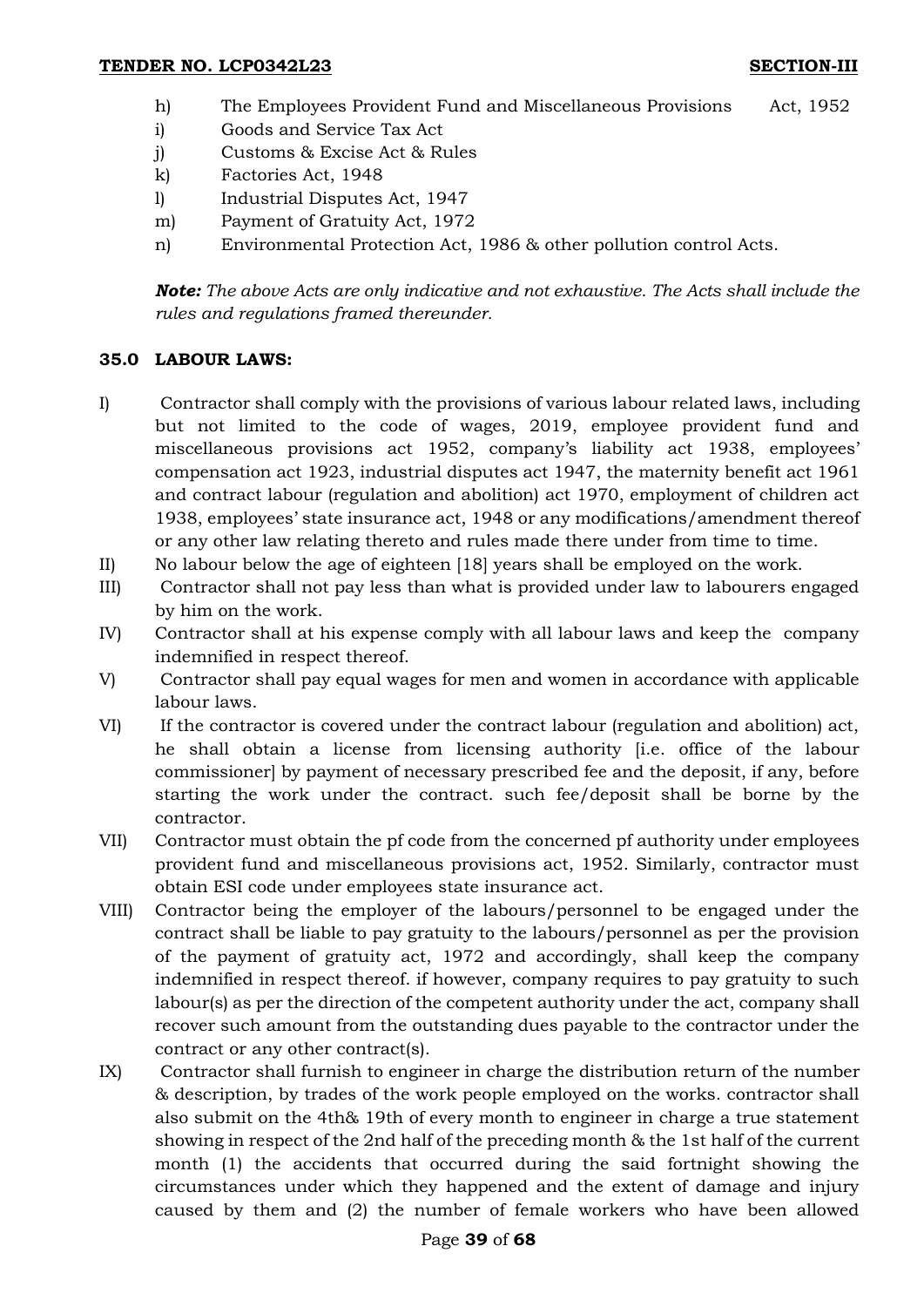maternity benefit as provided in the maternity benefit act 1961 on rules made there under and the amount paid to them.

- X) Engineer in charge shall on a report having been made by an inspecting officer as defined in contract labour (regulation and abolition) act 1970 have the power to deduct from the money due to the contractor any sum required or estimated to be required for making good the loss suffered by a worker or workers by reason of nonfulfillment of the conditions of the contract for the benefit of workers, non-payment of wages or of deductions made from his or their wages which are not justified by the terms of the contract or non-observance of the said regulations.
- XI) The contractor shall indemnify the company against any payments to be made under and for the observance of the provisions of the aforesaid acts without prejudice to his right to obtain indemnity from his sub-contractor.

## **36.0 STATUTORY REQUIREMENTS:**

During the tenure of this contract nothing shall be done by the contractor in contravention of any law, act and/or rules/regulations, thereunder or any amendment.

## **37.0 GENERAL HEALTH, SAFETY & ENVIRONMENT (HSE) GUIDELINES:**

- **37.1** It will be solely the CONTRACTOR's responsibility to fulfil all the legal formalities with respect to the Health, Safety and Environmental aspects of the entire job (namely; the person employed by him, the equipment, the environment, etc.) under the jurisdiction of the district of that state where it is operating. Ensure that all sub-CONTRACTORs hired by CONTRACTOR comply with the same requirement as the CONTRACTOR himself and shall be liable for ensuring compliance all HSE laws.
- **37.2** It will be entirely the responsibility of the Contractor/his Supervisor/representative to ensure strict adherence to all HSE measures and statutory rules during operation in OIL's installations and safety of workers engaged by him. The crew members will not refuse to follow any instruction given by company's Installation Manager/Safety Officer/ Engineer/Official/Supervisor/Junior Engineer for safe operation.
- **37.3** Any compensation arising out of the job carried out by the Contractor whether related to pollution, Safety or Health will be paid by the contractor only.
- **37.4** Any compensation arising due to accident of the Contractor's personnel while carrying out the job, will be payable by the contractor.
- **37.5** When there is a significant risk to health, environment or safety of a person or place arising because of a non-compliance of HSE Measures Company shall have the right to direct the contractor to cease work until the non-compliance is corrected.

## **38.0 POLLUTION AND CONTAMINATION:**

The contractor shall be liable for all surface and sub-surface pollution to the extent caused by contractor and resulting from contractor's operation/service or spillage or dumping of solvents/additive substances or pollutants, which the contractor brings to the site for use in connection with work to be performed under this contract.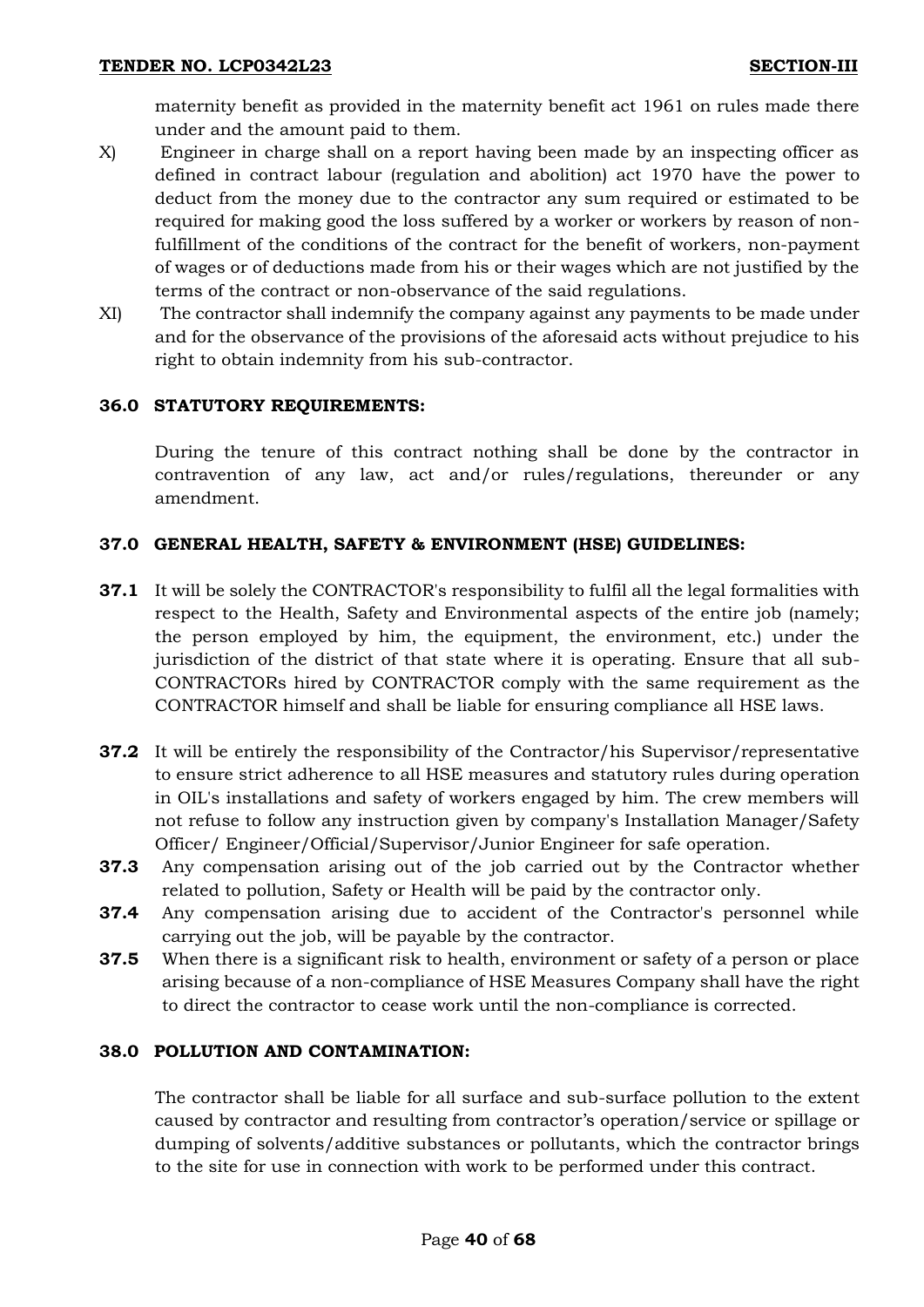Notwithstanding anything to the contrary contained herein, it is agreed that except on the ground of willful misconduct or criminal misconduct, company shall release, indemnify and hold contractor and its sub-contractors harmless from any and all claims, judgments, losses, expenses and any costs related thereto (including but not limited to court costs and "attorney's fees") for:

- a) Damage to or loss of any reservoir or producing formation; and/ or
- b) Damage to or loss of any well; and/or
- c) Any other subsurface damage or loss; and/ or
- d) Any property damage or loss or personal injury or death arising out of or in connection with a blowout, fire explosion and loss of well control regardless of cause.

# **39.0 STATUTORY VARIATION/NEWLY ENACTED LAW:**

- **39.1** All duties, taxes except otherwise specified in the Contract as applicable on the closing date of bid submission as per relevant acts and rules shall be in CONTRACTOR's account. Variation in case of custom duty on CIF value declared by the bidder shall be to COMPANY account.
- **39.2** In the event of introduction of any new legislation or any amendment or enforcement of any Act or Law, rules or regulations of Government of India or State Government(s) or Public Body, which becomes effective after the date of submission of Price Bid or revised price bid, if any, for this CONTRACT and which results in increased/decreased cost of the works under the CONTRACT through increased/decreased liability of taxes and/or duties, required to be paid by the CONTRACTOR, (other than personnel and Corporate taxes), the Parties shall agree to a revision in pricing to reflect such change subject to the production of documentary proof to the satisfaction of the COMPANY/CONTRACTOR as applicable to the extent which directly is attributable to such introduction of new legislation or change or amendment as mentioned above and adjudication by the competent authority (applicable when disputed by COMPANY) & the courts wherever levy of such taxes/duties are disputed by COMPANY/CONTRACTOR.
- **39.3** Any increase in net amount of the duties and taxes (i.e. the amount of taxes/duties payable minus eligible credit of taxes/duties paid on input services/inputs) after the contractual completion/mobilization date during the extended period will be to the CONTRACTOR's account, where delay in completion/mobilization period is attributable to the CONTRACTOR. However, any decrease in net amount of the duties and taxes (i.e. the amount of taxes/duties payable minus eligible credit of taxes/duties paid on input services/inputs) after the contractual completion/mobilization date will be to COMPANY's account.
- **39.4** The Contract Price and other prices given in the Schedule of Prices are based on the applicable tariff as indicated by the CONTRACTOR in the Schedule of Prices. In case this information subsequently proves to be wrong, incorrect or misleading, COMPANY will have no liability to reimburse/pay to the CONTRACTOR the excess duties, taxes, fees, if any finally levied/imposed by the concerned authorities. However, in such an event, COMPANY will have the right to recover the difference in case the rate of duty/tax finally assessed is on the lower side.
- **39.5** Notwithstanding the provision contained in Clause-39.1 to 39.4 above, the COMPANY shall not bear any liability in respect of: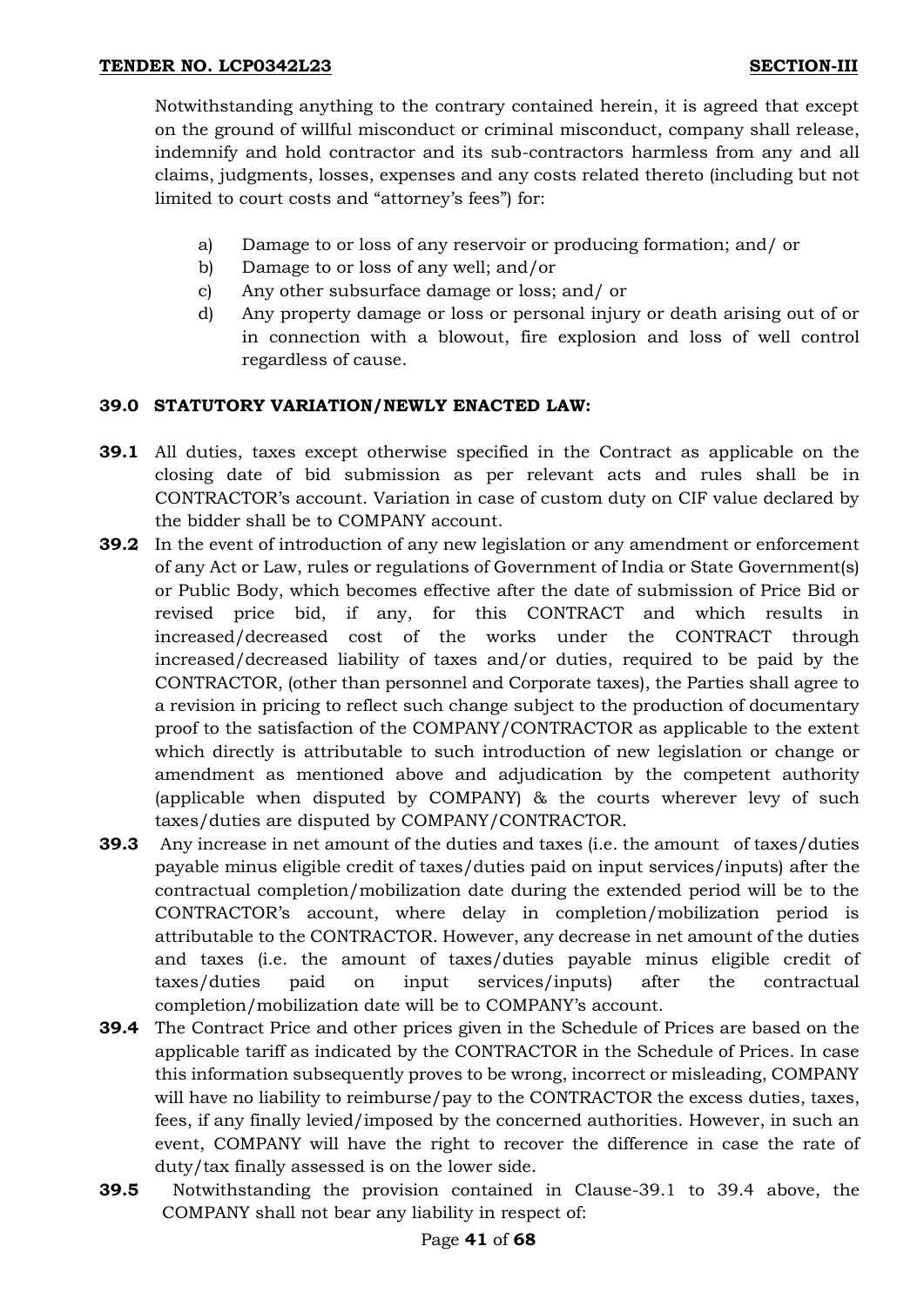- i. Personal taxes on the personnel deployed by CONTRACTOR, his sub-CONTRACTOR/sub-sub-CONTRACTORs and Agents etc.
- ii. Corporate taxes and Fringe benefit tax in respect of CONTRACTOR and all of their sub-CONTRACTORs, agents etc.
- iii. Other taxes & duties including Customs Duty and GST in addition to new taxes etc. in respect of sub-CONTRACTORs, vendors, agents etc. of the CONTRACTOR.
- iv. Any liability on the CONTRACTOR, which was accrued under the old law or contract, which the CONTRACTOR is obligated to pay either to the COMPANY or to the Government Authority.
- **39.6** In order to ascertain the net impact of the amendment/ revisions/enactment of various provisions of taxes/duties, the CONTRACTOR is liable to provide following disclosure to COMPANY:
	- i. Details of each of the input services used in relation to providing service to COMPANY including estimated monthly value of input service and GST tax amount.
	- ii. Details of Inputs (material/consumable) used/required for providing service to COMPANY including estimated monthly value of input and GST paid/payable on purchase of inputs.
- **39.7** The above provisions would be applicable only in case of variation in rate of taxes and duties on supply of services to OIL and not applicable on taxes and duties on input (goods and services) towards such services.
- **39.8** Any claim or reduction on account of change in law shall be accompanied with undertaking that the provisions of anti-profiteering clause under GST Act have been complied with.

# **40.0 SEVERABILITY:**

Should any provision of this agreement be found to be invalid, illegal or otherwise not enforceable by any court of law, such finding shall not affect the remaining provisions hereto and they shall remain binding on the parties hereto.

# **41.0 COMMISSION OF MISCONDUCT/SUBMISSION OF FRAUDULENT DOCUMENT BY THE BIDDER/CONTRACTOR AND BANNING THEREOF:**

The information and documents furnished by the bidder/contractor in respect of the tender/contract are accepted by company to be true and genuine. however, if it comes to the notice of the company anytime either during the pendency of the tender or after award of the contract or after completion the contract that a bidder/contractor furnished fraudulent document/false information in relation to the subject tender/contract or committed any misconduct, appropriate action shall be taken against the bidder/contractor for debarment/banning of the bidder/contractor from participating in any future tender of the company in terms of the company's banning policy, 2017 besides making the contractor liable for other penal action including termination of ongoing contract(s) at his/her risk and peril. in such event, the bid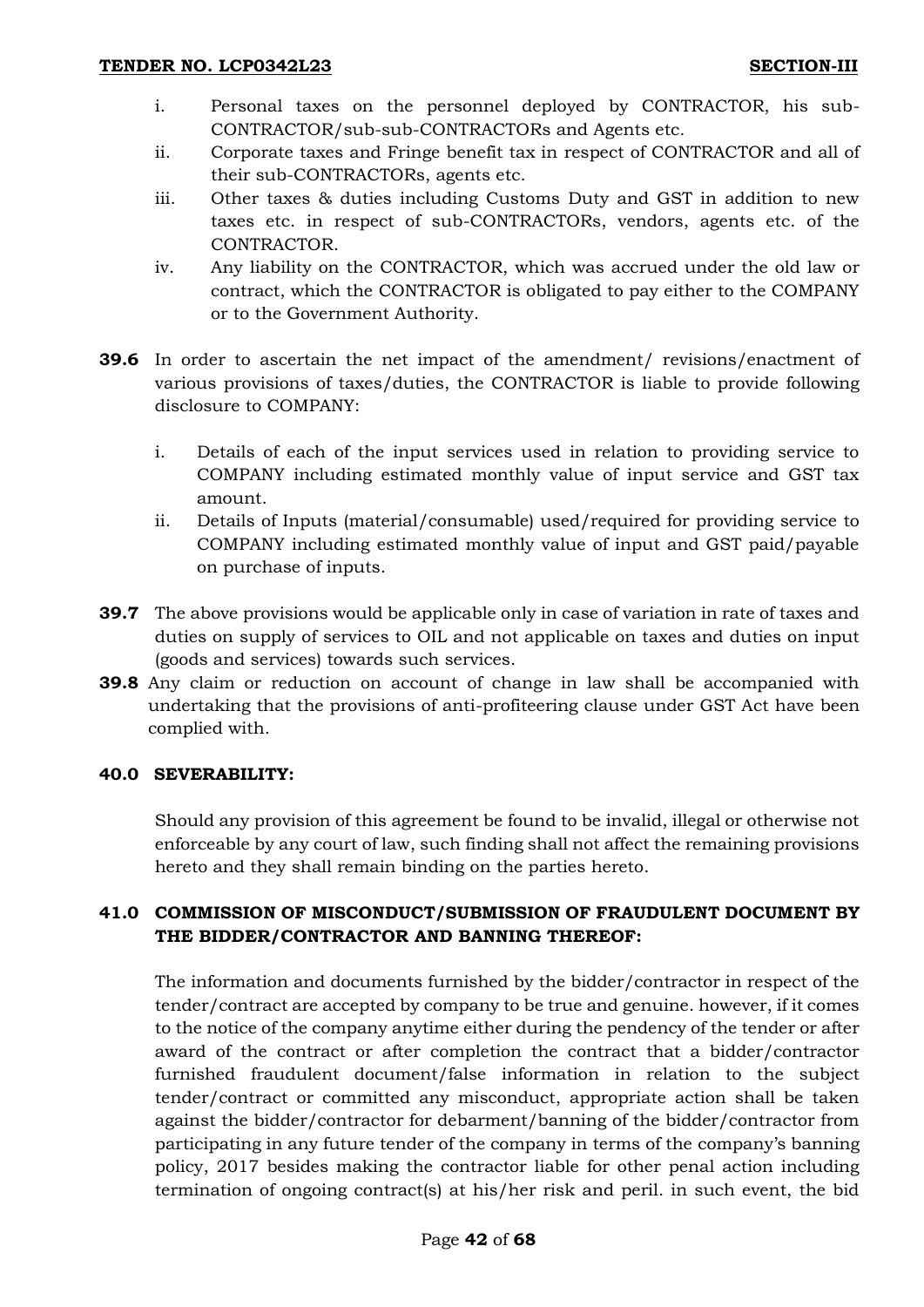security/performance security in respect of ongoing contract(s) shall be forfeited by the company.

# **42.0 SETTLEMENT OF DISPUTES:**

# **42.1 Arbitration (Applicable for Suppliers/CONTRACTORs other than PSU and MSME):**

- 1. Except as otherwise provided elsewhere in the contract, if any dispute, difference, question or disagreement arises between the parties hereto or their respective representatives or assignees, in connection with construction, meaning, operation, effect, interpretation of the contract or breach thereof which parties are unable to settle mutually, the same shall be referred to Arbitration as provided hereunder:
- 2. A party wishing to commence arbitration proceeding shall invoke Arbitration Clause by giving 30 days notice to the other party. The notice invoking arbitration shall specify all the points of dispute with details of the amount claimed to be referred to arbitration at the time of invocation of arbitration and not thereafter. If the claim is in foreign currency, the claimant shall indicate its value in Indian Rupee for the purpose of constitution of the arbitral tribunal.
- 3. It is agreed and undertaken by the Parties that irrespective of country of origin of the CONTRACTOR, the arbitration proceedings shall be governed by the Arbitration and Conciliation Act, 1996 and under no circumstances, the proceedings shall be construed as International Arbitration.

| Claim amount      | Number of       | Appointing Authority             |
|-------------------|-----------------|----------------------------------|
| excluding claim)  | Arbitrator      |                                  |
| for interest and  |                 |                                  |
| counter claim, if |                 |                                  |
| any)              |                 |                                  |
| Upto $Rs.25.00$   | Not applicable  | Not applicable                   |
| Lakh              |                 |                                  |
|                   |                 |                                  |
| Above $Rs.25.00$  | Sole Arbitrator | OIL                              |
| Lakh Upto Rs.25   |                 |                                  |
| Crore             |                 |                                  |
| Above             | 3 Arbitrators   | One Arbitrator by each           |
| Rs. 25 Crore      |                 | 3 <sup>rd</sup><br>party and the |
|                   |                 | Arbitrator, who shall be         |
|                   |                 | the presiding Arbitrator,        |
|                   |                 | by the two Arbitrators.          |

4. The number of arbitrators and the appointing authority will be as under:

5. The parties agree that they shall appoint only those persons as arbitrators who accept the conditions of the arbitration clause. No person shall be appointed as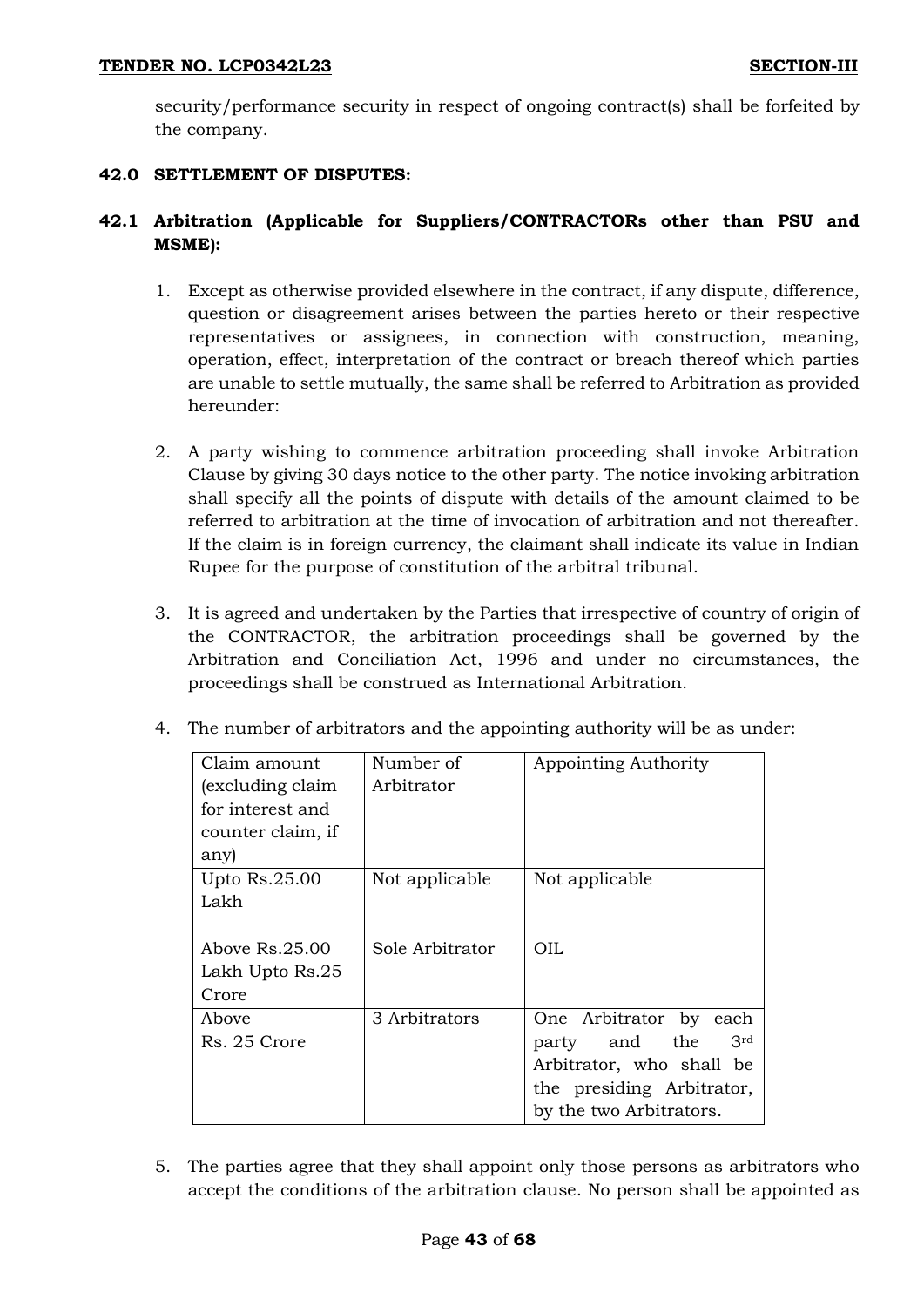Arbitrator or Presiding Arbitrator who does not accept the conditions of the arbitration clause.

- 6. If any of the Arbitrators so appointed dies, resigns, becomes incapacitated or withdraws for any reason from the proceedings, it shall be lawful for the concerned party/arbitrators to appoint another person in his place in the same manner as aforesaid. Such person shall proceed with the reference from the stage where his predecessor had left if both parties consent for the same; otherwise, he shall proceed de novo.
- 7. Parties agree and undertake that neither shall be entitled for any pre-reference or pendente-lite interest on its claims. Parties agree that any claim for such interest made by any party shall be void.
- 8. The arbitral tribunal shall complete the proceedings, make and publish the award within time stipulated in the Arbitration and Conciliation Act, 1996(as amended).
- 9. If after commencement of the arbitration proceedings, the parties agree to settle the dispute mutually or refer the dispute to conciliation, the arbitrators shall put the proceedings in abeyance until such period as requested by the parties. Where the proceedings are put in abeyance or terminated on account of mutual settlement of dispute by the parties, the fees payable to the arbitrators shall be determined as under:
	- **(i)** 20%of the fees if the claimant has not submitted statement of claim.
	- **(ii)** 40% of the fees if the pleadings are complete
	- **(iii)** 60% of the fees if the hearing has commenced.
	- **(iv)** 80% of the fees if the hearing is concluded but the award is yet to be passed.
- 10. Each party shall be responsible to make arrangements for the travel and stay etc. of the arbitrator appointed by it. Claimant shall also be responsible for making arrangements for travel/stay arrangements of the Presiding Arbitrator and the expenses incurred shall be shared equally by the parties.

In case of sole arbitrator, both parties shall equally share all expenditures that may be required to be incurred.

- 11. The fees and other administrative/secretarial expenses of the arbitrator(s) shall not exceed the model fee as stipulated in Schedule--- of the Act and such expenses shall be equally borne by the parties.
- 12. The Place/Seat of Arbitration shall be Guwahati or the place where the contract is executed. The venue of the arbitration shall be decided by the Arbitrator(s) in discussion with the parties. The cost of arbitration sittings shall be equally borne by the parties.
- 13. The Arbitrator(s) shall give reasoned and speaking award and it shall be final and binding on the parties.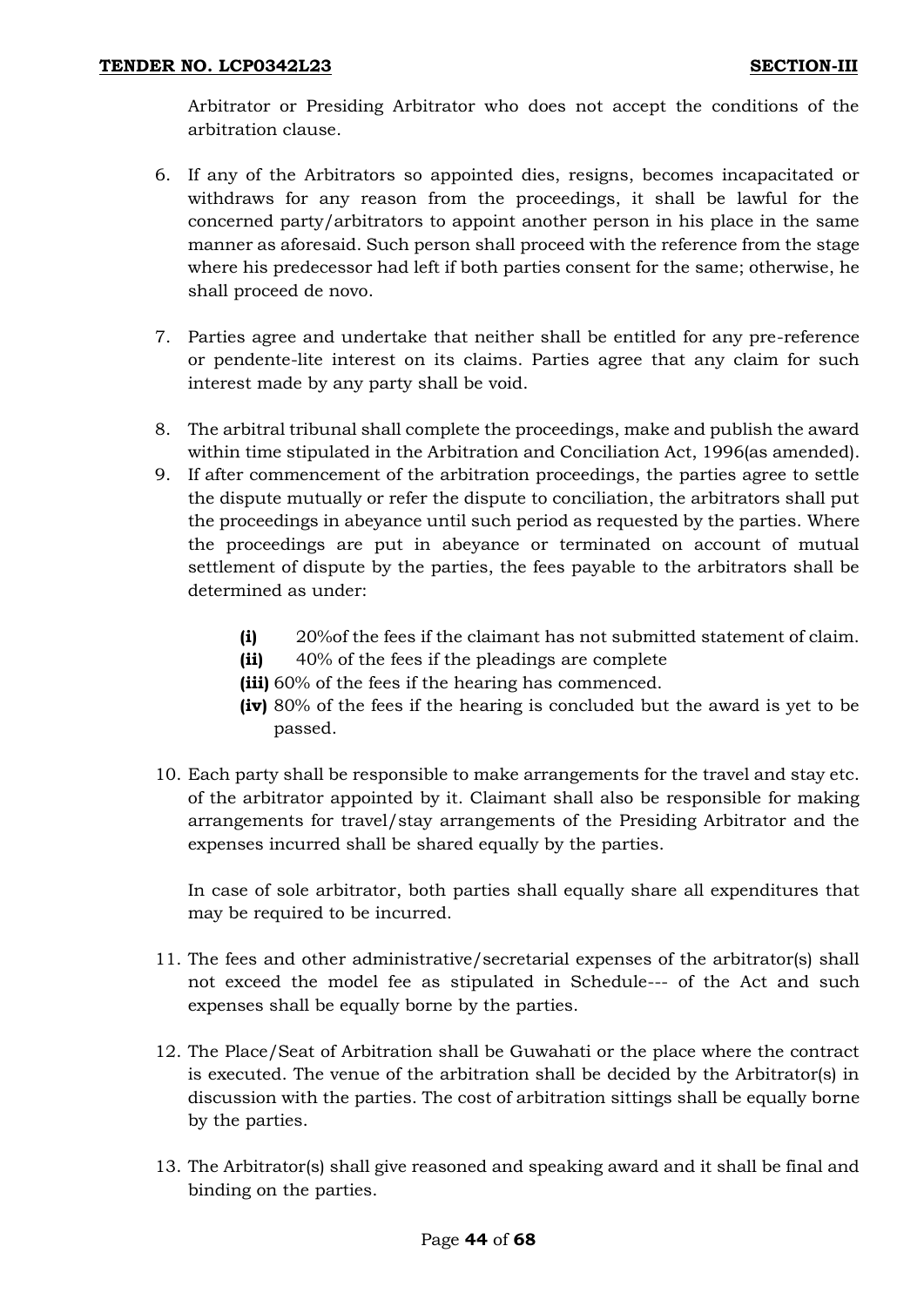14. Subject to aforesaid, provisions of the Arbitration and Conciliation Act, 1996 and any statutory modifications or re-enactment thereof shall apply to the arbitration proceedings under this clause.

# **42.2 Arbitration (applicable in case of Contract awarded on Public Sector Enterprise):**

- a) In the event of any dispute or difference relating to the interpretation and application of the provisions of commercial contract (s) between Central Public Sector Enterprises (CPSEs) and also between CPSEs and Government Departments/Organizations (excluding disputes -concerning Railways, Income Tax, Customs & Excise Departments), such dispute or difference shall be taken up by either party for resolution through AMRCD as mentioned in OPE OM No. 4(1)/2013-DPE(GM)/FTS-1835 dated 22-05-2018.
- b) A party wishing to commence arbitration proceeding shall invoke Arbitration Clause and refer the dispute(s) to AMRCD with a copy to the other party. The notice invoking arbitration shall specify all the points of dispute with details of the amount claimed to be referred to arbitration at the time of invocation of arbitration and not thereafter.
- c) Upon such reference, the dispute shall be decided by the Competent Authority appointed under the AMRCD, whose decision shall bind the parties finally and conclusively. The parties in the dispute will share equally the cost of the arbitration as intimated by the Arbitrator.

# **42.3 Arbitration (Applicable to Micro, Small and Medium Enterprise)**

In the event of any dispute or difference relating to, arising from or connected with the Contract, efforts shall be made to resolve the dispute(s) amicably by mutual consultation and in case such dispute(s) cannot be resolved through mutual consultation, then same shall be resolved through the procedure as prescribed in Section-18 of the Micro, Small and Medium Enterprises Development Act, 2006.

# **42.4 Resolution of disputes through conciliation by OEC**

(Not Applicable in cases where value of dispute is less than Rs. 25 Lakhs and more than 2 Crore)

If any dispute, difference, question or disagreement arises between the parties hereto or their respective representatives or assignees, in connection with construction, meaning, operation, effect, interpretation of the contract or breach thereof which parties are unable to settle mutually, Company at its discretion, on its own or on the request of the CONTRACTOR, may refer the dispute to Outside Expert Committee ("OEC") to be constituted by Corporate Business Committee (CBC), OIL as provided hereunder:

a) The party desirous of resorting to conciliation shall send a notice of 30 (thirty) days to the other party of its intention of referring the dispute for resolution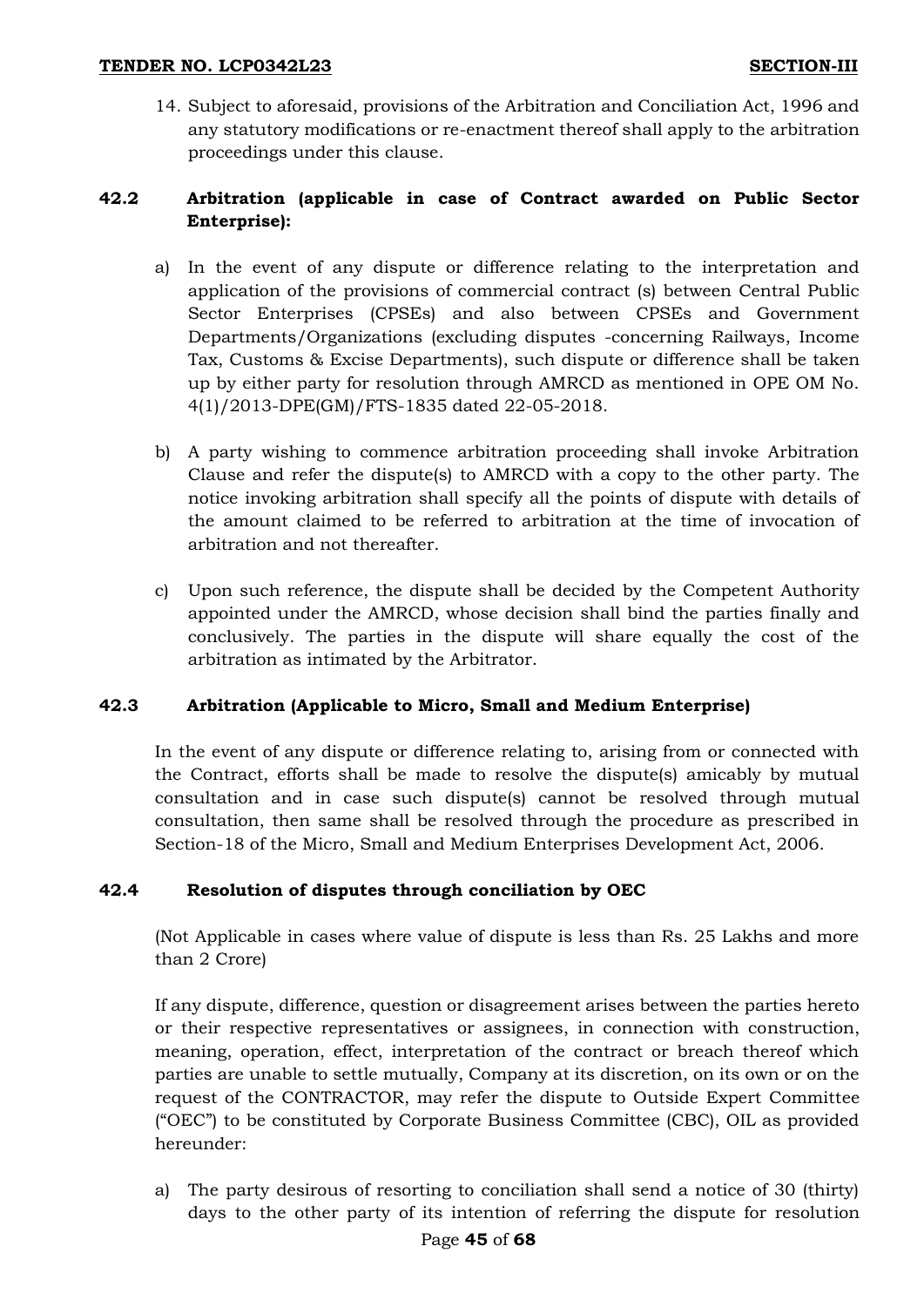through OEC. The notice invoking conciliation shall specify all the points of disputes with details of the amount claimed to be referred to OEC and the party concerned shall not raise any new issue thereafter.

- b) OIL shall nominate three outside experts, one each from Financial/commercial, Technical and Legal fields from the Panel of Outside Experts maintained by OIL who shall together be referred to as OEC (Outside Experts Committee).
- c) Parties shall not claim any interest on claims/counterclaims from the date of notice invoking conciliation till execution of settlement agreement, if so arrived at. In case, parties are unable to reach a settlement, no interest shall be claimed by either party for the period from the date of notice invoking conciliation till the date of OEC recommendations in any further proceeding.
- d) The Proceedings of the OEC shall be broadly governed by Part III of the Arbitration and Conciliation Act, 1996 including any modifications thereof. Notwithstanding above, the proceedings shall be summary in nature and Parties agree to rely only upon documentary evidence in support of their claims and not to bring any oral evidence in the OEC proceedings.
- e) OEC shall hear both the parties and recommend possible terms of settlement between the parties. The recommendations of OEC shall be non-binding and the parties may decide to accept or not to accept the same. Parties shall be at liberty to accept the OEC recommendation with any modification they may deem fit.
- f) Where recommendations are acceptable to both the parties, a settlement agreement will be drawn up in terms of the OEC recommendations or with such modifications as may be agreed upon by the parties. The settlement agreement shall be signed by both the parties and authenticated by all the OEC members either in person or through circulation. This settlement agreement shall have the same legal status and effect as that of an arbitration award on agreed terms on the substance of the dispute rendered by an arbitral tribunal under Section 30 of the Arbitration and Conciliation Act, 1996.
- g) OIL will share all other guidelines regarding reconciliation through OEC with the CONTRACTOR when it resorts to settlement through OEC. Both parties agree to adhere to these guidelines.
- h) All the expenditure incurred in the OEC proceedings shall be shared by the parties in equal proportion. The parties shall maintain account of expenditure and present to the other for the purpose of sharing on conclusion of the OEC proceedings.
- i) The OEC proceedings must be completed within a period of 3(three) months from the date of constitution of the OEC with a provision of extension of one months, subject to mutual agreement. The Place of OEC shall be either at New Delhi or Guwahati.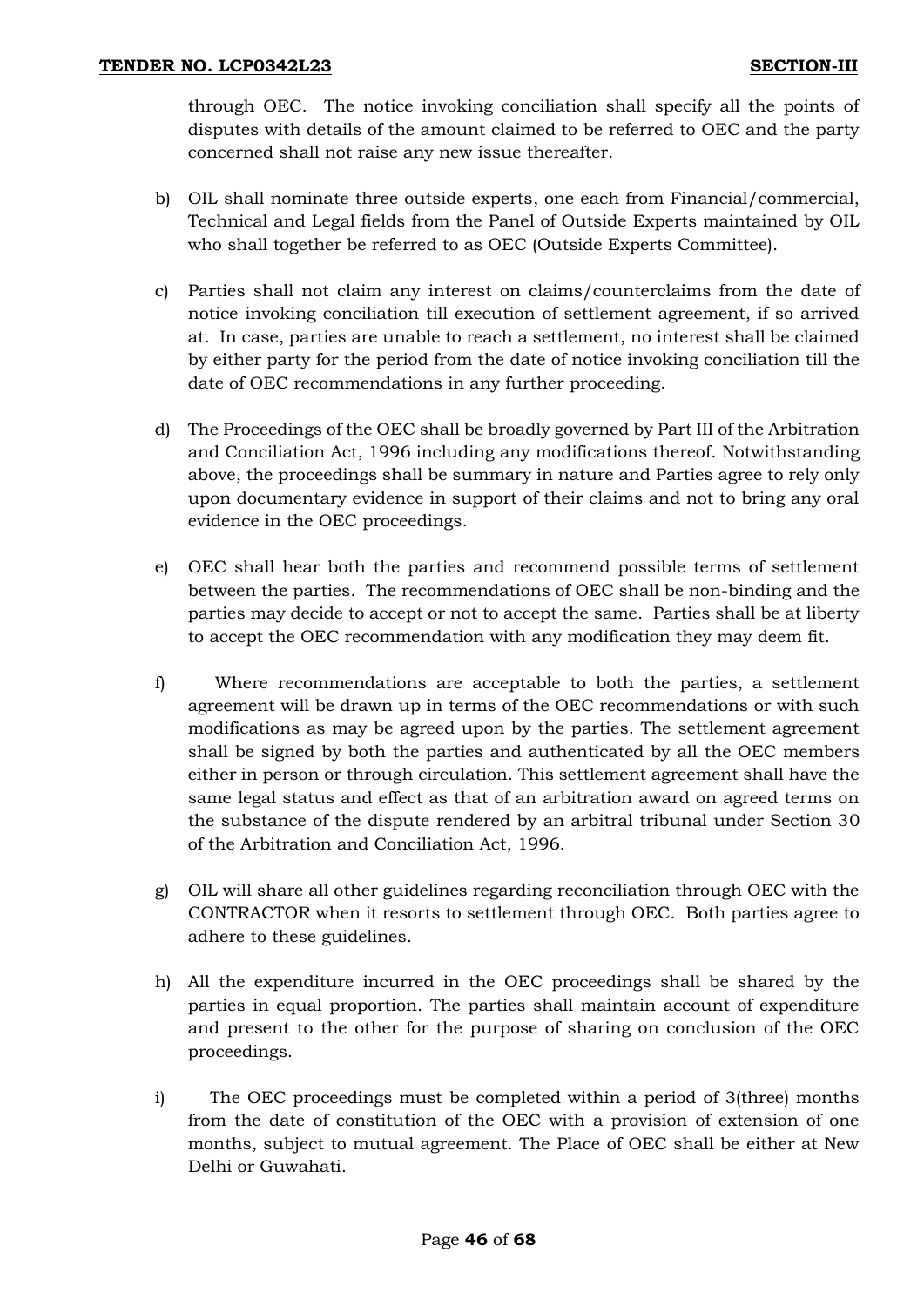- j) If the parties are not able to resolve the dispute through OEC or do not opt for conciliation through OEC, the party may invoke arbitration clause as provided in the contract.
- k) The parties shall be represented by their in-house employees/executives. No party shall bring any advocate or outside consultant/advisor/agent. Ex-officers of OIL who have handled the matter in any capacity directly or indirectly shall not be allowed to attend and present the case before OEC on behalf of Contractor. However, ex- employees of parties may represent their respective organizations.
- l) Solicitation or any attempt to bring influence of any kind on either OEC Members or OIL is completely prohibited in conciliation proceedings and OIL reserves the absolute right to close the conciliation proceedings at its sole discretion if it apprehends any kind of such attempt made by the Contractor or its representatives.

# **42.5 Exclusions**

Parties agree that following matters shall not be referred to conciliation or arbitration:

- **i)** Any claim, difference or dispute relating to, connected with or arising out of OIL's decision to initiate any proceedings for suspension or debarment or banning, or decision to suspend or to ban or to debar business dealings with the bidder/CONTRACTOR and/or with any other person involved or connected or dealing with bid/contract/bidder/CONTRACTOR.
- **ii)** Any claim, difference or dispute relating to, connected with or arising out of OIL's decision under the provisions of Integrity Pact executed between OIL and the Bidder/CONTRACTOR.
- iii) Any claim, difference or dispute relating to, connected with or arising out of OIL's decision to comply with any order or directive of any statutory or government authority.
- **iv)** Any claim which is less than Rs. 25 Lakh.

# **43.0 COMPLETION OF CONTRACT:**

Unless otherwise terminated under the provisions of any other relevant clause or extended through written communication, this contract shall be deemed to have been completed at the expiry of the period specified in the contract or period of defect liability, as provided for under the contract, whichever is later.

## **44.0 TERMINATION:**

**44.1 Termination on expiry of the contract**: This Agreement shall be deemed to have been automatically terminated on the expiry of the contract period unless OIL has exercised its option to extend this contract in accordance with the provisions, if any, of this contract.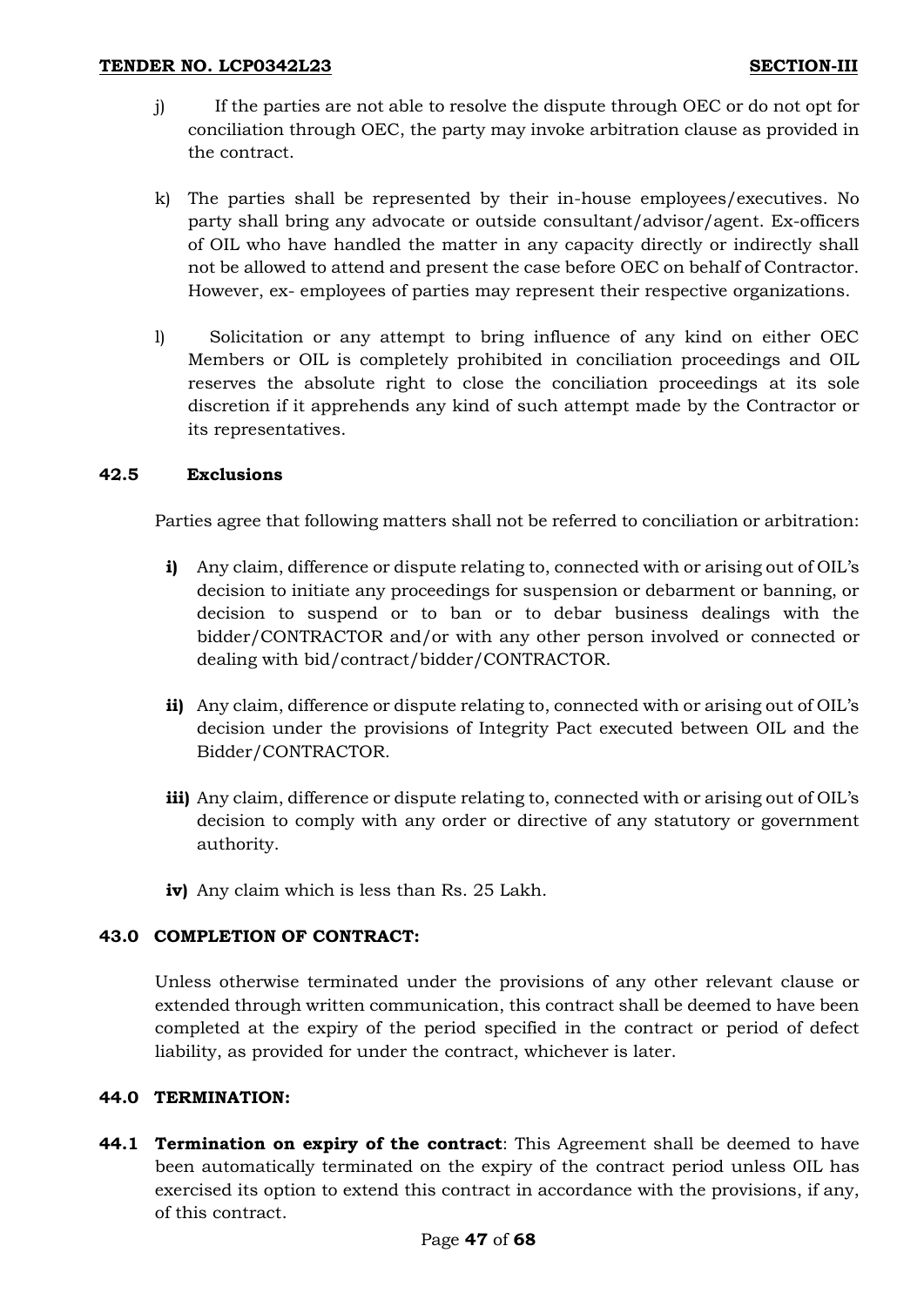- **44.2 Termination of contract for death**: If the CONTRACTOR is an individual or a proprietary concern and the individual or the proprietor dies or if the CONTRACTOR is a partnership concern and one of the partners dies then unless, the COMPANY is satisfied that the legal heir of the individual or the proprietary concern or the surviving partners are capable of carrying out and completing Contract, the COMPANY is entitled to cancel the Contract for the uncompleted part without being in any way liable for any compensation payment to the estate of the deceased CONTRACTOR and/or to the surviving partners of the CONTRACTOR's firm on account of the cancellation of Contract. The decision of the COMPANY in such assessment shall be final & binding on the parties. In the event of such cancellation, the COMPANY shall not hold the estate of the deceased CONTRACTOR and/or the surviving partners of CONTRACTOR's firm liable for any damages for non-completion of the Contract.
- **44.3 Termination on account of Force Majeure**: Unless the contract provides otherwise, either party shall have the right to terminate this Contract on account of Force Majeure as set forth in Article-31.0 above.
- **44.4 Termination on account of insolvency**: In the event that the CONTRACTOR or its collaborator or its guarantor at any time during the term of the Contract, becomes insolvent or makes a voluntary assignment of its assets for the benefit of creditors or is adjudged bankrupt or under the process of insolvency or liquidation, then the COMPANY shall, by a notice in writing have the right to terminate the Contract and all the CONTRACTOR's rights and privileges hereunder, shall stand terminated forthwith.

 However, COMPANY shall be at liberty to give the Receiver or Liquidator or Insolvency Professional Manager, as appointed by the Competent Court/Tribunal, the option of carrying out the Contract subject to its technical & financial competence and his providing a guarantee for due and faithful performance of the Contract.

- **44.5 Termination for Unsatisfactory Performance**: If the COMPANY considers that, the performance of the CONTRACTOR is unsatisfactory, or not as per the provision of the Contract, the COMPANY shall notify the CONTRACTOR in writing and specify in details the cause of dissatisfaction. The COMPANY shall have the option to terminate the Contract by giving 15 days' notice in writing to the CONTRACTOR, if CONTRACTOR fails to comply with the requisitions contained in the said written notice issued by the COMPANY. In the event CONTRACTOR rectifies its nonperformance to the satisfaction of the COMPANY, the option of termination may not be exercised by the COMPANY. If however CONTRACTOR repeats non-performance subsequently, COMPANY shall exercise the option to terminate contract by giving 07 days' notice. Such CONTRACTOR shall be put on holiday as per the Banning Policy of OIL [available at [www.oil-india.in\]](http://www.oil-india.in/).
- **44.6 Termination due to change of ownership and Assignment**: In case the CONTRACTOR's rights and/or obligations under this Contract and/or the CONTRACTOR's rights, title and interest to the equipment/ material, are transferred or assigned without the COMPANY's written consent, the COMPANY may at its option, terminate this Contract. COMPANY shall not be however under any obligation to accord consent to the CONTRACTOR for change of ownership & assignment of the contract.
- **44.7** If at any time during the term of this Contract, breakdown of CONTRACTOR's equipment results in CONTRACTORs being unable to perform their obligations hereunder for a period of 15 successive days, COMPANY at its option, may terminate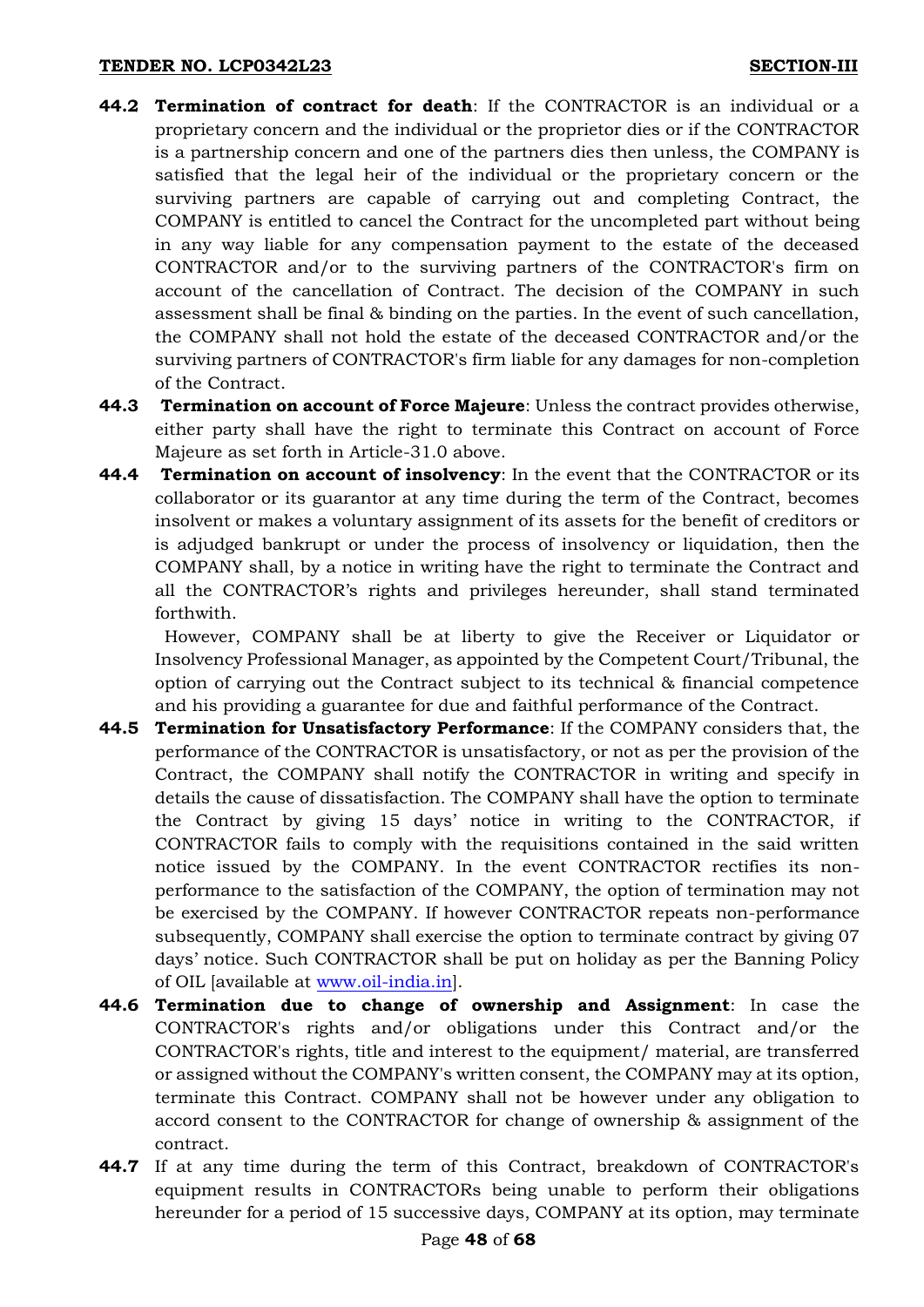this Contract in its entirely or partially to the extent non-performance, without any further right or obligation on the part of the COMPANY, except for the payment of money then due. No notice shall be served by the COMPANY under the condition stated above.

- **44.8 Termination for delay in mobilization**: CONTRACTOR is required to mobilize complete equipment along with crew for commencement of services at the specified site within the maximum allowed number of days from the date of LOA/Notice for Mobilization as specified in the special conditions of contract. If the CONTRACTOR (successful bidder) fails to complete the mobilization as above, OIL shall have, without prejudice to any other clause of the CONTRACT, the right to terminate the contract.
- **44.9** Notwithstanding any provisions herein to the contrary, the Contract may be terminated at any time by the COMPANY on giving 30 (thirty) days written notice to the CONTRACTOR due to any other reason not covered under the above Article from 44.1 to 44.8 and in the event of such termination the COMPANY shall not be liable to pay any cost or damage to the CONTRACTOR except for payment of services as per the Contract up to the date of termination.
- **44.10 Consequence of Termination**: In all cases of termination herein set forth, the relative obligations of the parties to the Contract shall be limited to the period up to the date of termination. Notwithstanding the termination of this Contract, the parties shall continue to be bound by the provisions of this Contract that reasonably require some action or forbearance after such termination.

 Upon termination of this Contract, CONTRACTOR shall return to COMPANY all of COMPANY's properties, which are at the time in CONTRACTOR's possession.

 In the event of termination of contract, COMPANY will issue Notice of termination of the contract with date or event after which the contract will be terminated. The contract shall then stand terminated and the CONTRACTOR shall demobilize their personnel & materials.

 Demobilization charges shall not be payable by COMPANY in case of Article from 44.4 to 44.7.

# **45.0 TO DETERMINE THE CONTRACT:**

In such an event the contract shall stand terminated and shall cease to be in force from the date of such notification by the company. Thereafter the contractor shall stop forthwith any of the work then in progress, except those work which the company may, in writing, require to be done to safeguard any property or work, or installations from damages, and the company may take over the remaining unfinished work of the contractor and complete the same through a fresh contractor or by other means, at the risk and cost of the contractor, and any of its sureties if any, shall be liable to the company for any excess cost occasioned by such work having to be so taken over and completed by the company over and above the cost at the rate/cost specified in the schedule of quantities and rates/prices.

# **46.0 WITHOUT DETERMINING THE CONTRACT:**

To take over the work of the contractor or any part thereof and complete the same through a fresh contractor or by other means, at the risk and cost of the contractor. the contractor and any of its sureties are liable to the company for any excess cost over and above the cost at the rates specified in the schedule of quantities and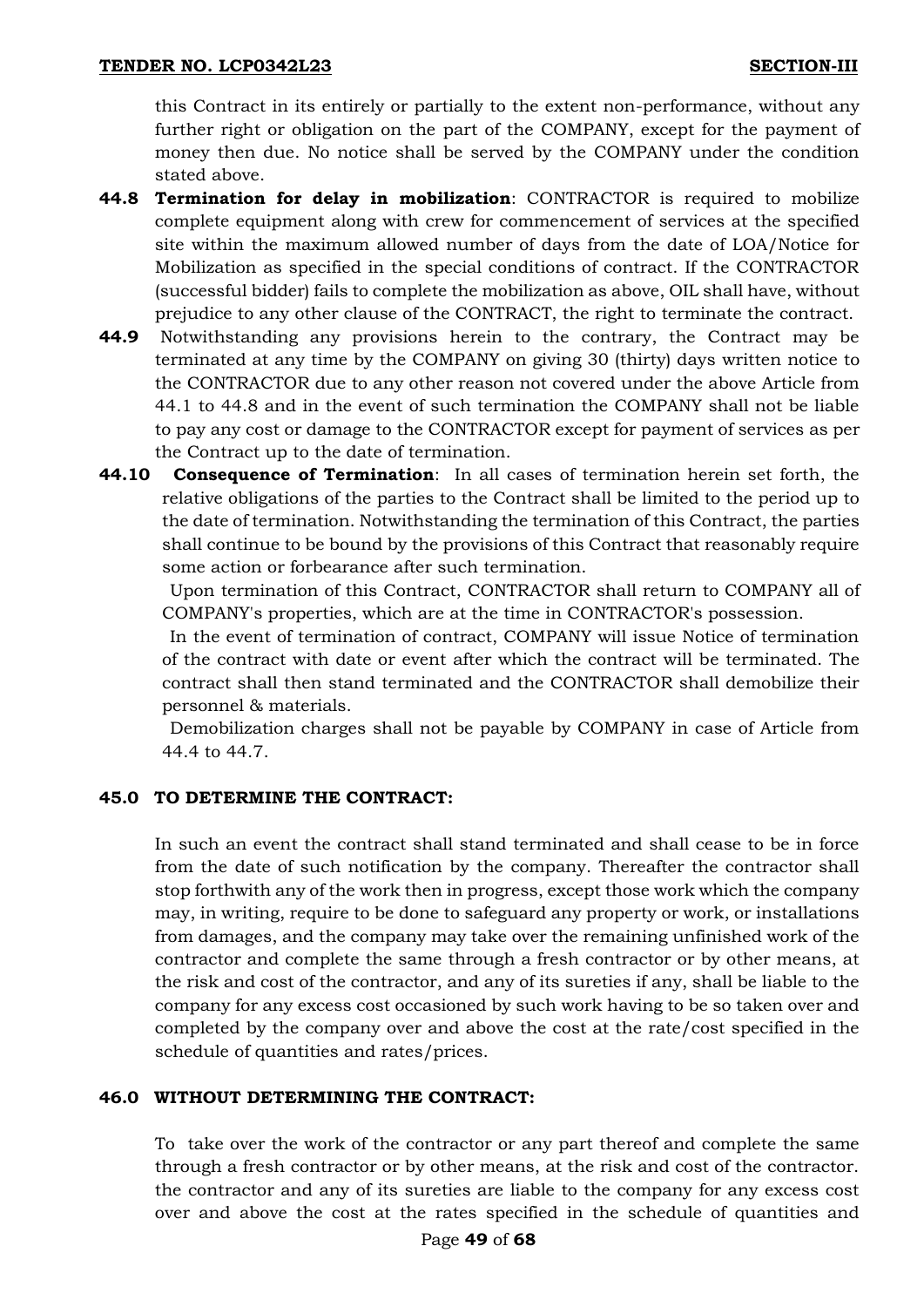rates/prices, occasioned by such work having been taken over and completed by the company.

## **47.0 ERRING/DEFAULTING AGENCIES:**

Erring and defaulting agencies like bidder, contractor, supplier, vendor, service provider will be dealt as per oil's banning policy dated 6th January, 2017 available in oil's website: www.oil-india.com. moreover, oil reserves the right to take legal or any other action on the basis of merit of the case.

## **48.0 MISCELLANEOUS PROVISIONS:**

Contractor shall give notices and pay all fees at their own cost required to be given or paid by any national or state statute, ordinance, or other law or any regulation, or bye-law of any local or other duly constituted authority as may be in force from time to time in india, in relation to the performance of the services and by the rules & regulations of all public bodies and companies whose property or rights are affected or may be affected in any way by the services.

Contractor shall conform in all respects with the provisions of any statute, ordinance of law as aforesaid and the regulations or bye-law of any local or other duly constituted authority which may be applicable to the services and with such rules and regulation, public bodies and companies as aforesaid and shall keep company indemnified against all penalties and liability of every kind for breach of any such statute, ordinance or law, regulation or bye-law.

During the tenure of the contract, contractor shall keep the site where the services are being performed reasonably free from all unnecessary obstruction and shall store or dispose of any equipment and surplus materials and clear away and remove from the site any wreckage, rubbish or temporary works no longer required. on the completion of the services, contractor shall clear away and remove from the site any surplus materials; rubbish or temporary works of every kind and leave the whole of the site clean and in workmanlike condition to the satisfaction of the company.

Key personnel cannot be changed during the tenure of the contract except due to sickness/death/resignation of the personnel or any other justified situation in which case the replaced person should have equal experience and qualification, which will be again subject to prior approval, by the company.

## **- END OF SECTION–III -**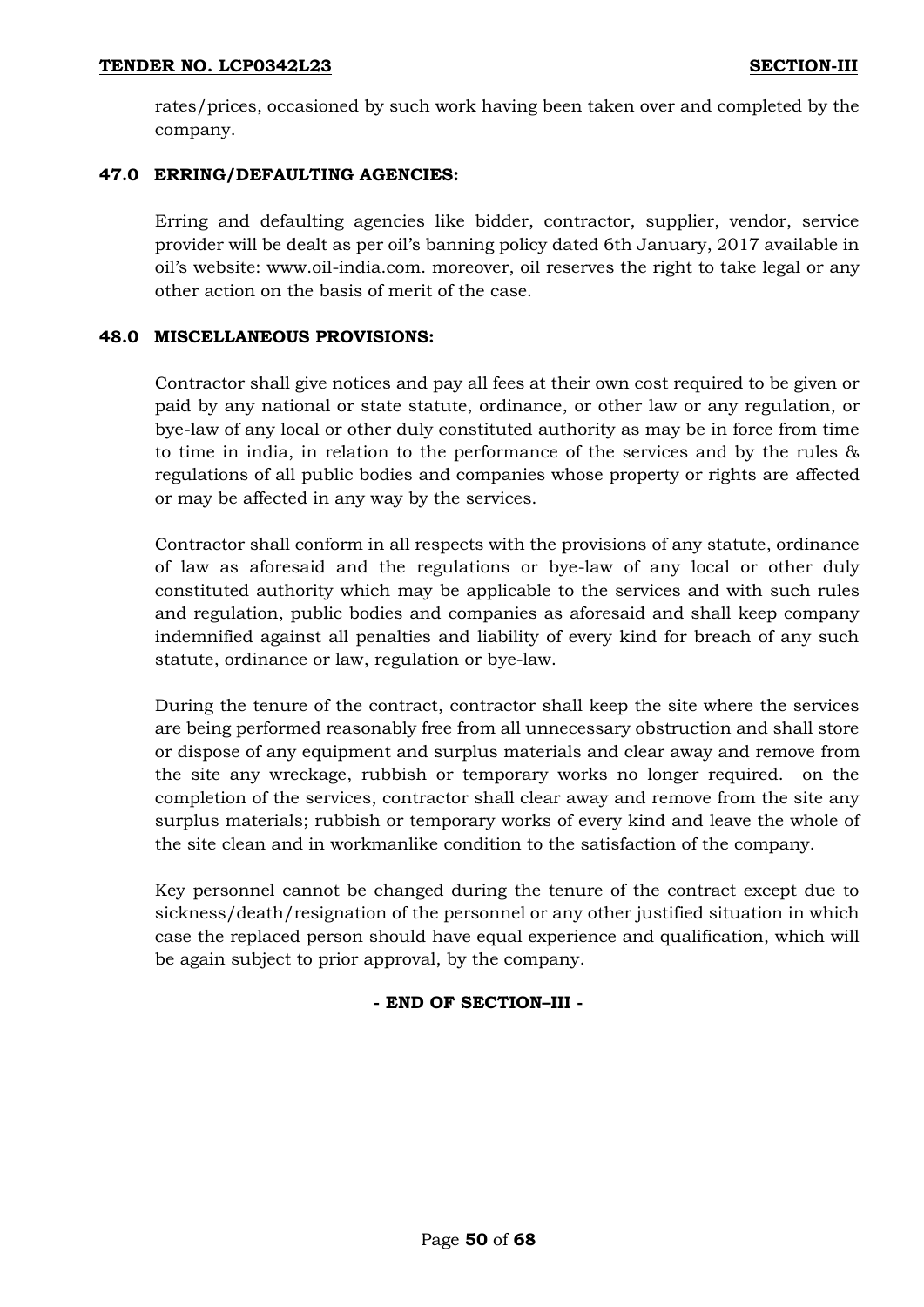## **SCOPE OF WORK & OTHER CONDITIONS OF CONTRACT**

### **1.0 SCOPE OF WORK :**

### **10) Backlit Panels**

Six (6) nos. of Backlit Panels with box, LED lights and Star Flex Printing on backlit media of size 7 ft X 4 ft. The content and dispositions in the stall shall be approved by OIL.

### **20) Wall and Stand Fascia Fabrication 27SQM**

a) To design, fabricate, install, maintain, manage and dismantle OIL Stall of size 27 Sq. m (9m X 3m). The design layout of the stall may be approved by OIL.

b) The stall is open 3 sides, should be with wooden panel wall along with steel stages and carpets and painted finish wall with POP or with wallpaper and Facia branding.

### **30) LED Wall**

One (1) LED wall of size 6 ft X 8 ft is required to be fixed suitably for display of corporate movie & presentation material.

#### **40) HD LED TV**

Two (2) HD LED TV screens of 60" (Pen Drive compatible) with Laptop computer attached for presentations with sound speakers having 300 watt/appropriately equivalent attached for film/ pictures to be displayed has to be installed for all 4 days of exhibition.

## **50) 3D Acrylic Letters**

Logos of OIL printed on vinyl pasted on sun board and fixed on walls with glow lights/3D Foam Cut Logos.

#### **60) FLOORING**

Flooring of the stall with carpet.

#### **70) Furniture**

The following furniture is required to be provided and placed suitably:

- a) 4 Chairs along with round center table 02 Set
- b) 2 Sofa
- c) Steel dustbin- 02

d) Reception desk with storage facility along with two chairs-01 Set

e) In addition to this any other furniture that enhances the appearance of the stall may be supplied and placed by the contractor.

#### **80) LIGHTING AND WIRING FIXTURES**

The stall is required to be illuminated properly. Sufficient electricity and electrical gadgets for illumination to be provided by the contractor. Additional spot lights on panels and displays. The quote should include total electricity requirement along with power consumption for the stall right from construction till dismantling.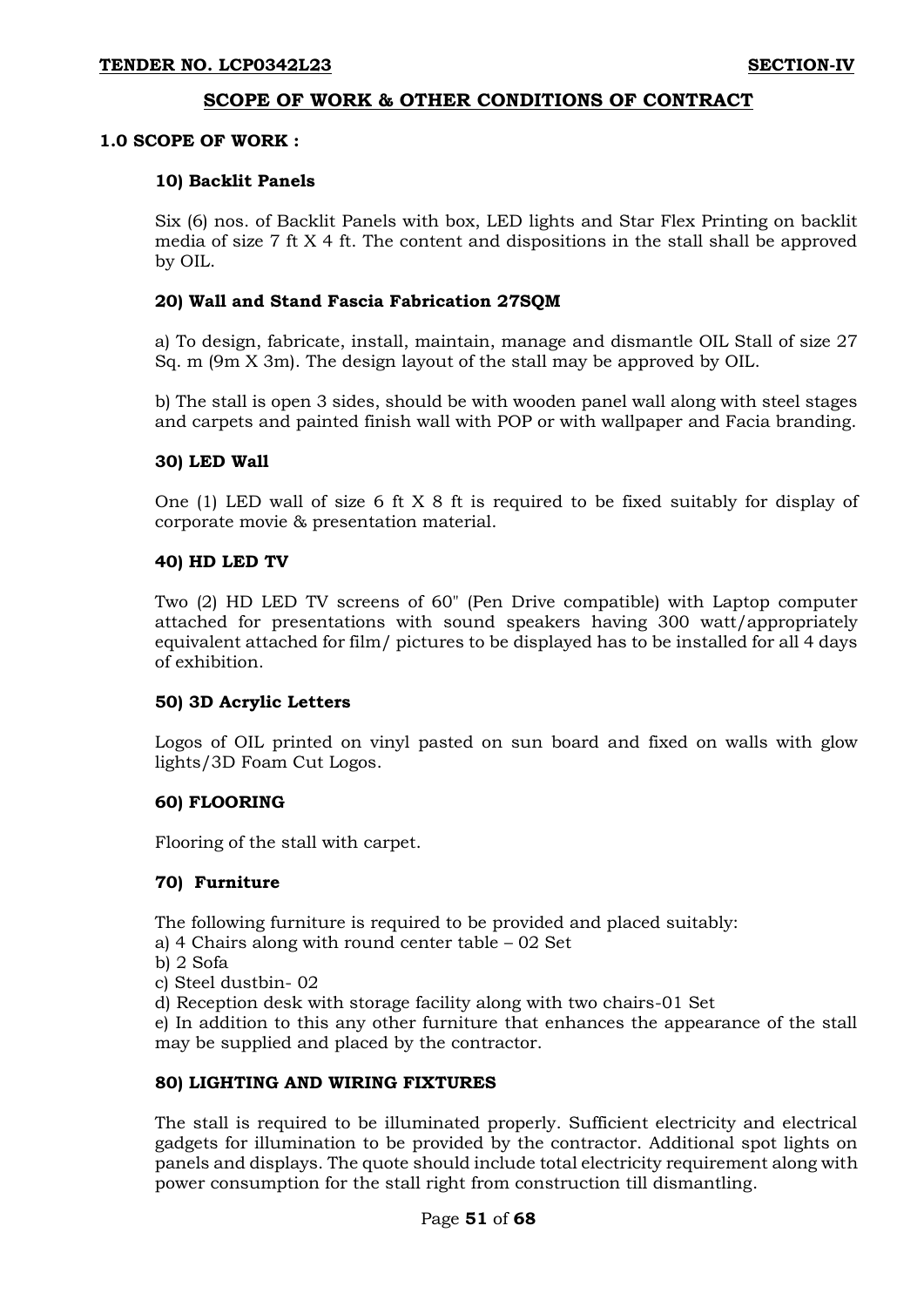## **90) RECEPTION COUNTER**

Well decorated reception counter with arrangement for 10 nos. of Bouquets on day 1 and 4 nos. of bouquets on day 2 and 3 each. Sufficient nos. of toffees in 2 bowls and fresh flowers in 2 vases for each day, Flower pots or any other decorative items (at discretion of contractor) to enhance the appearance of the stall, Daily floral arrangement on tables, Low height potted plants with clean flower & Glass fishbowl for dropping of business cards and Visitors book.

#### **100) PANTRY & STORAGE**

A store cum pantry room arrangement would be done which would include storage of packaged drinking water, tea/coffee and snacks for serving both morning & evening everyday (four days).

### **110) USHER**

One (1) female usher at reception counter formally dressed, conversant in English.

## **120) PANTRY BOY**

One (1) Pantry Boy to be arranged, properly dressed in formals for miscellaneous service handling and housekeeping jobs like serving, cleaning & logistic support to be provided to manage stall for entire duration of exhibition.

### **130) LABOUR & TRANSPORTATION OF MATERIAL**

All materials and products which may be required for execution of the stall would be all inclusive of transportation freight charges & installation at site.

#### **140) F&B SERVICE**

The service may include refreshments (Tea/Coffee, cookies and chocolates) for serving to visitors, guests and business partners (200 pax for opening and closing day along with 100 pax each in between; packed lunch of 03-05 officials each day) for all days – Options with costing to be provided. However, the amount will be reimbursed to the agency after incurring actual expense.

#### **2.0 OTHER CONDITIONS OF THE CONTRACT:**

**2.1 Period of Contract:** Fabrication & Erection of the Stall should be complete by 06:00 PM on 07th June 2022. After the event, the stall should be dismantled and removed by the contractor after the exhibition gets over on  $12<sup>th</sup>$  June 2022. Duration of this Contract will be till 15 days from the date of issue of LOA.

**2.2 Mobilization Period:** No Mobilisation time is applicable against the contract.

## **- END OF SECTION–IV -**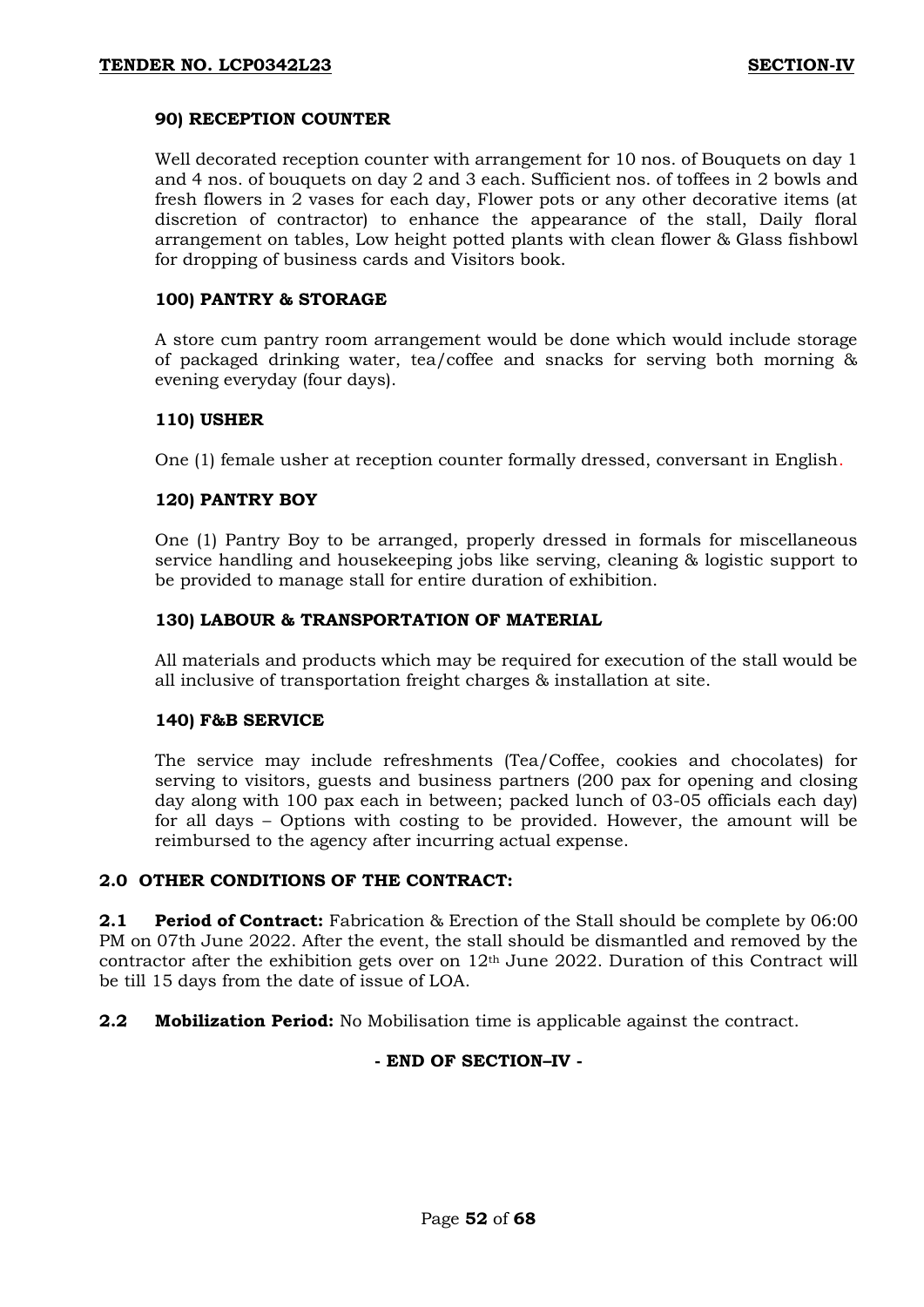# **PRICE BIDDING FORMAT**

Please quote your rates in the following format:

|                    | Tender No. LCP0342L23 Dtd. 20.05.2022 |                                      |                              |                                                                                                                 |                                                      |                                                                                                                          |
|--------------------|---------------------------------------|--------------------------------------|------------------------------|-----------------------------------------------------------------------------------------------------------------|------------------------------------------------------|--------------------------------------------------------------------------------------------------------------------------|
|                    |                                       |                                      |                              | <b>BIDDING FORMAT (PRICE BID)</b>                                                                               |                                                      |                                                                                                                          |
|                    | <b>Name of Bidder:</b>                |                                      |                              |                                                                                                                 |                                                      |                                                                                                                          |
| <b>Item</b><br>No. | <b>Description of Services</b>        | Unit<br>of<br><b>Measureme</b><br>nt | <b>Estimated</b><br>Quantity | Unit<br>Rate<br>(Rs.)<br>including all<br>taxes<br>but excluding GST<br>(To be quoted by the<br><b>Bidder</b> ) | <b>APPLI</b><br><b>CABLE</b><br><b>GST</b><br>(In %) | <b>Total</b><br>F.O.R.<br><b>AKAM</b><br>at<br>Gandhinagar,<br>Gujarat<br>(Rs.)<br>inclusive of all taxes & GST<br>(Rs.) |
|                    |                                       |                                      | $\mathbf{A}$                 | $\mathbf{B}$                                                                                                    | $\mathbf{C}$                                         | $D = (A * B) + (A * B) * C$ %                                                                                            |
| 10                 | <b>Backlit Panels</b>                 | <b>NO</b>                            | 6                            |                                                                                                                 |                                                      |                                                                                                                          |
| 20                 | Wall and Stand Fascia<br>Fabrication  | <b>NO</b>                            | $\mathbf{1}$                 |                                                                                                                 |                                                      |                                                                                                                          |
| 30                 | Led Wall                              | <b>NO</b>                            | $\mathbf{1}$                 |                                                                                                                 |                                                      |                                                                                                                          |
| 40                 | TV (60")                              | <b>NO</b>                            | $\overline{\mathbf{2}}$      |                                                                                                                 |                                                      |                                                                                                                          |
| 50                 | 3D Acrylic Letters                    | <b>LSM</b>                           | $\mathbf{1}$                 |                                                                                                                 |                                                      |                                                                                                                          |
| 60                 | <b>Flooring with Carpet</b>           | <b>NO</b>                            | $\mathbf{1}$                 |                                                                                                                 |                                                      |                                                                                                                          |
| 70                 | Furniture                             | <b>NO</b>                            | 1                            |                                                                                                                 |                                                      |                                                                                                                          |
| 80                 | Lighting & Wiring<br>Fixtures         | <b>LSM</b>                           | $\mathbf{1}$                 |                                                                                                                 |                                                      |                                                                                                                          |
| 90                 | <b>Reception Counter</b>              | <b>NO</b>                            | $\mathbf{1}$                 |                                                                                                                 |                                                      |                                                                                                                          |
| 100                | Pantry & Storage                      | <b>NO</b>                            | $\mathbf{1}$                 |                                                                                                                 |                                                      |                                                                                                                          |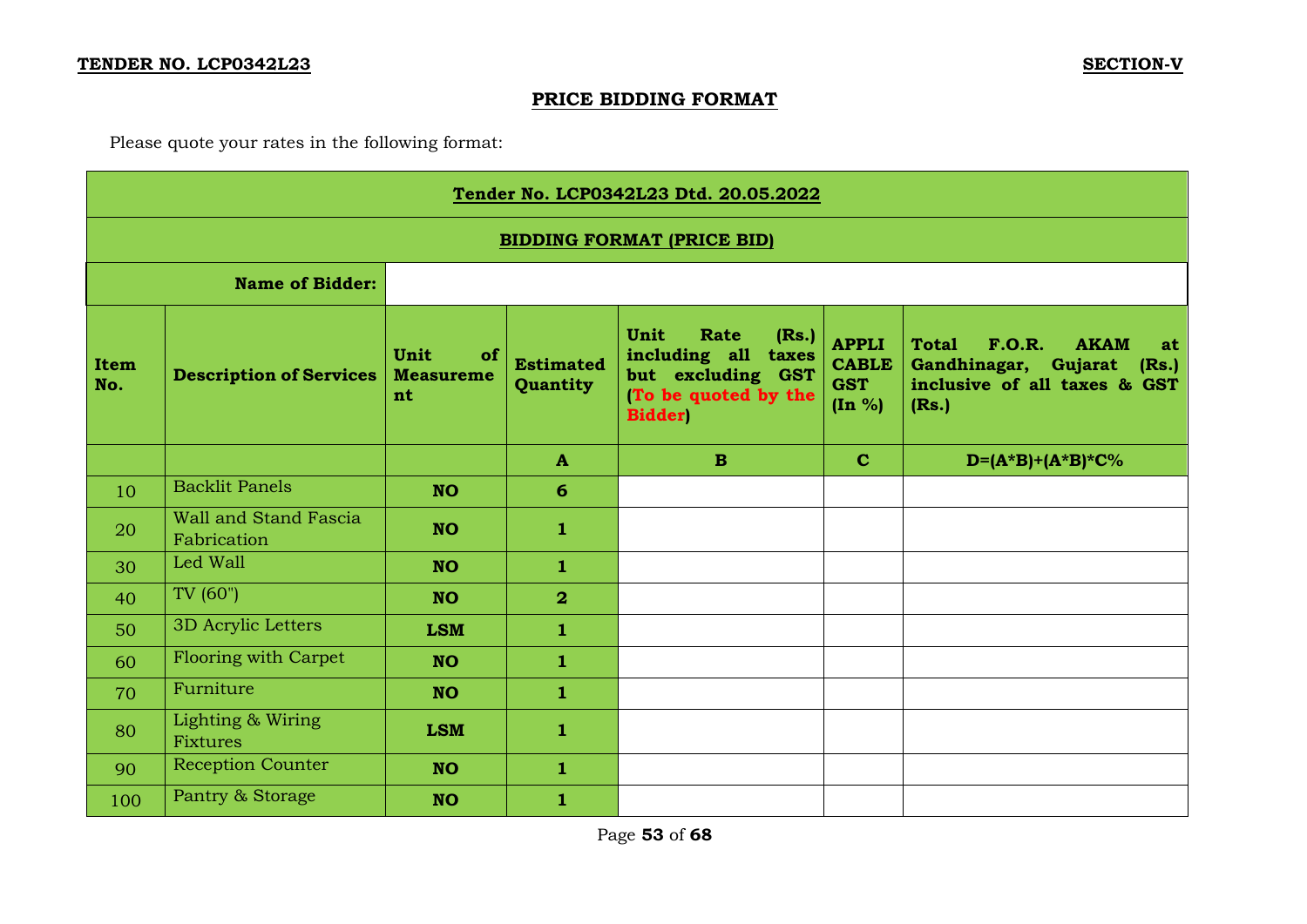#### **TENDER NO. LCP0342L23 SECTION-V**

| 110   | <b>Ushers</b>                             | <b>NO</b> |                                                               |                  |                                                                                                                                                                                                                                                         |
|-------|-------------------------------------------|-----------|---------------------------------------------------------------|------------------|---------------------------------------------------------------------------------------------------------------------------------------------------------------------------------------------------------------------------------------------------------|
| 120   | Pantry Boy                                | <b>NO</b> |                                                               |                  |                                                                                                                                                                                                                                                         |
| 130   | Labour &<br>Transportation of<br>Material | <b>NO</b> |                                                               |                  |                                                                                                                                                                                                                                                         |
| 140   | F&B Service for 4 days                    | <b>NO</b> |                                                               |                  |                                                                                                                                                                                                                                                         |
|       |                                           |           | TOTAL EVALUATED CONTRACT COST INCLUDING ALL TAXES & GST (Rs.) |                  |                                                                                                                                                                                                                                                         |
|       |                                           |           |                                                               | <b>SAC Code:</b> |                                                                                                                                                                                                                                                         |
| item. |                                           |           |                                                               |                  | Note: i) Bidders are required to quote for all the items as per Price Bid Format, otherwise the offer of the bidder will be<br>straightway rejected. If no charge is payable against a particular item, bidder to indicate 0.00 against such particular |

**ii) Kindly take note of the Tender Document while quoting the rate.**

Notes:

- a) Please indicate the rates (in %) for applicable GST.
- b) Kindly take note of SECTION–IV "SCOPE OF WORK & OTHER CONDITIONS OF CONTRACT" while quoting the rate.
- c) No additional out of pocket expenses would be payable. No additional expenses other than the above will be payable for the entire scope of work/deliverables.

**Authorised Person's Signature**: \_\_\_\_\_\_\_\_\_\_\_\_\_\_\_\_\_\_

Name of Authorised Person: **with all all of Authorised Person**:

Name of Vendor:

| <b>Existing Vendor Code with OIL (if any):</b> |  |  |  |
|------------------------------------------------|--|--|--|
|------------------------------------------------|--|--|--|

**Seal of the Vendor**:

**- END OF SECTION–V -**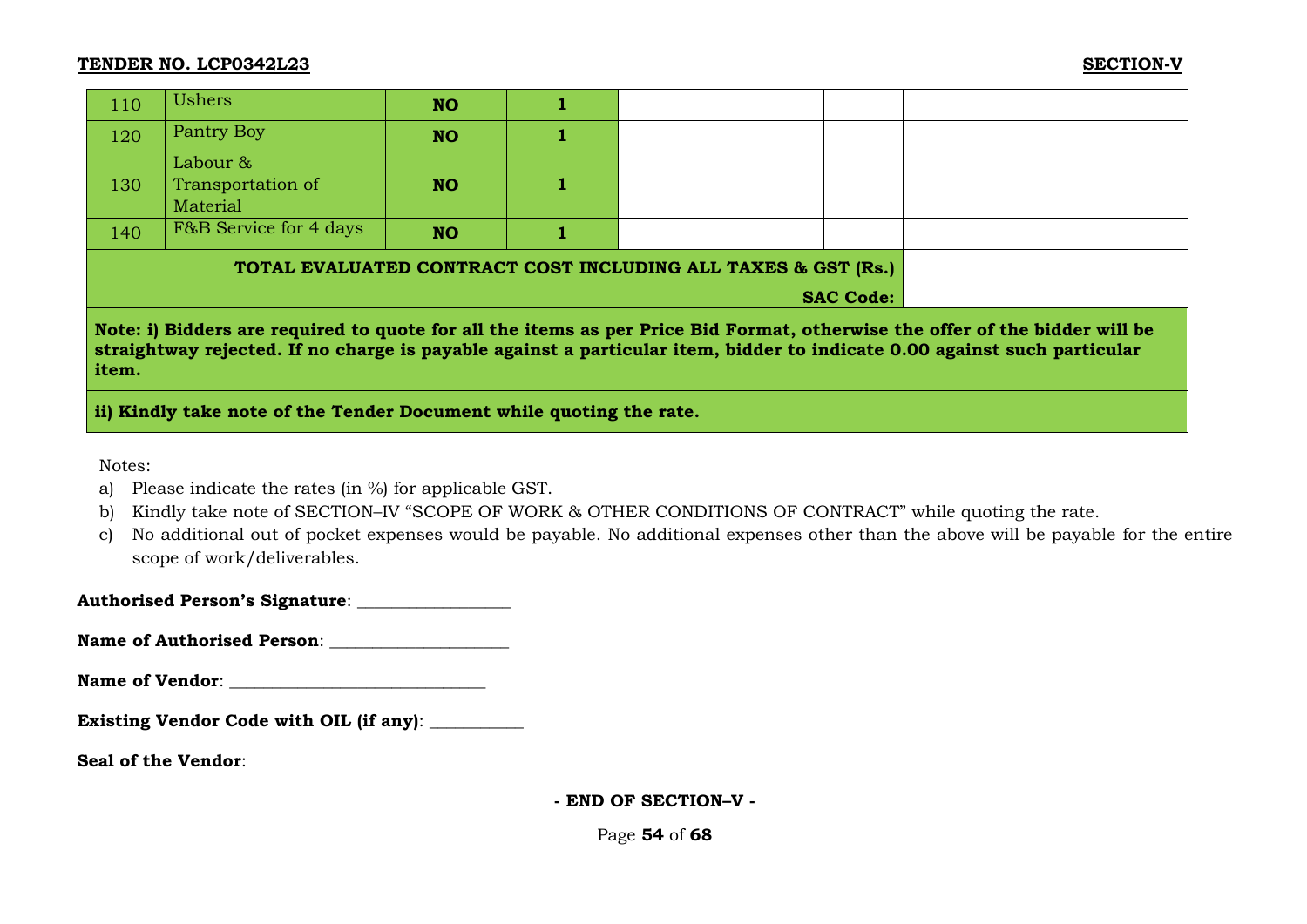### **GENERAL HEALTH, SAFETY & ENVIRONMENT (HSE) POINTS**

The Contractor shall adhere to following points while performing the works under this contract.

1. The Contractor shall be solely responsible to comply all the statutory norms as applicable while executing the job. It will be solely the Contractor's responsibility to fulfill all the legal formalities with respect to the Health, Safety and Environmental aspects of the entire job (namely: the person employed by him, the equipment, the environment, etc.) under the jurisdiction of the district of that state where it is operating. Ensure that all sub-contractors hired by him comply with the same requirement as the Contractor himself and shall be liable for ensuring compliance of all HSE laws by the sub-contractors. It will be the responsibility of the Contractor/his Supervisor/representative to ensure strict adherence to all HSE measures and statutory Rules during operation in OIL's installations and safety of workers engaged by him. The crew members will not refuse to follow any instruction given by representative of OIL.

2. The Contractor engaged for any electrical installation, maintenance, repairs etc., should possess a valid electrical Contractor license issued by the State Electricity Licensing Board and engage adequate number of competent electrical personnel. All the Competent persons shall have appropriate Work Permit/ Supervisory License issued by State Electricity Licensing Board. It shall be included in Terms and Conditions of contract agreement/NIT (Notice Inviting Tender) and shall be ensured by the OIL Engineer in charge.

3. The Contractor shall ensure complete safety of the personnel engaged by him, and of all the equipment, they will handle and must take full responsibility for their safety. 4. Contractor's arrangements for health and safety management shall be consistent with those for the company (OIL).

5. A Contractor employee must, while at work, take reasonable care for the health and safety of people who are at the employee's place of work and who may be affected by the employee's Actor omissions at work.

6. The Contractor should frame a mutually agreed bridging document between OIL & the Contractor for all issues not envisaged under the terms and conditions of the contract with the roles and responsibilities clearly defined.

7. Statutory forms to be maintained in respect to Mines Act, 1952, Mines Rules 1955, Oil Mines Regulations 2017, the Environment (Protection) Act-1986 and other applicable laws.

8. The Contractor, wherever applicable, shall obtain necessary hazardous waste authorization from the Stat Pollution Control Board for storage, handling and disposal of hazardous waste.

9. As per DGMS circular & Gazette Notification for maintenance of register as required by the Mines Act1952 and Mines Rules, 1955, the forms A, B, D and E have been updated and modified. The above-mentioned forms need to be maintained as per the new format.

Page **55** of **68** 10. The Contractor shall submit to DGMS returns indicating — Name of his firm, Registration number, Name and address of person heading the firm, Nature of work, type of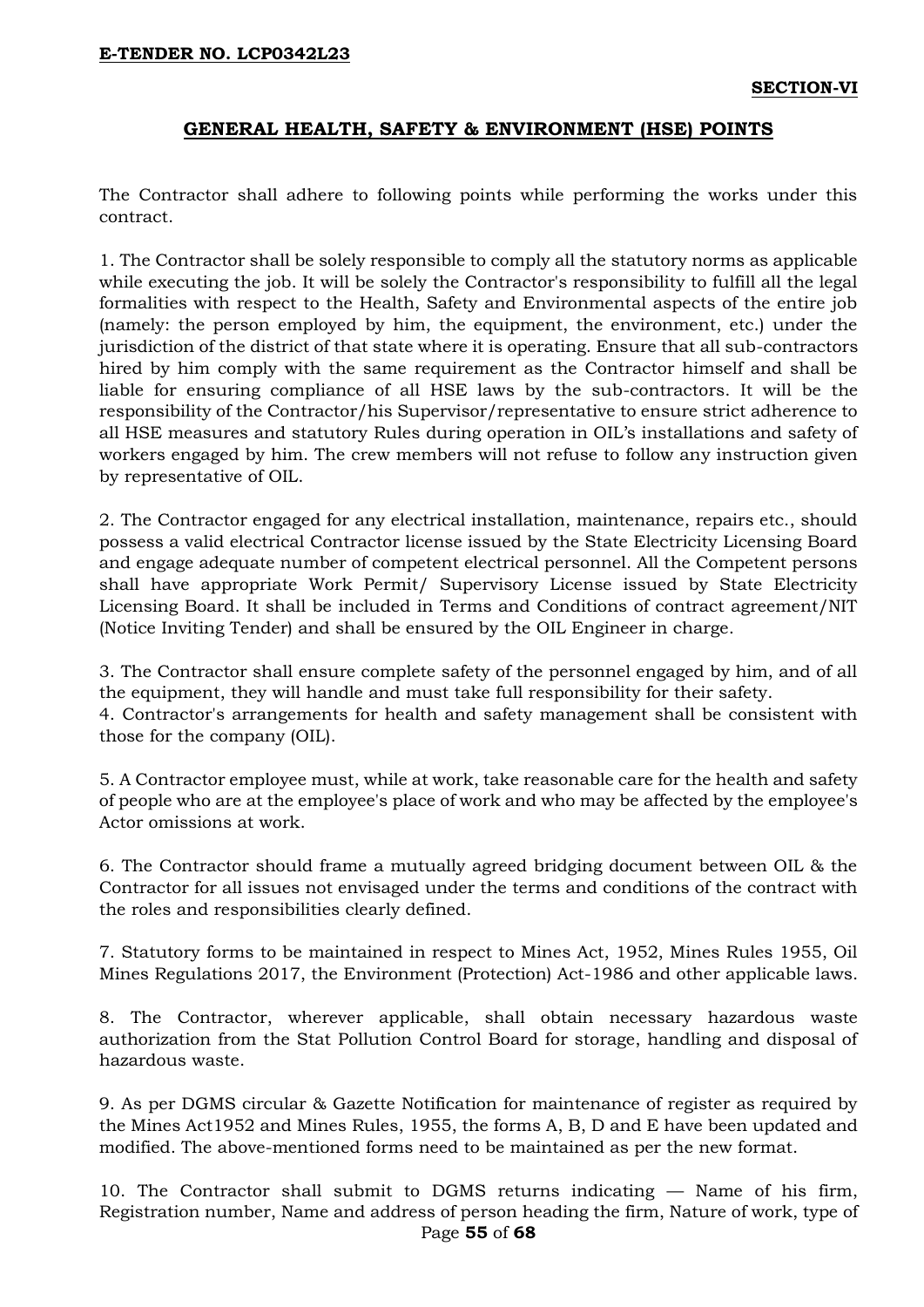deployment work persons, Number of work persons deployed, how many work hold VT Certificate, how many work persons undergone IME and type of medical coverage given to the work persons.

11. The return shall be submitted quarterly (by 10th of April. July, October & January) for contracts of more than one year. However, for contracts of less than one year, returns shall be submitted monthly.

12. The Contractor has to keep a register of the persons employed by him/her. The Contractor's supervisor shall take and maintain attendance of his men every day for the work, punctually.

13. The health check-up of Contractor's personnel is to be done by the Contractor in OIL empanelled Hospital and the reports and statutory forms as applicable to be vetted from the OIL authorized Medical Officer. The frequency of periodic medical examinations should be every five years for the employees up to 45 years of age and every three years for employees of 45 years of age and above. Initial Medical Examination should be in line with the standard followed by OIL.

14. All persons deployed by the Contractor for working in a mine must undergo Mines Vocational Training, initial medical examination and Periodic Medical Examination (if required). They should be issued cards stating the name of the Contractor and the work and its validity period, indicating status of MVT, IME & PME.

15. Every person deployed by the Contractor must use appropriate PPEs (Personal Protective Equipment) to be provided by the Contractor. The Contractor shall provide Personnel Protective Equipment as per the hazard identified and risk assessed for the job and conforming to statutory requirement and company's PPE schedule. Safety appliances like protective footwear, Safety Helmet and Full Body harness, Fall Prevention Devises (FPD) shall conform to relevant IS codes. Necessary supportive document shall have to be available at site as proof. If the Contractor fails to provide the safety items as mentioned above to the working personnel, the Contractor may request to the Company (OIL) for providing the same. In case of exigency OIL will provide the safety items if available. However in turn, OIL will recover the actual cost of the items by deducting from Contractor's Bill. However, it will be the Contractor's sole responsibility to ensure that the persons engaged by him in the mines use the proper PPE while at work. Contractor employees should be trained in the proper use and maintenance of PPE. In absence of appropriate PPEs, the representative of OIL has the right to stop the work which will be binding for the Contractor. Moreover, the accountability towards any delay in work/ penalty due non-adherence to PPE shall be binding to the Contractor.

16. Soft copy of the Standard Operating Procedures (SOPs) related to scope of work shall be handed over to the representative of OIL by Contractor including an assessment of risk, wherever possible and safe methods to deal with it/them. Printout of copy (spiral binding) of the SOP mentioned above is to be kept with all working teams at all times. The SOP clearly stating the risk arising to men, machineries & material from the mining operation / other operations to be done by the Contractor and how it is to be managed. However; in case of any doubts, the Contractor shall reconfirm the same from the Engineer In Charge (OIL).

17. Contractor has to ensure that all work is carried out in accordance with the Statute and the SOP and for the purpose he may deploy adequate qualified and competent personnel for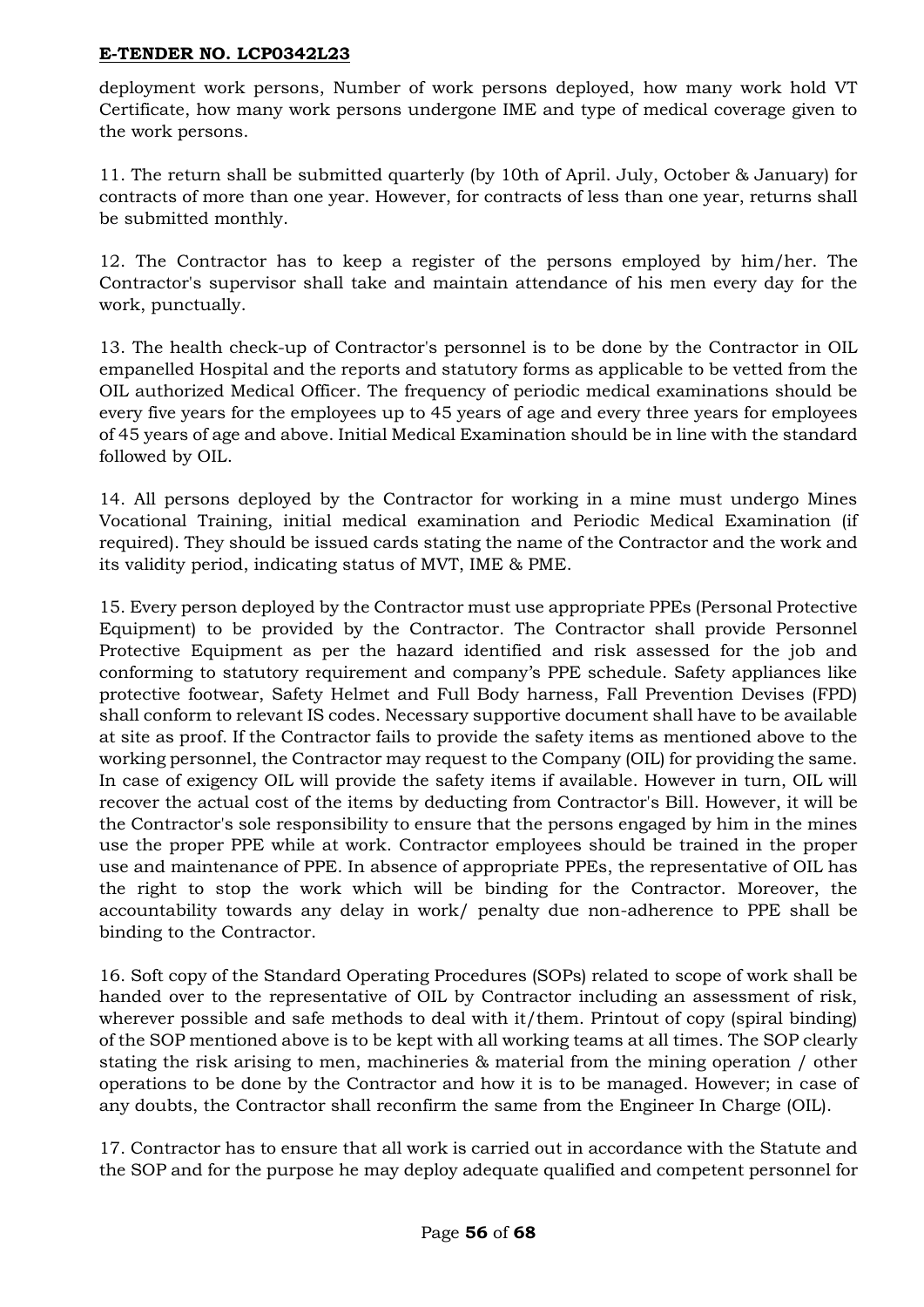the purpose of carrying out the job in a safe manner. For the work which is not covered under SOP, the Contractor shall develop it and submit to the representatives of OIL.

18. In case of deviation of SOP or non-availability of SOP, Job Safety Analysis (JSA) shall be carried out before commencement of the work.

19. Necessary cold and hot work permits including excavation clearance and permission for working at height, Confined Space Entry as applicable are to be obtained by the competent person of the Contractor from the site representative of OIL before start of the job(s). Work Permit System should be inline as per guidelines issued by HSE Department.

20. Necessary facilities for monitoring the levels of parameters in respect of Methane, Oxygen, Hydrogen Sulphide and Carbon Monoxide should be provided at mines. Portable multi-gas detector (LEL/O2/CO/H2S) and FLP torch light to be made available at site.

21. The Contractor's personnel should be aware about the existing as well as probable hazards and ensured their training to tackle such untoward events by the Contractor. If the Company (OIL) arranges any safety awareness program / training for the working personnel at site (company employee, Contractor worker, etc.) the Contractor will not have any objection to any such training.

22. The Contactor personnel shall arrange daily meeting and monthly pit level meeting headed by the OIL Engineer and maintain records accordingly. Safety Briefing, Evacuation plan in case of emergency and how to inform (in case of emergency) to be discussed during the Tool Box meeting.

23. After receipt of the work order the Contractor shall have to submit authorized list of Contract Personnel, who will be engaged for the jobs including name of the Contractor's competent persons and every contact details. No person shall be engaged in any job in a mine unless his competency has been assessed and approved by the OIL Engineer In Charge.

24. The Contractor shall not engage minor labourer below eighteen (18) years of age under any circumstances.

25. OIL will communicate all information to the Contractor or his authorized representative only.

26. The Contractor shall have to report all incidents including near miss to the representative of OIL who shall be supervising the Contractor's work.

27. Any compensation arising out of the job carried out by the Contractor whether related to pollution, Safety or Health will be paid by the Contractor only.

28. Any compensation arising due to accident of the Contractor's personnel while carrying out the job, will be payable by the Contractor and their medical treatment/ facilities in case of accidents should be provided by the same Contractor. The Contractor's personnel should be aware about the existing as well as probable hazards and ensured their training to tackle such untoward events by the Contractor.

29. Contractor shall keep a reasonable degree of order by disposing of accumulated rubbish and excess material. Disposal of solid wastes generated by the Contractor shall be in accordance with the company's Procedure for Solid Waste Management. The Contractor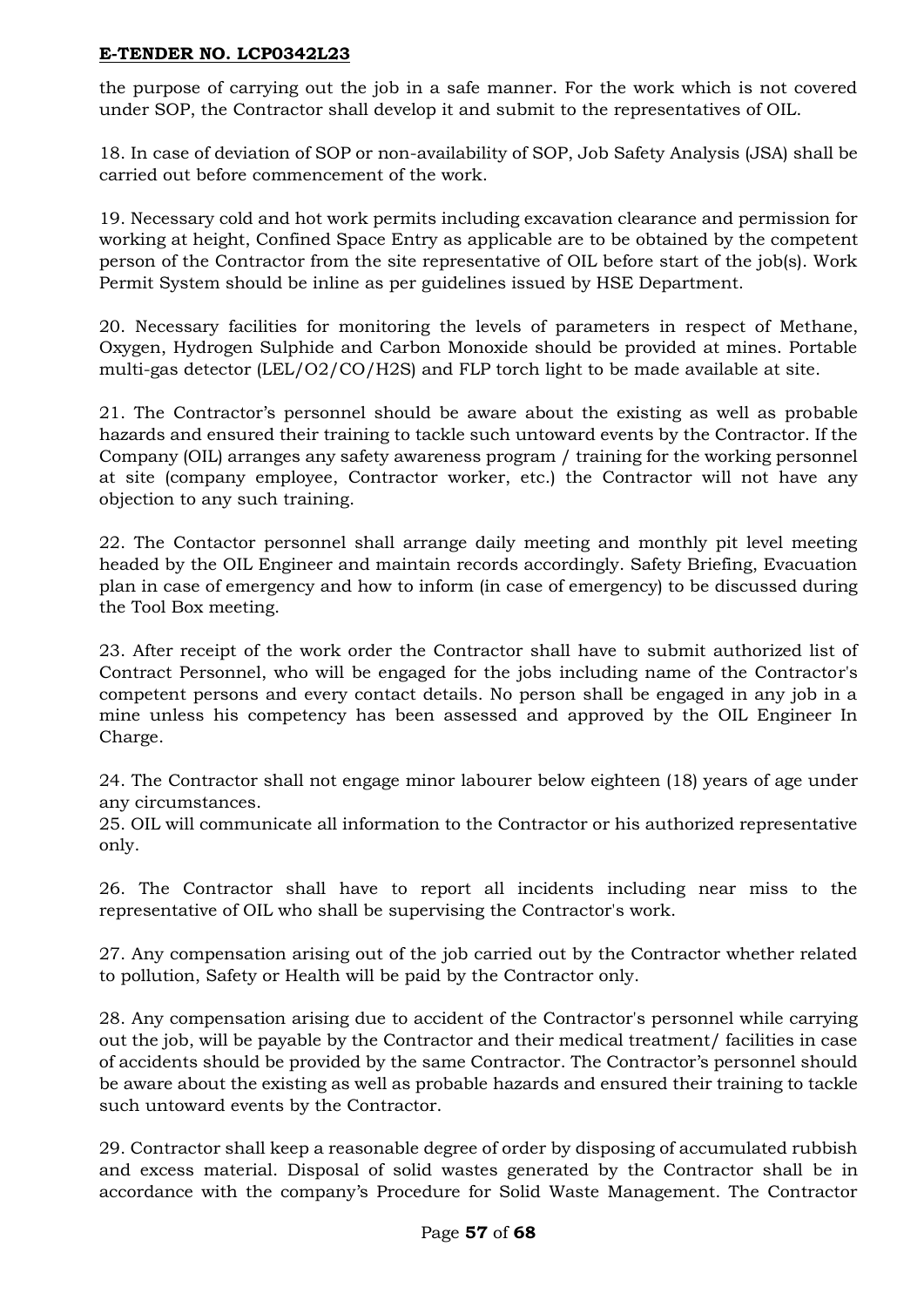Personnel have to take every possible care to keep the environment clean and free from pollution.

30. The Contractor have to ensure the quality and reliability of all the tools, equipment and instruments they use. The supporting documents relevant to prove the above should be submitted. Defective tools shall be immediately removed.

31. The Contractor should prevent the frequent change of his deployed employees as far as practicable. The Contractor shall not employ or terminate his worker without the knowledge of the OIL engineer in charge. However, if OIL Engineer In Charge found any person not appropriate to with respect to job, the Contractor has to remove the person and replace a suitable person within the timeline as per the terms of the Contract.

32. Contractor's Supervisor/ Contractor's personnel needs to be aware about the site specific emergency response plan (which includes display of emergency contact nos., establish telephone communication, layout of working area, use of fire extinguisher, emergency exit, assembly point).

33. All Lifting equipment of the Contractor like Crane etc. shall have to be duly calibrated. Calibration Certificate of this equipment shall have to be submitted to the representatives of OIL and a copy of the same to be made available at site.

34. Necessary sign-board / warning signals like caution, "hot work" in progress, emergency telephone numbers, no entry without permission etc. should be used while working on tanks. The said signals / sign-boards shall have to be arranged by the Contractor and shall be in line with the circular of signboards issued by HSE Department, Oil India Limited. 35. Barricading of area to be done with reflecting tapes as applicable during work.

36. The First-Aid box should be provided by the Contractor and the same has to be kept ready to use at the site throughout the working hours.

37. The availability of First-Aid Fire Fighting equipment should be ensured by the Contractor at all working hours.

38. Smoking is prohibited in all Company restricted areas except in authorized smoking areas/ shelters. Carrying of matches and lighters into the Hazardous Area is prohibited. Cellular phones shall not be used in operating areas / hazardous areas unless they have been classified as 'intrinsically safe' for use in that atmosphere. Consumption of alcohol and possession of non- prescribed drug in Company work site is strictly prohibited.

39. When there is a significant risk to health, environment or safety of a person or place arising because of a non-compliance of HSE Measures Company will have the right to direct the Contractor to cease work until the non-compliance is corrected.

40. The Contractor personnel should understand the implication of the known hazards related to the work undertaken by them and the necessity of having an emergency plan approved by OIL to counter them, if anything goes wrong.

41. In case Contractor is found non-compliant of HSE laws as required and all the above mentioned general HSE points, company will have the right for directing the Contractor to take action to comply with the requirements, and for further non-compliance, the Contractor will be penalized as per the terms of the Contract.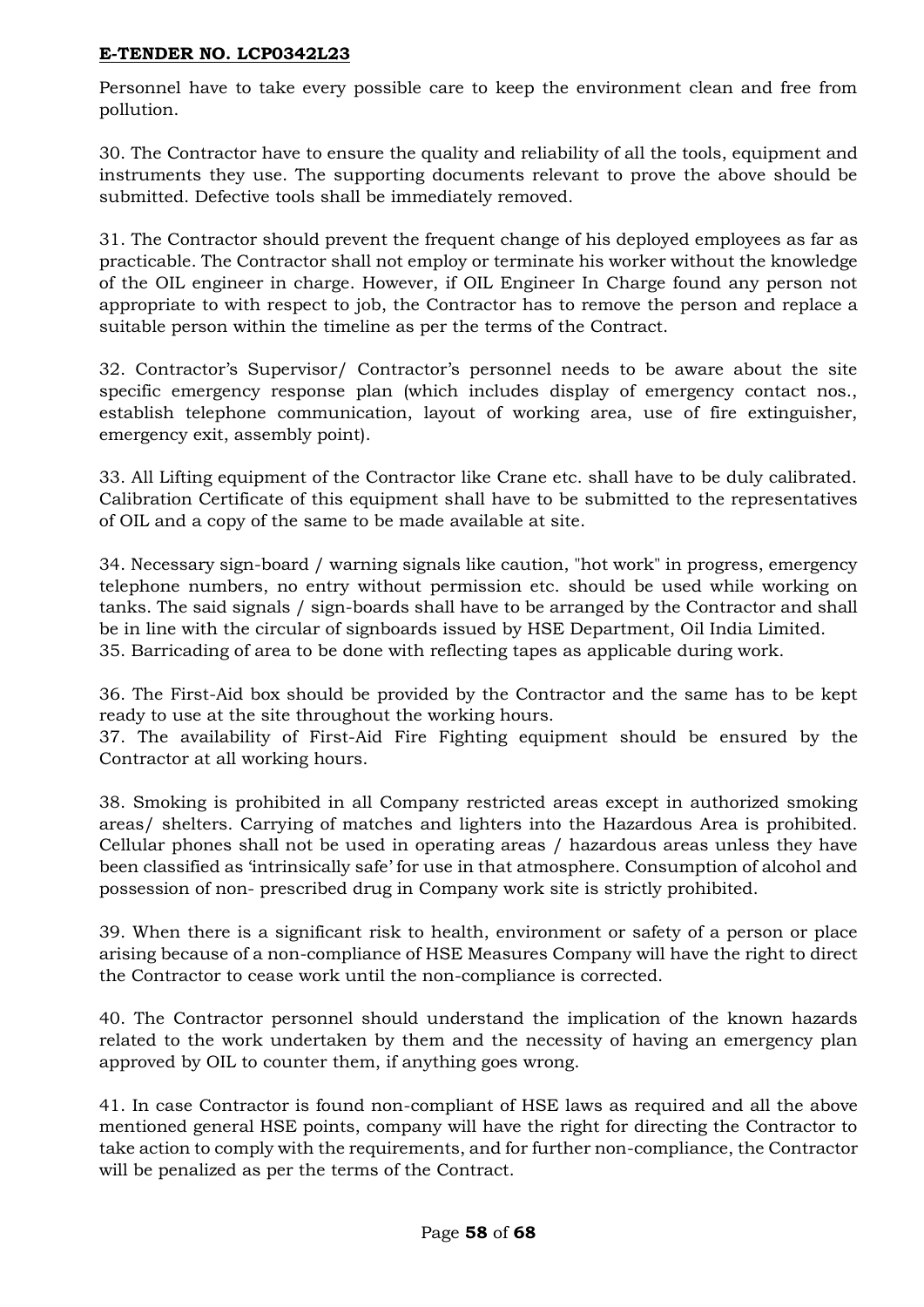42. Considering the ongoing Covid-19 pandemic, those who are engaged in the above operations should follow the Covid-19 Protocol as per the prevailing Government Guidelines.

43. Any requirement arise by the Statutory Authorities during the period of contract shall be applicable and binding for the Contractor.

# **(END OF SECTION–VI)**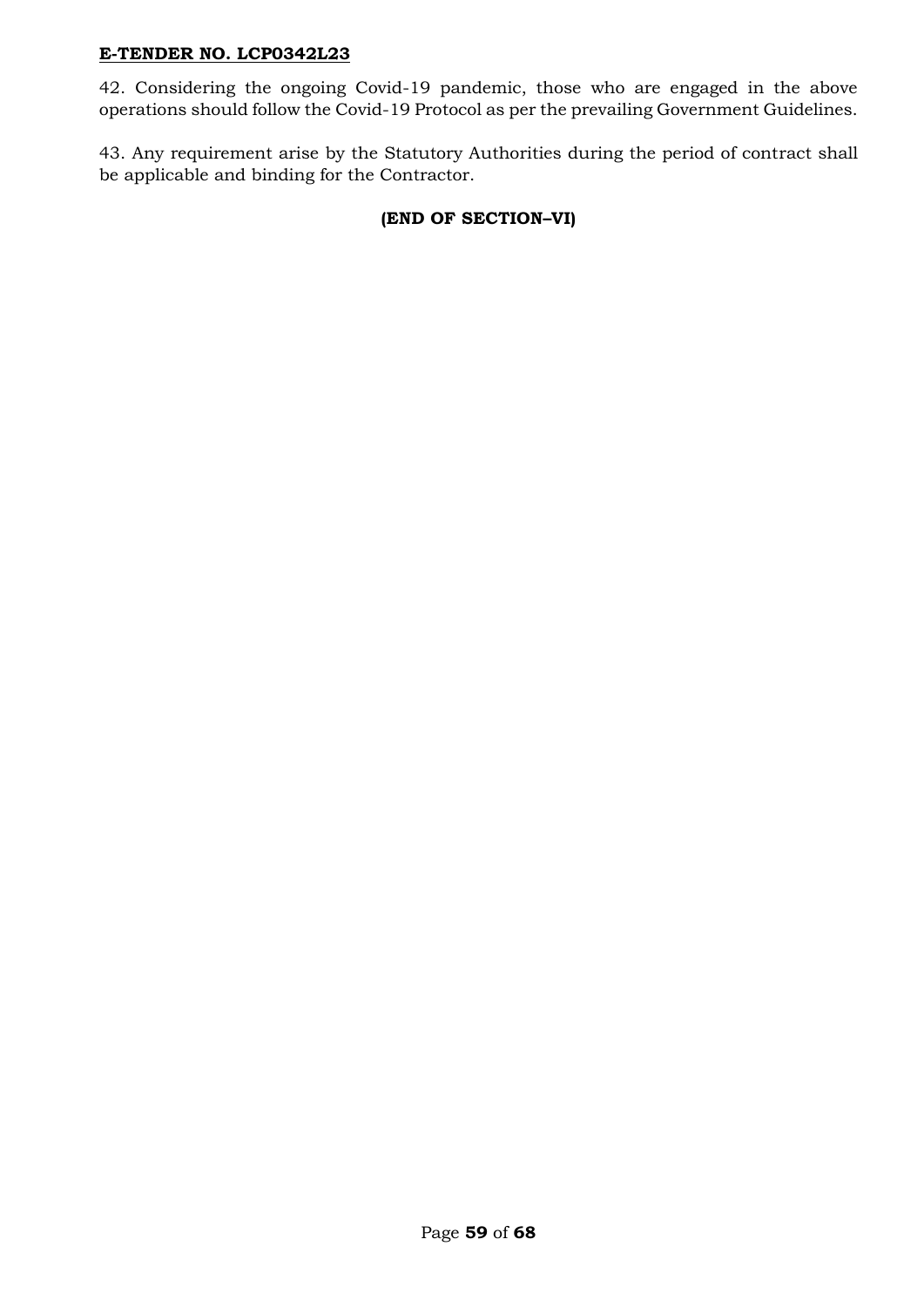# **CONFIDENTIALITY AND NON- DISCLOSURE AGREEMENT**

This confidentiality and non-disclosure agreement is executed on................. ' 2022 between

**M/s......................................................**

AND

**OIL INDIA LIMITED** (hereinafter referred to as OIL), a Government of India Enterprise having its Corporate Office at Plot No. 19, Sector 16A, Noida, Uttar Pradesh - 201301, India which expression, unless the context otherwise requires, shall include its successors and assigns acting through its duly authorized representatives;

WHEREAS, OIL and M/s \_\_\_\_\_\_\_\_\_\_ have entered into a contract for "**Hiring of service to design, fabricate, install, maintain, manage and dismantle OIL Stall of size 27 Sq. m (9m X 3m) at Exhibition on CPSEs Contribution in Nation Building since India's Independence in the occasion of AKAM at Gandhinagar, Gujarat from 9th to 12th June, 2022**". M/s \_\_\_\_\_\_\_\_\_\_\_\_\_\_\_\_\_\_ will have access to certain proprietary and confidential information in due course of time as and when required to be used during the course of time for execution of jobs to be carried out under the project, hence the confidentiality agreement is executed on the terms and condition set henceforth.

As used herein "Confidential Information" means all plans, specifications, manuals, numerical results, general conclusions, design reports, studies, cost estimates, and all other materials, information and data developed by, or in the possession a party and which is directly or indirectly made available to the other party in any form or which is directly or indirectly made available to the other party during the performance of the services. Accordingly, each party is willing to allow the other party to have access to such information, under the following terms and conditions:

1. Each party agrees that it will maintain in confidence and will not disclose to any third party, without the other party's prior written permission, any confidential information that is disclosed to it directly or indirectly. Each party further agrees that it will limit access to Confidential Information to only those employees of their company who actually need to know such Confidential Information for carrying out the above indicated purpose of this agreement.

2. Each party agrees that:

- a) It will not use any of their Confidential Information for any purpose other than as necessary to perform its services;
- b) It will promptly return to the other party all documents provided by such party which contain Confidential Information (including all copies thereof) and
- c) Based on the study result of this dataset, no technical paper or presentation will be published/ shared in any forum/ technical seminar without prior consent of OIL. Upon written request, except that each party shall be entitled to retain one copy of such information for archival purposes only.

3. Each party agrees that it will inform each of its employees who receives or has access to any Confidential Information of the provisions of this Agreement.

4. The foregoing obligations of each party shall not apply to:

- a) Information which, at the time of disclosure, is in the public domain as evidenced by printed publication or otherwise;
- b) Information which, after disclosure, becomes part of the public domain by publication or otherwise through no act or failure to act of each party;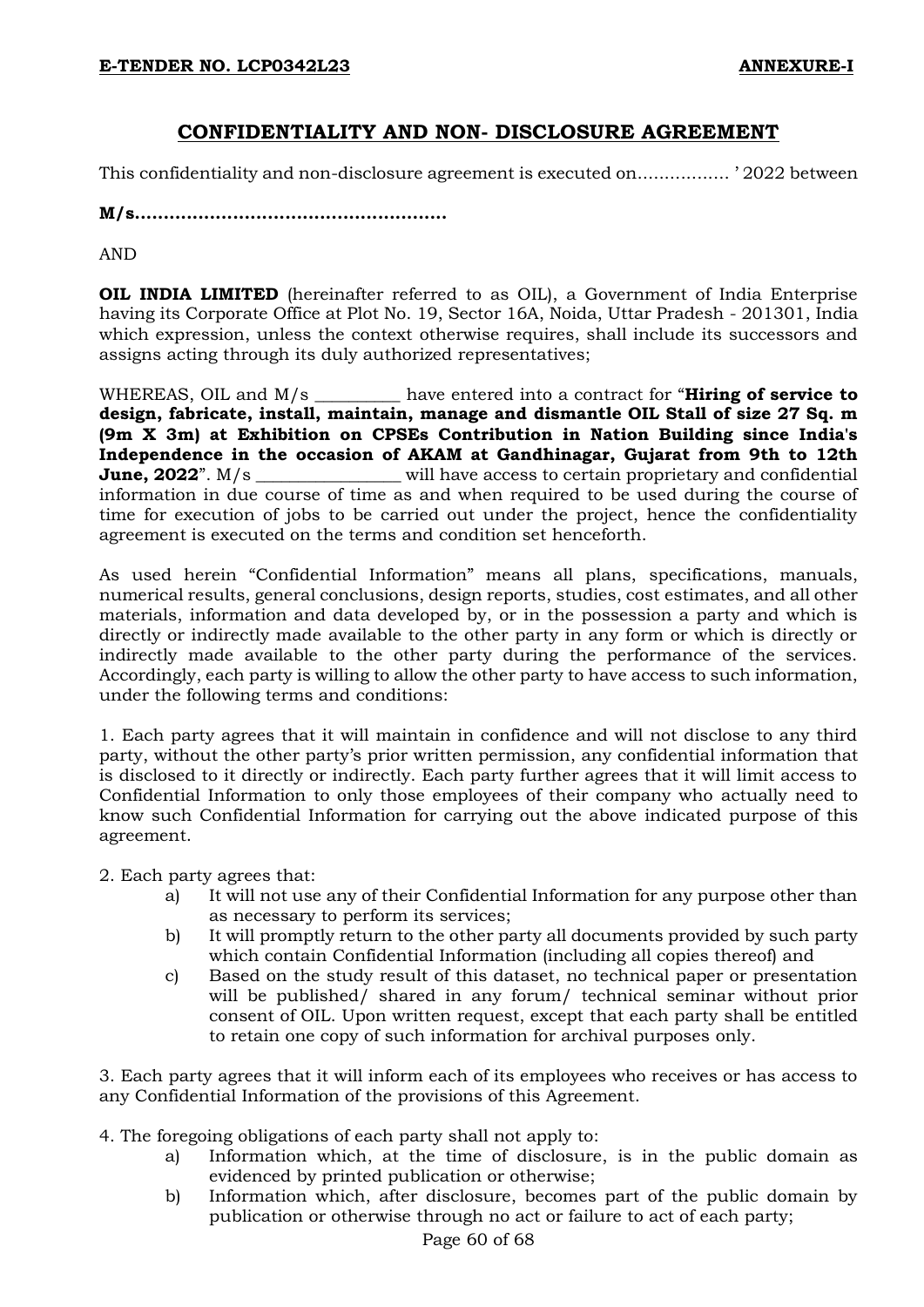- c) Information which each party can show was in its possession prior to the time of disclosure and was not acquired directly or indirectly from the other party; Or
- d) Information which is received by each party subsequent to the time of disclosure from a third party who has the right to disclose such information and who did not acquire the same directly or indirectly from each party.

Disclosures made to each party in connection with this Agreement shall not be deemed to be within the foregoing exceptions merely because they are embraced by more general information in the public domain or in the possession of each party.

- 5. All Confidential Information disclosed by a party pursuant to or in connection with this Agreement shall at all times remain the property of that party.
- 6. This Agreement shall be construed and the rights of the parties shall be determined in accordance with the laws of India.

IN WITNESS WHEREOF, the parties hereto have caused this Agreement to be executed in duplicate by their duly authorized representatives, effective as of 20\_\_.

| OIL INDIA LIMITED |  |  |
|-------------------|--|--|
|                   |  |  |
|                   |  |  |
|                   |  |  |

**(END OF ANNEXURE–I)**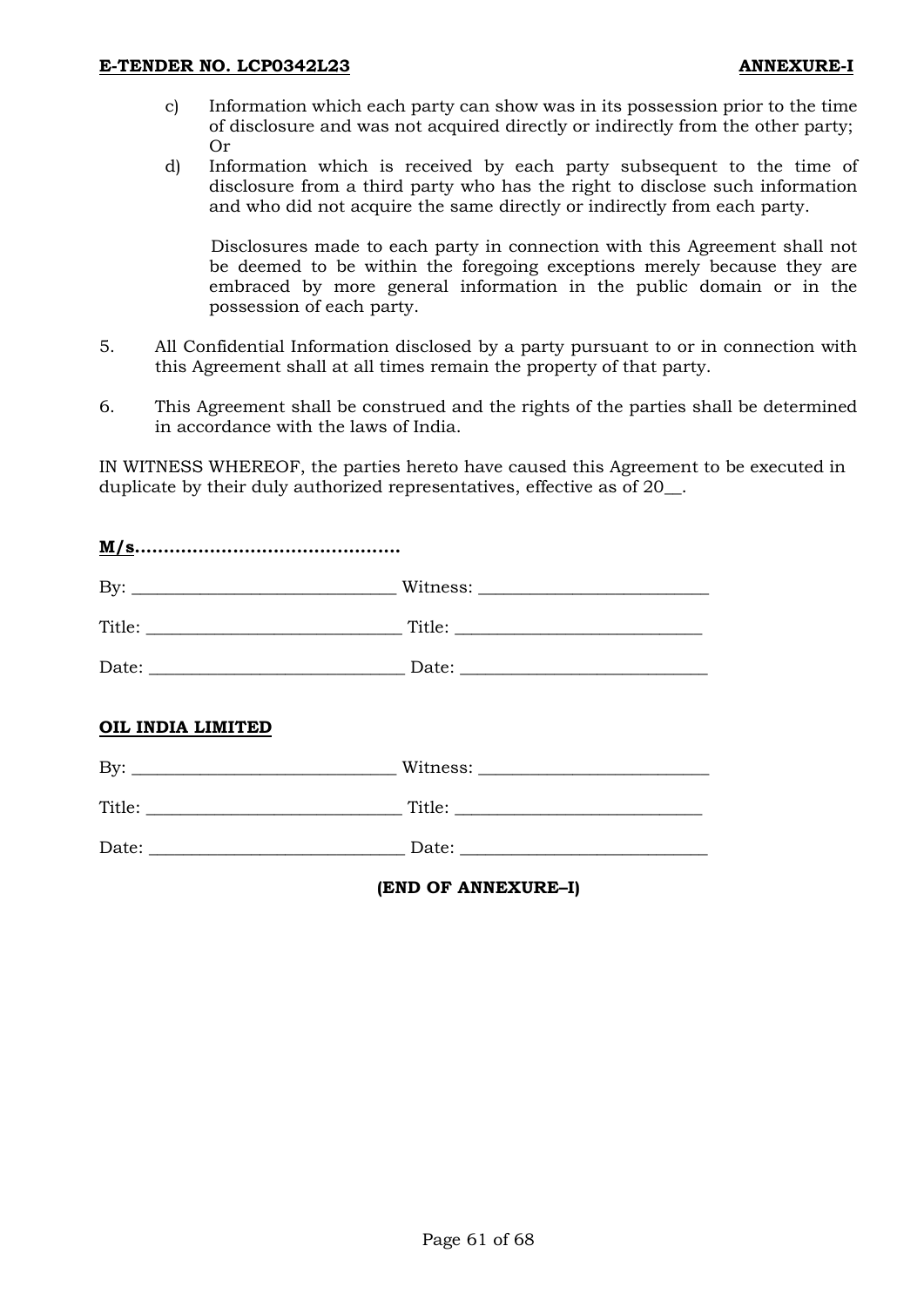# **FORMAT OF UNDERTAKING BY BIDDERS TOWARDS SUBMISSION OF AUTHENTIC INFORMATION/DOCUMENTS**

(To be typed on the letter head of the bidder)

Ref. No\_\_\_\_\_\_\_\_\_\_\_\_ Date \_\_\_\_\_\_\_\_

| Date |  |  |
|------|--|--|
|      |  |  |

Sub: Undertaking of authenticity of information/documents submitted Ref: Your tender No. LCP0342L23 Dated 20.05.2022

To, The CGM (C&P) Oil India Limited Plot No. 19, Sector-16 A Noida

Sir,

With reference to our quotation against your above-referred tender, we hereby undertake that no fraudulent information/documents have been submitted by us.

We take full responsibility for the submission of authentic information/documents against the above cited bid.

We also agree that, during any stage of the tender/contract agreement, in case any of the information/documents submitted by us are found to be false/forged/fraudulent, OIL has right to reject our bid at any stage including forfeiture of our EMD and/or PBG and/or cancel the award of contract and/or carry out any other penal action on us, as deemed fit.

Yours faithfully,

For (*type name of the firm here*)

Signature of Authorised Signatory

Name :

Designation :

Phone No.

Place :

Date :

(Affix Seal of the Organization here, if applicable)

#### **(END OF ANNEXURE–II)**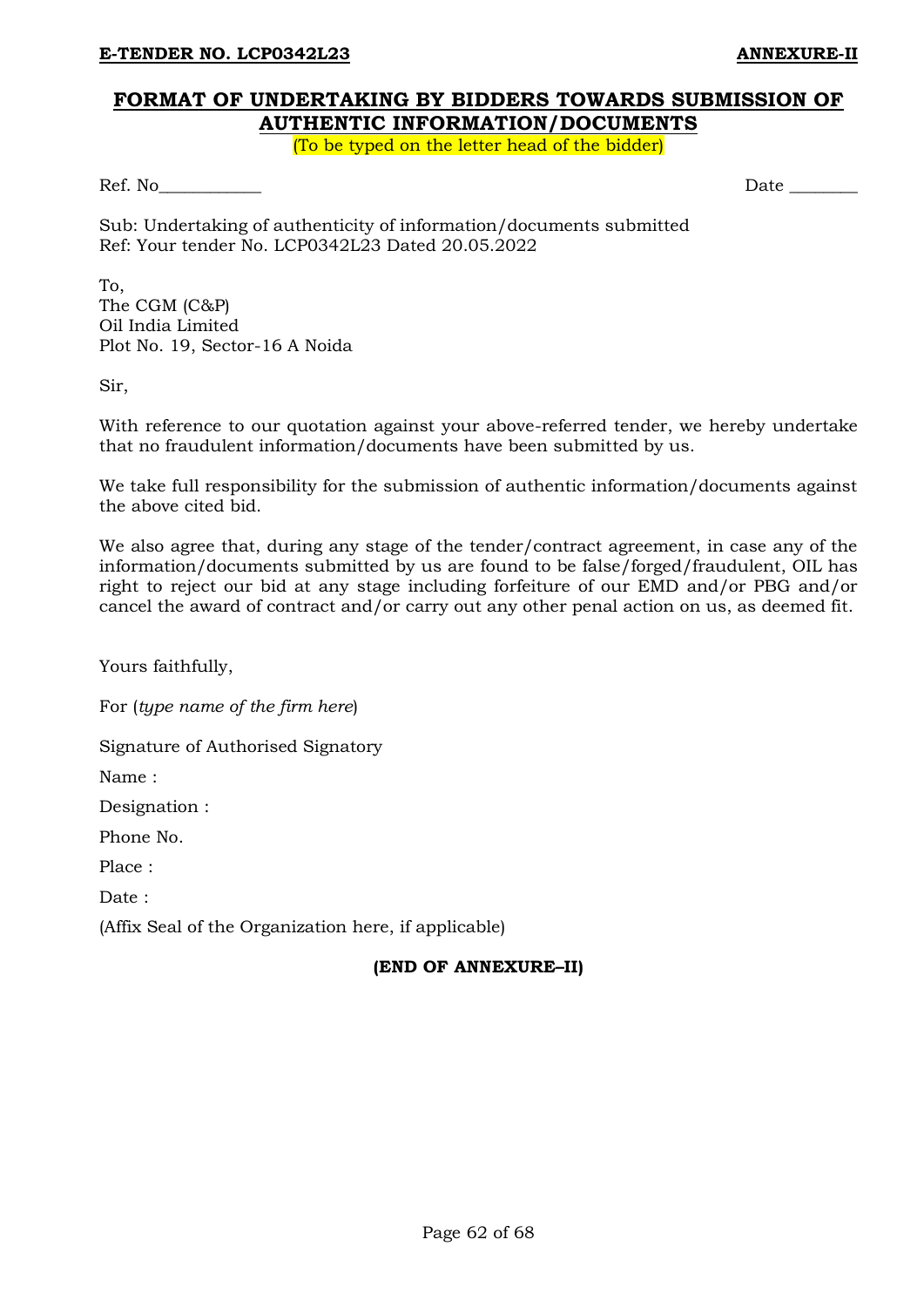#### **BID FORM**

To M/s. Oil India Limited, Plot No. 19, Sector-16 A, NOIDA

#### **Sub: TENDER No. LCP0342L23**

#### *Gentlemen*,

Having examined the General Terms & Conditions and Scope of Services including all attachments thereto, the receipt of which is hereby duly acknowledged, we the undersigned offer to perform the work/services in conformity with the said conditions of Contract and Terms of Reference in accordance with the Schedule of Prices attached herewith and made part of this Bid.

We undertake, if our Bid is accepted, to commence the work as per the terms & conditions set out in the subject tender.

We agree to abide by this Bid for a period of 30 (Thirty) days from the original date fixed for Bid opening and it shall remain binding upon us and may be accepted at any time before the expiration of that period.

Until a formal Contract is prepared and executed, this Bid, together with your written acceptance thereof in your notification of award shall constitute a binding Contract between us.

We understand that you are not bound to accept the lowest or any Bid you may receive.

Dated this day of 202.

|  |  | <b>Authorised Person's Signature:</b> |  |
|--|--|---------------------------------------|--|
|--|--|---------------------------------------|--|

**Name:**  $\blacksquare$ 

| Designation: |  |
|--------------|--|
|--------------|--|

**Seal of the Bidder:**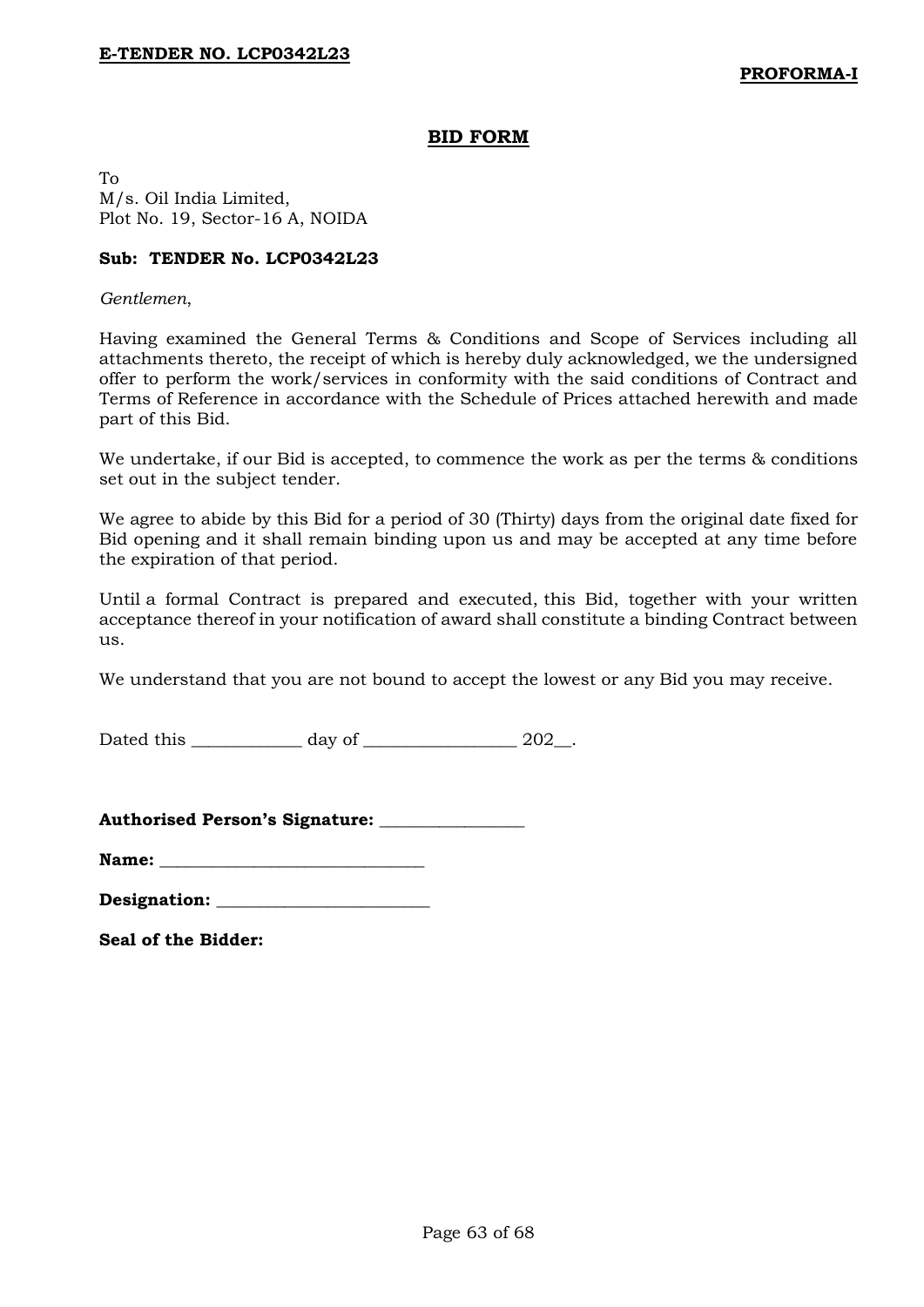#### **STATEMENT OF NON-COMPLIANCE (IF ANY) (TO CLAUSES OTHER THAN THOSE IN BEC-BRC)**

### **(Only exceptions/deviations to be rendered)**

The Bidder shall furnish detailed statement of **exceptions/deviations,** if any, to the Tender stipulations, terms and conditions in respect of each Section of Bid Document other than BEC-BRC in the following format:

| <b>Section</b><br>No. | <b>Clause</b><br>No. (Page<br>No.) | <b>Non-Compliance</b> | <b>Remarks</b> |
|-----------------------|------------------------------------|-----------------------|----------------|
|                       |                                    |                       |                |

**Signature of Authorised Signatory: \_\_\_\_\_\_\_\_\_\_\_\_\_\_\_\_\_\_\_\_\_\_\_\_\_\_\_\_\_\_\_\_\_\_\_** 

#### **Name of Authorised Signatory: \_\_\_\_\_\_\_\_\_\_\_\_\_\_\_\_\_\_\_\_\_\_\_\_\_\_\_\_\_\_\_\_\_\_\_\_\_\_**

## Name of Bidder:

#### **NOTE**:

OIL INDIA LIMITED expects the bidders to fully accept the terms and conditions of the bid document. However, should the bidders still envisage some exceptions/deviations to the terms and conditions of the bid document, other than those in BEC-BRC, the same should be indicated as per above format and submit along with their bids. No deviation will be accepted in the clauses covered under BEC-BRC. If the "**Statement of Non-Compliance"**  in the above Proforma is left blank (or not submitted along with the Bid), then it would be constructed that the bidder has not taken any exception/deviation to the Tender requirements.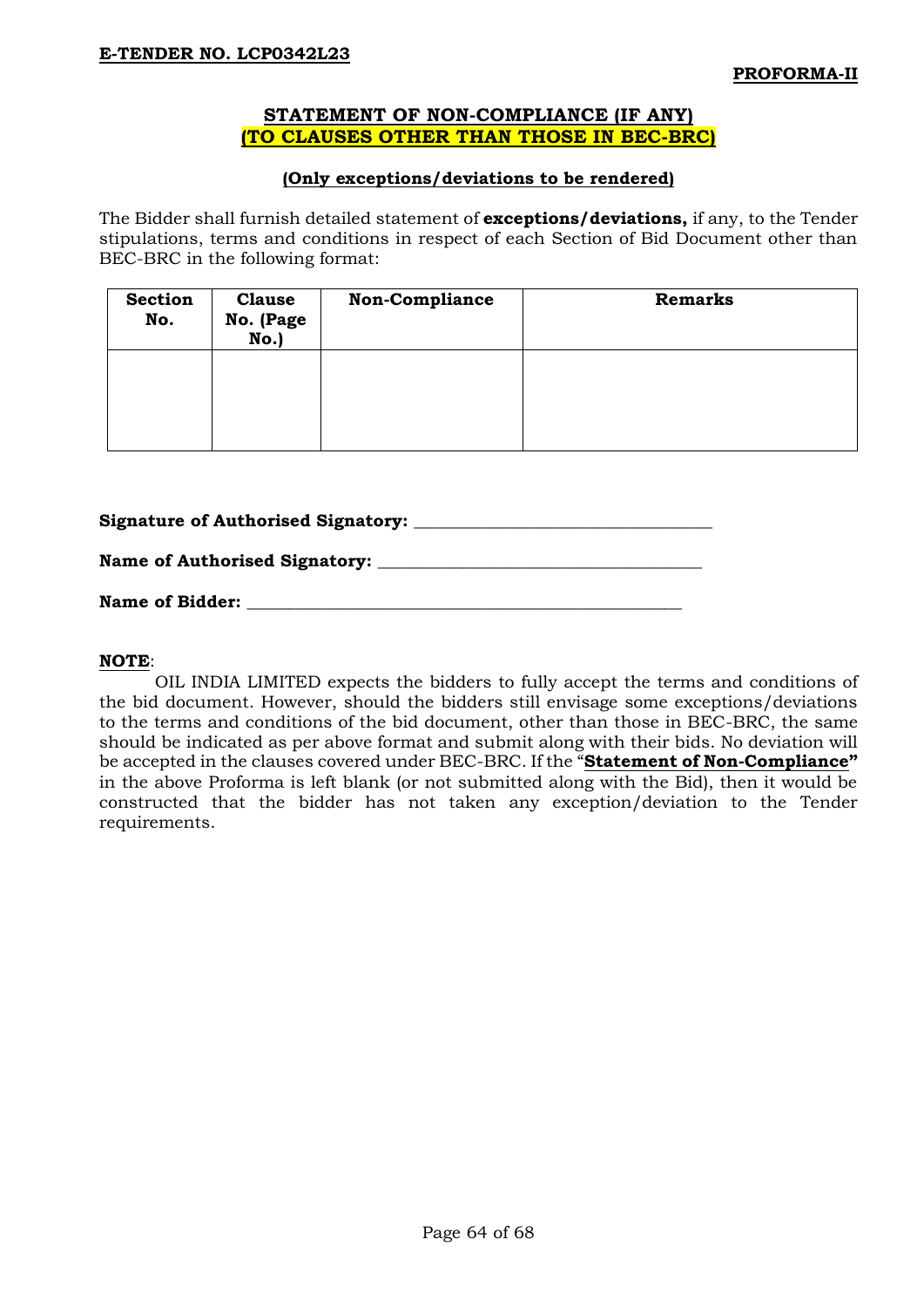**PROFORMA-III**

#### **PROFORMA LETTER OF AUTHORISATION FOR ATTENDING BID OPENING**

To Chief General Manager (C&P) Oil India Limited Plot No. 19, Sector-16 A, Noida, U.P.

Sir,

#### Sub: **OIL's TENDER No. LCP0342L23**

I / We \_\_\_\_\_\_\_\_\_\_\_\_\_\_\_\_\_\_\_\_\_\_\_\_\_\_\_\_ confirm that Mr./ Ms. \_\_\_\_\_\_\_\_\_ (Name and address) as authorised to represent us during bid opening on our behalf with you against Tender Invitation No. **LCP0342L23** for **Hiring of service to design, fabricate, install, maintain, manage and dismantle OIL Stall of size 27 Sq. m (9m X 3m) at Exhibition on CPSEs Contribution in Nation Building since India's Independence in the occasion of AKAM at Gandhinagar, Gujarat from 9th to 12th June, 2022.**

Yours Faithfully,

**Authorised Person's Signature: \_\_\_\_\_\_\_\_\_\_\_\_\_\_\_\_\_** 

Name:

**Signature of Bidder: \_\_\_\_\_\_\_\_\_\_\_\_\_\_\_\_\_\_\_\_\_\_\_\_\_\_** 

**Name: \_\_\_\_\_\_\_\_\_\_\_\_\_\_\_\_\_\_\_\_\_\_\_\_\_\_\_\_\_\_\_\_\_\_\_\_\_\_** 

 **Date: \_\_\_\_\_\_\_\_\_\_\_\_\_\_\_\_\_\_\_\_\_\_\_\_\_\_\_\_\_\_\_\_\_\_\_\_**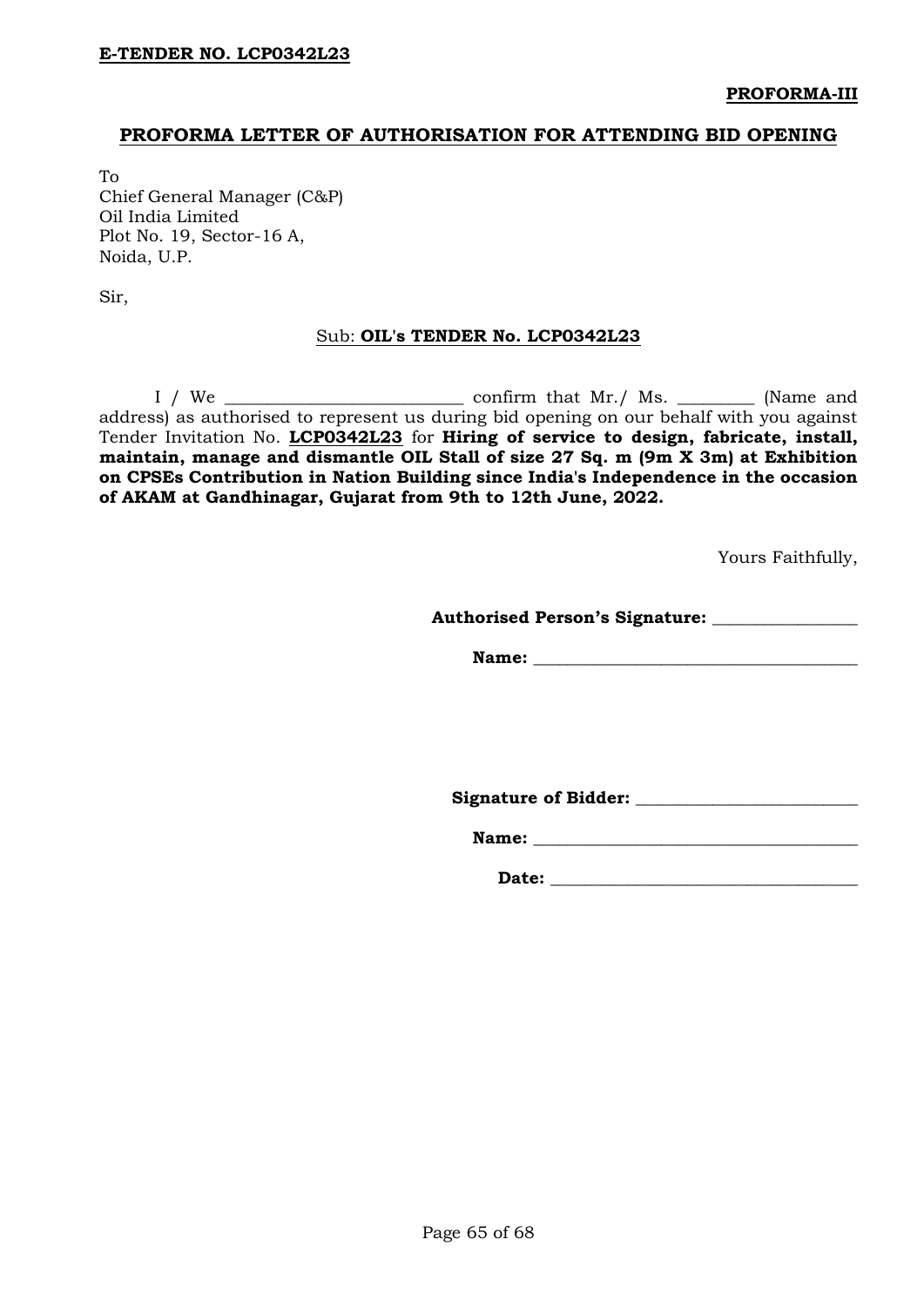## **PROFORMA LETTER OF AUTHORITY**

To Chief General Manager (C&P) OIL INDIA LIMITED Plot No. 19, Sector-16 A, Noida, U.P.

Dear Sir,

#### **SUB: OIL TENDER No. LCP0342L23**

 $We$  of Confirm that Mr./Ms.

(Name and Address) is authorised to represent us to Bid, negotiate and conclude the agreement on our behalf with you against Tender Invitation No. **LCP0342L23** for **Hiring of service to design, fabricate, install, maintain, manage and dismantle OIL Stall of size 27 Sq. m (9m X 3m) at Exhibition on CPSEs Contribution in Nation Building since India's Independence in the occasion of AKAM at Gandhinagar, Gujarat from 9th to**  12th June, 2022 for any commercial / Legal purpose etc.

We confirm that we shall be bound by all and whatsoever our said representative shall commit.

**Authorised Person's Signature: \_\_\_\_\_\_\_\_\_\_\_\_\_\_\_\_\_** 

**Name: \_\_\_\_\_\_\_\_\_\_\_\_\_\_\_\_\_\_\_\_\_\_\_\_\_\_\_\_\_\_\_\_\_\_\_\_\_\_** 

Yours faithfully,

Signature : \_\_\_\_\_\_\_\_\_\_\_\_\_\_\_\_\_\_\_\_\_\_\_\_\_

Name & Designation \_\_\_\_\_\_\_\_\_\_\_\_\_\_\_\_\_

For & on behalf of \_\_\_\_\_\_\_\_\_\_\_\_\_\_\_\_\_\_\_\_

**NOTE:** This letter of authority shall be on printed letter head of the bidder, and shall be signed by a person competent and having the power of attorney (Power of attorney shall be annexed) to bind such Bidder.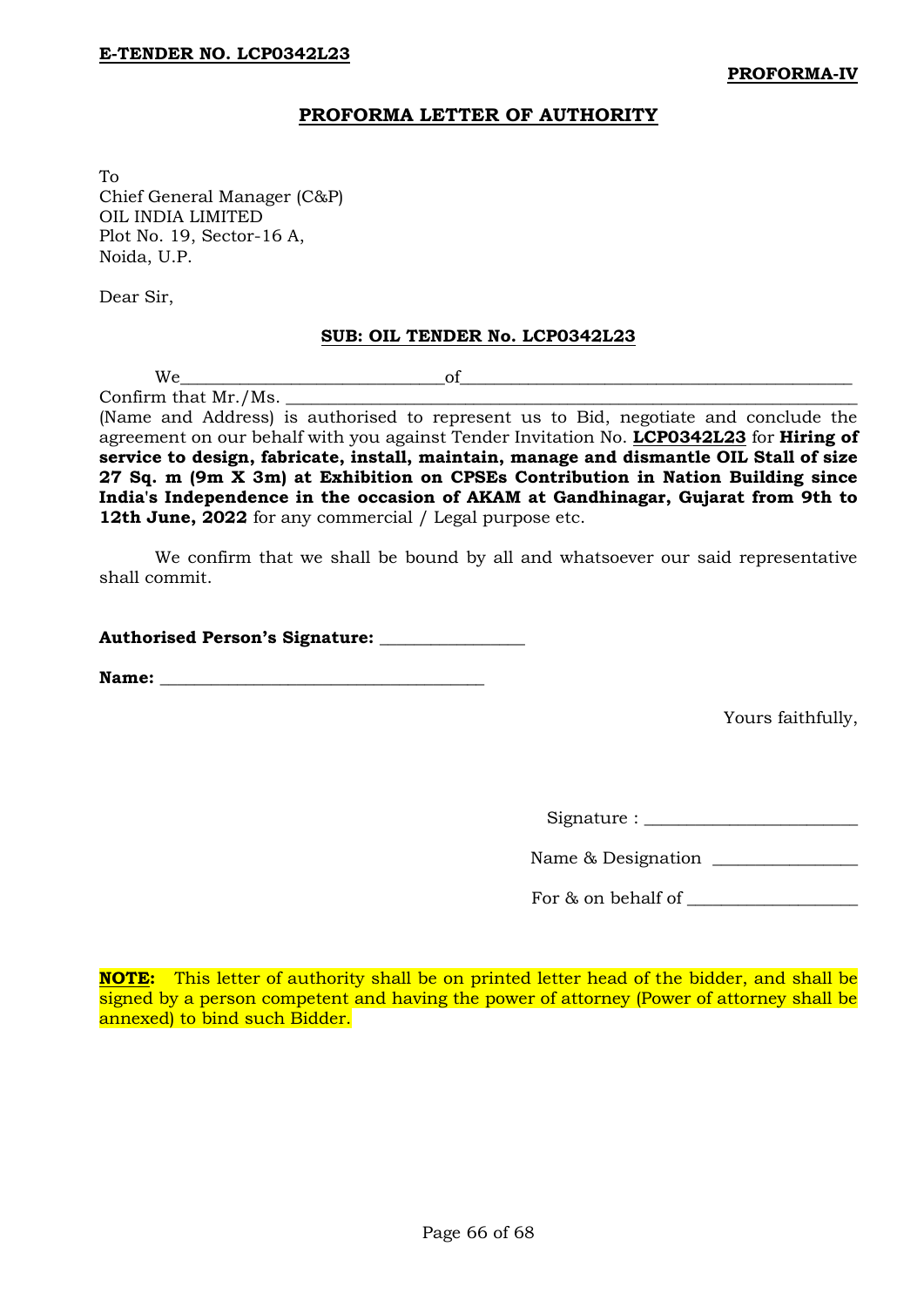# **[TO BE FILLED-UP / SUBMITTED BY THE VENDOR ON ITS LETTER HEAD FOR E-REMITTANCE]**

Name:

FULL Address:

Phone Number: Mobile Number: E-mail address: Fax Number: Bank Account Number (in which the Bidder wants remittance against invoices): Bank Name: Branch: Address of the Bank: Bank Code: IFSC/RTGS Code of the Bank: NEFT Code of the Bank: PAN Number: GST Registration Number:

> \_\_\_\_\_\_\_\_\_\_\_\_\_\_\_\_\_\_\_\_\_\_\_\_\_\_\_\_\_\_\_\_\_\_\_\_ Signature of Bidder with Official Seal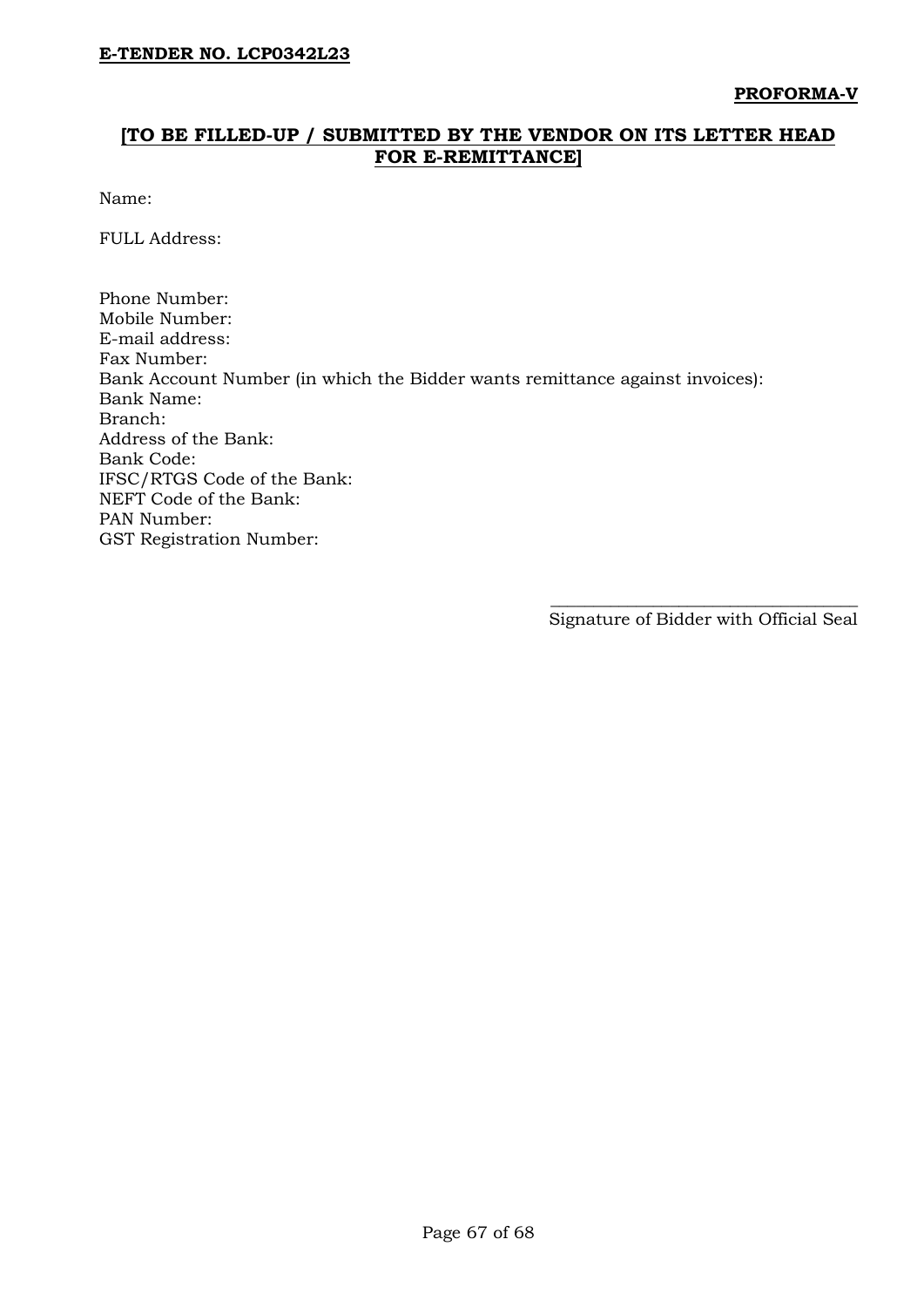### **SAMPLE FORM OF AGREEMENT**

THIS AGGREEMENT is made on the …….. day of ……. 202\_\_, between (Name of Company) \_\_\_\_\_\_\_\_\_\_\_\_\_\_\_\_\_\_\_\_ of (Mailing address of Company) \_\_\_\_\_\_\_\_\_\_\_, hereinafter called "the Company", of the one part and (Name of Contractor) \_\_\_\_\_\_\_\_\_\_\_\_\_\_\_\_\_\_\_\_\_\_\_ (hereinafter called "the Contractor") of the other part.

WHEREAS the Company is desirous that certain works should be executed viz. (Brief description of works) \_\_\_\_\_\_\_\_\_\_\_\_\_\_\_\_\_\_\_\_\_\_\_\_ and has, by Letter of Award dated (Date of Letter of Acceptance) accepted a Bid by the Contractor for the execution, completion and maintenance of such works.

NOW THIS AGREEMENT WITNESSETH as follows:

- 1. In this agreement words and expressions shall have the same meanings as are respectively assigned to them in the conditions of Contract hereinafter referred to.
- 2. The following documents shall be deemed to form and be read and construed as part of this Agreement, viz.:
	- a) This form of Agreement,
	- b) The Letter of Award,
	- c) The said Bid and Appendix,
	- f) Schedule of Rates,
	- g) Scope of Work & Other Terms & Conditions and
	- h) General Conditions of Contract
- 3. The aforesaid documents shall be taken as complementary and mutually explanatory of one another, but in the case of ambiguities or discrepancies they shall take precedence in the order set out above.
- 4. In consideration of the payment to be made by the Company to the Contractor as hereinafter mentioned, the Contractor hereby covenants with the Company to execute, complete and maintain the works in conformity in all respects with the provisions of the contract.
- 5. The Company hereby covenants to pay the Contractor in consideration of the execution, completion and maintenance of the works the Contract price at the times and in the manner prescribed by the Contract.

IN WITNESS WHEREOF the parties hereto have set their respective hands and seals to this Agreement on the day, year first written above.

SIGNED, SEALED AND DELIVERED.

By the said Name

On behalf of the Contractor in the presence of:

**\*\*\*\*\*\*\*\*\*\*END OF TENDER\*\*\*\*\*\*\*\*\*\*\***